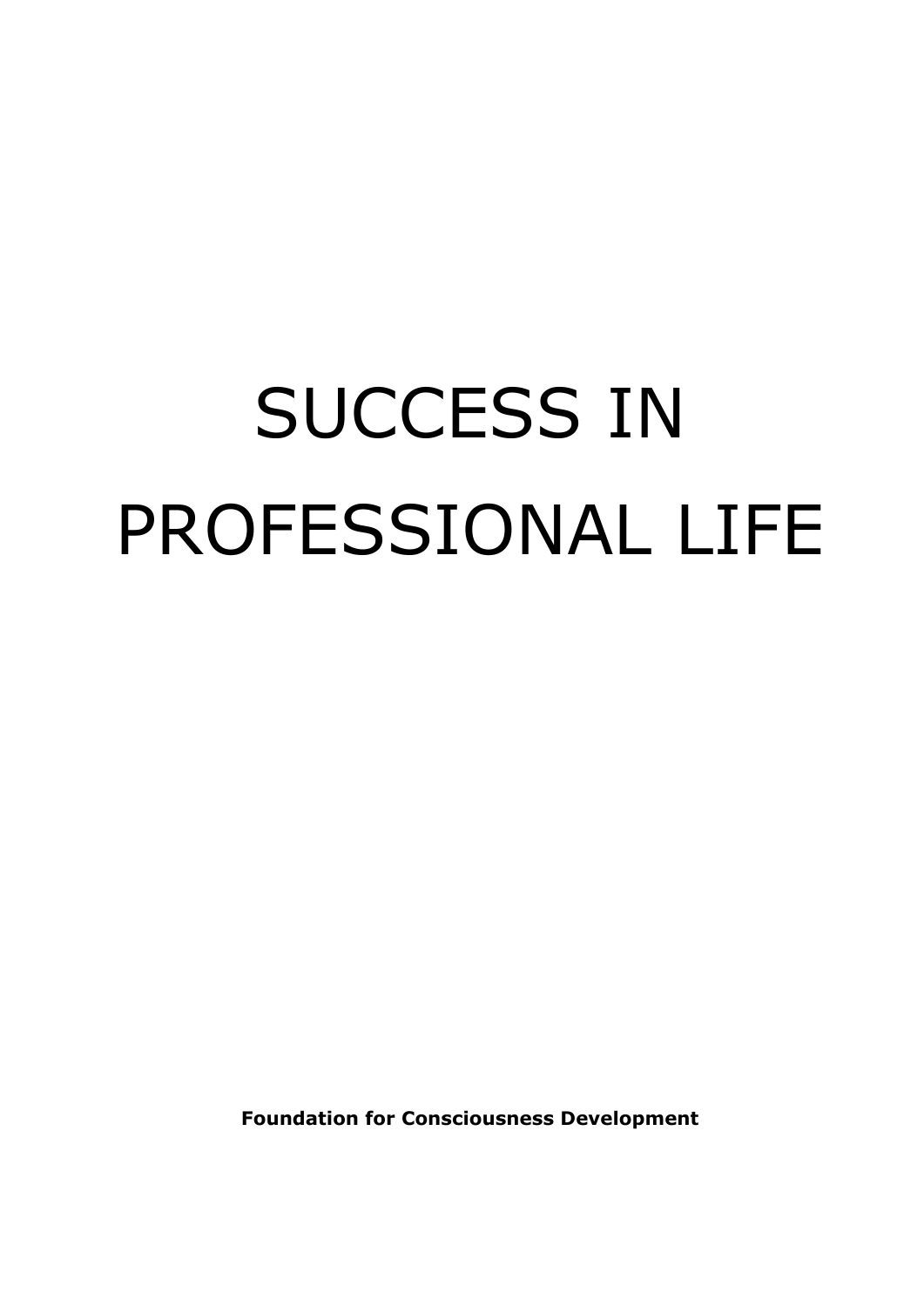# **TABLE OF CONTENTS**

- $\checkmark$  Context. What is the purpose of the human experience?
- $\checkmark$  Chapter 1. Prosperity
- $\checkmark$  Chapter 2. What is a leader
- $\checkmark$  Chapter 3. The boss as an advisor
- $\checkmark$  Chapter 4. The keys to professional success
- $\checkmark$  Conclusions
- $\checkmark$  Training exercises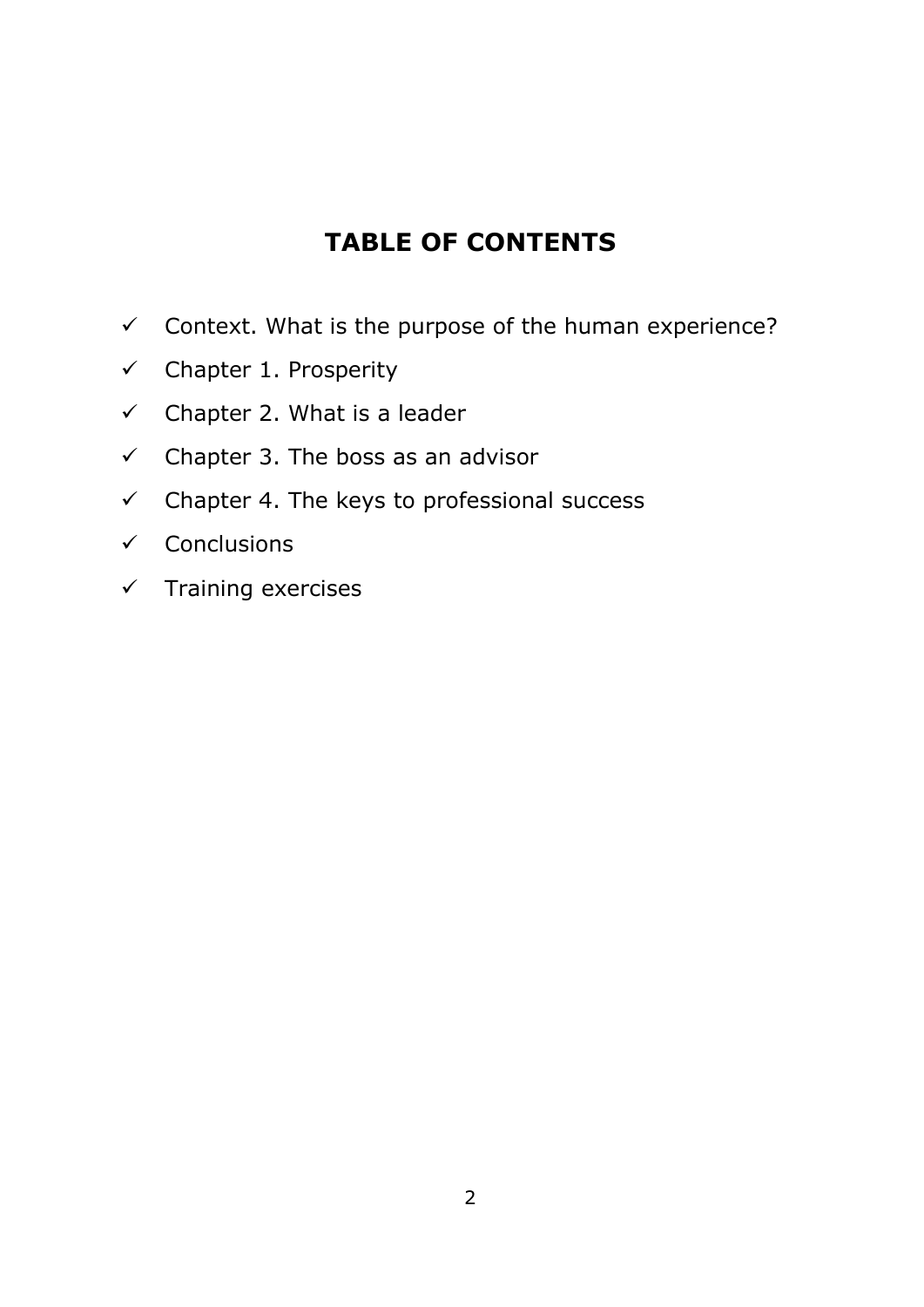# **Context. What is the purpose of the human experience?**

Before embarking on the next theme, we ought to outline a context that presents a new way of looking at life, a new paradigm; one that lets us be happier and understand human beings. You don't have to agree with everything that follows, or to believe anything, because we are not talking about beliefs. All you have to do is to see how your own life changes after applying this information, to see if it works for you.

If the results inside you are happiness, peace and harmony, you'll find this information to be true; and if the external results, in terms of relationships, health, resources and how you adapt to your environment improve, you'll verify that that this information is wisdom.

The purpose of human experience is to evolve, develop our own consciousness and so be filled with wisdom and love. Each and every one of us has come to this world to work on our spiritual development, sharing and participating in experiences with other human beings. Life is actually a process in which the Universe teaches us; planet Earth is a "spiritual school" and each life experience is like one academic year.

Spiritual development is an internal, and so absolutely individual and personal task. Nobody can do it for anyone else, yet nor can we do it "without another"; in other words, we need to interact and share experiences with other people in order to achieve our own development —to know ourselves—. Sometimes, instead of getting on with our own development, we try to interfere with other people's, and instead of learning from them we try to change them. All this does is to distort the learning, or attempt to distort it, and this complicates life itself.

Only if we understand this can we be efficient by asking ourselves what life wants to teach us in each situation, because each is part of a learning process. In short, we have to learn to turn ignorance into wisdom.

When we notice that suffering is disappearing, that our inner peace is becoming invulnerable and that our own capacity to create, love and serve is expressed without any condition or restriction, it means that we have achieved wisdom.

3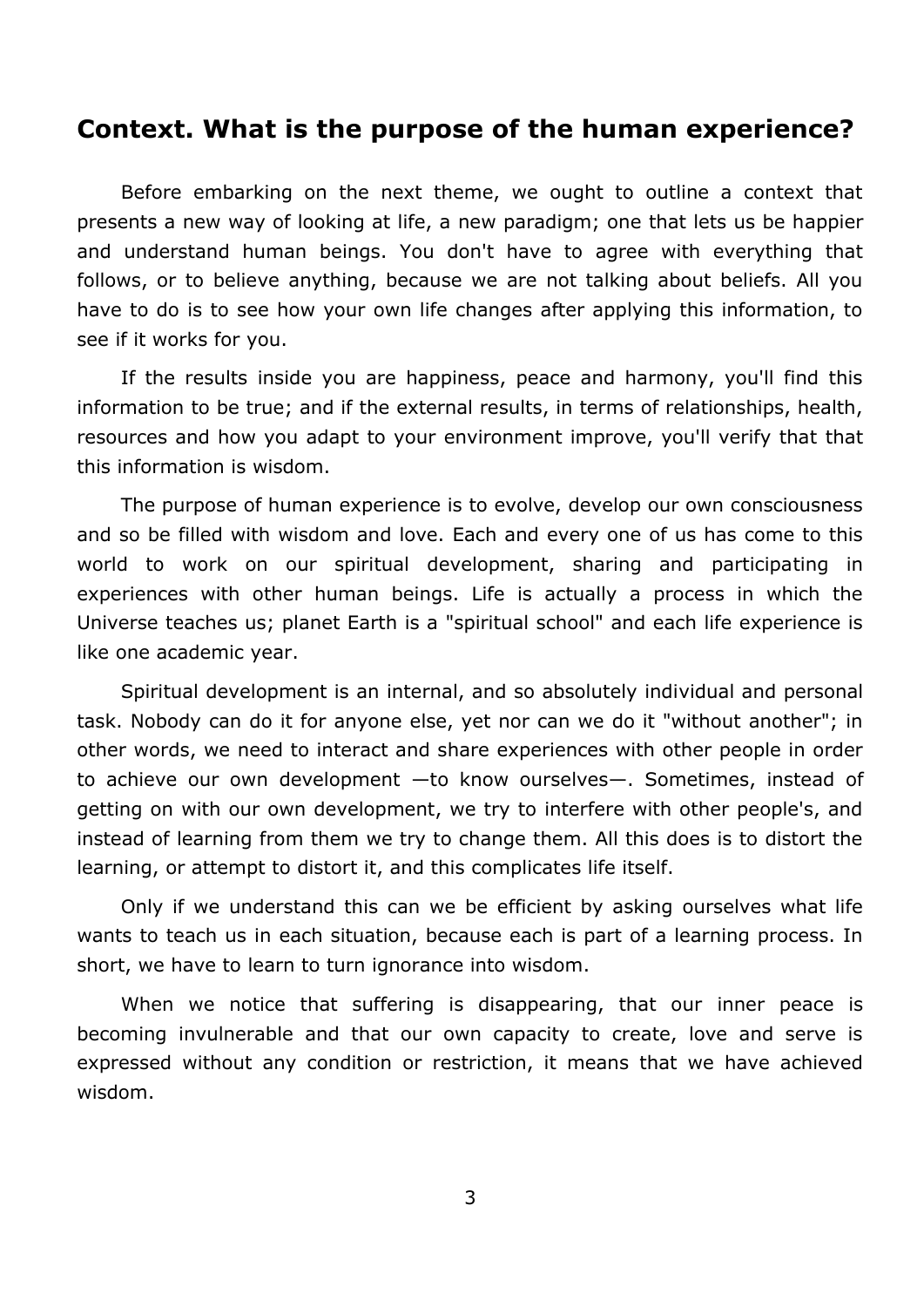In order to lay the foundations for a new civilization that will bring a greater level of satisfaction for everyone, we must start by harmonizing ourselves. To do this it is essential to study the Universal Laws and apply the principles that lead to wisdom. We should bear in mind that only by sustained practice and discarding theories and ideas that prove to be mistaken can we really achieve wisdom. This way we can develop peace and harmony directly on the ground, with the teaching of daily life, because life is the best school and nature the best teacher.

All we need to achieve efficiency is to stop arguing with the perfect order of the Universe; mental inefficiency is necessary in order to discover, through saturation, that the Laws of the Universe exist. When we reach the point where we have suffered enough, we are ready to understand the Laws. Internal opposition must stop before external opposition can, and for this to happen we have to have accepted that everything that exists and everything that happens is perfect and necessary, because its purpose is one of Love.

Studying and understanding why things exist and why they happen can lead us to recognize the Laws, which in turn make it possible to create a better future for Mankind.

There are seven Laws that govern all of the Universe's processes of creation, administration and evolution. Four are fundamental, for they control the development and evolution of the consciousness of the human species anywhere in the Universe. These four Laws form the lower triangle of the Laws, while the Law of Evolution is the superior Law that governs the inferior triangle, which is also known as the *triangle of hell*, because it is the lowest part of the Universal Laws.

We will be within the Law when we love, enjoy and value what we have. Everything within the Law functions well and flows on its own.

Anything that brings suffering, anguish, pain and illness, happens because we are going against the Laws, and that is how we are going to recognize them. The results we obtain when we go outside the Laws enable us to recognize their existence. We have to make mistakes to be able to discover the Law. Mistakes are not the problem; the problem is not learning from them.

The Law is designed so that we ourselves make a change, not so that we try and change others.

As can be seen in the following tables, human experience is governed by four specific Laws.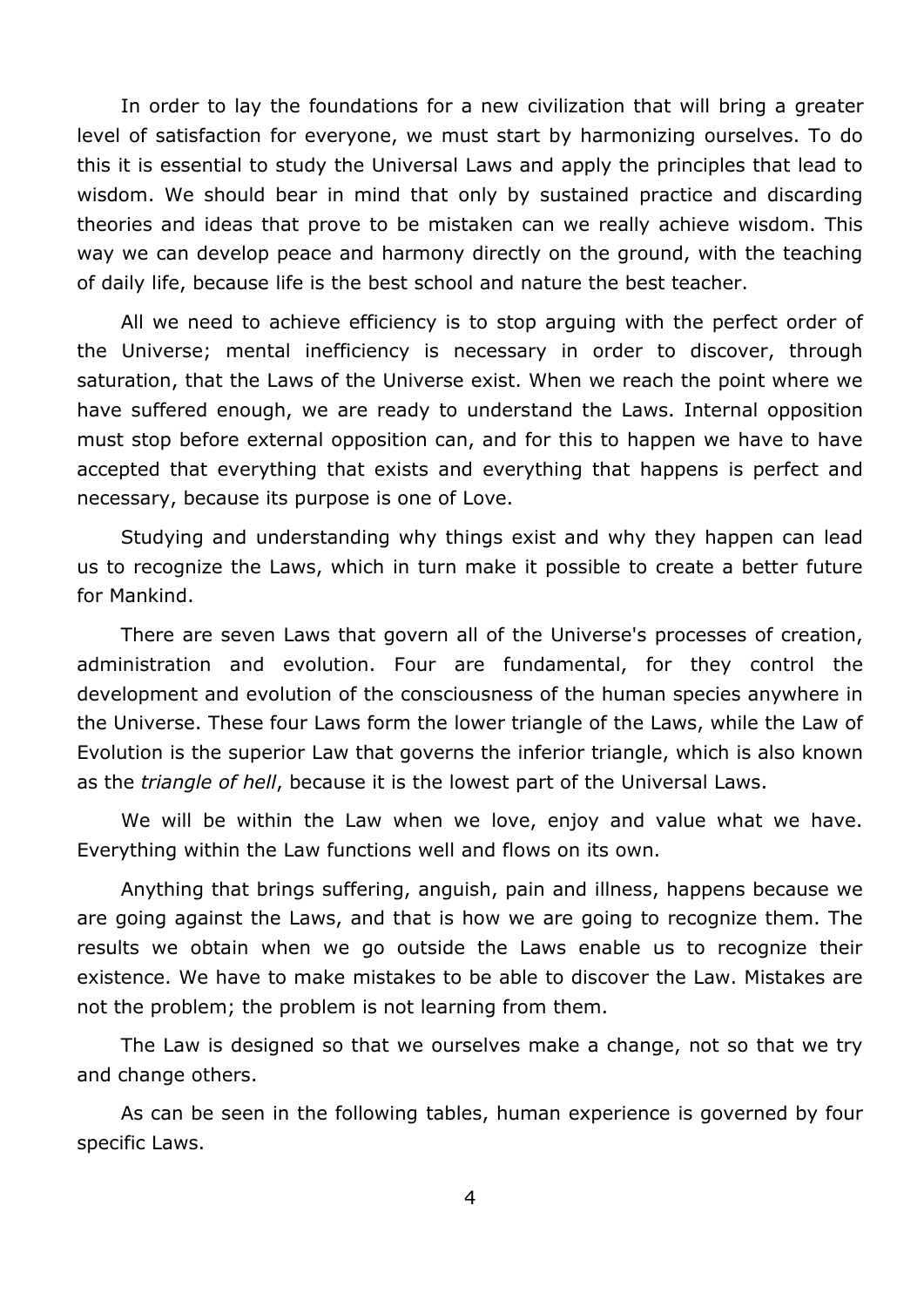| <b>LAW</b>    | <b>POSTULATES</b>                                                    | <b>EFFECTS OF</b><br><b>VIOLATING THE LAW</b>                                                                                                             |
|---------------|----------------------------------------------------------------------|-----------------------------------------------------------------------------------------------------------------------------------------------------------|
| <b>NATURE</b> | 1. All things that are<br>complementary attract each<br>other.       | Physical ailments:<br>undernourishment,<br>illness, vices,<br>degeneration, misery,<br>hunger, physical and<br>mental defects,<br>physical malformations, |
|               | 2. Every living being requires the<br>specific food for its species. |                                                                                                                                                           |
|               | 3. Every manifestation of nature<br>requires favorable conditions.   |                                                                                                                                                           |
|               | 4. Every living being has an<br>instinctive sense of the Law.        |                                                                                                                                                           |
|               | 5. All cycles of nature have<br>specific functions.                  | ecological imbalance,<br>erosion, plagues,                                                                                                                |
|               | 6. Every violation of the Law<br>produces serious<br>consequences.   | shortening of longevity,<br>etc.                                                                                                                          |
|               | 7. Every living being has its<br>function.                           |                                                                                                                                                           |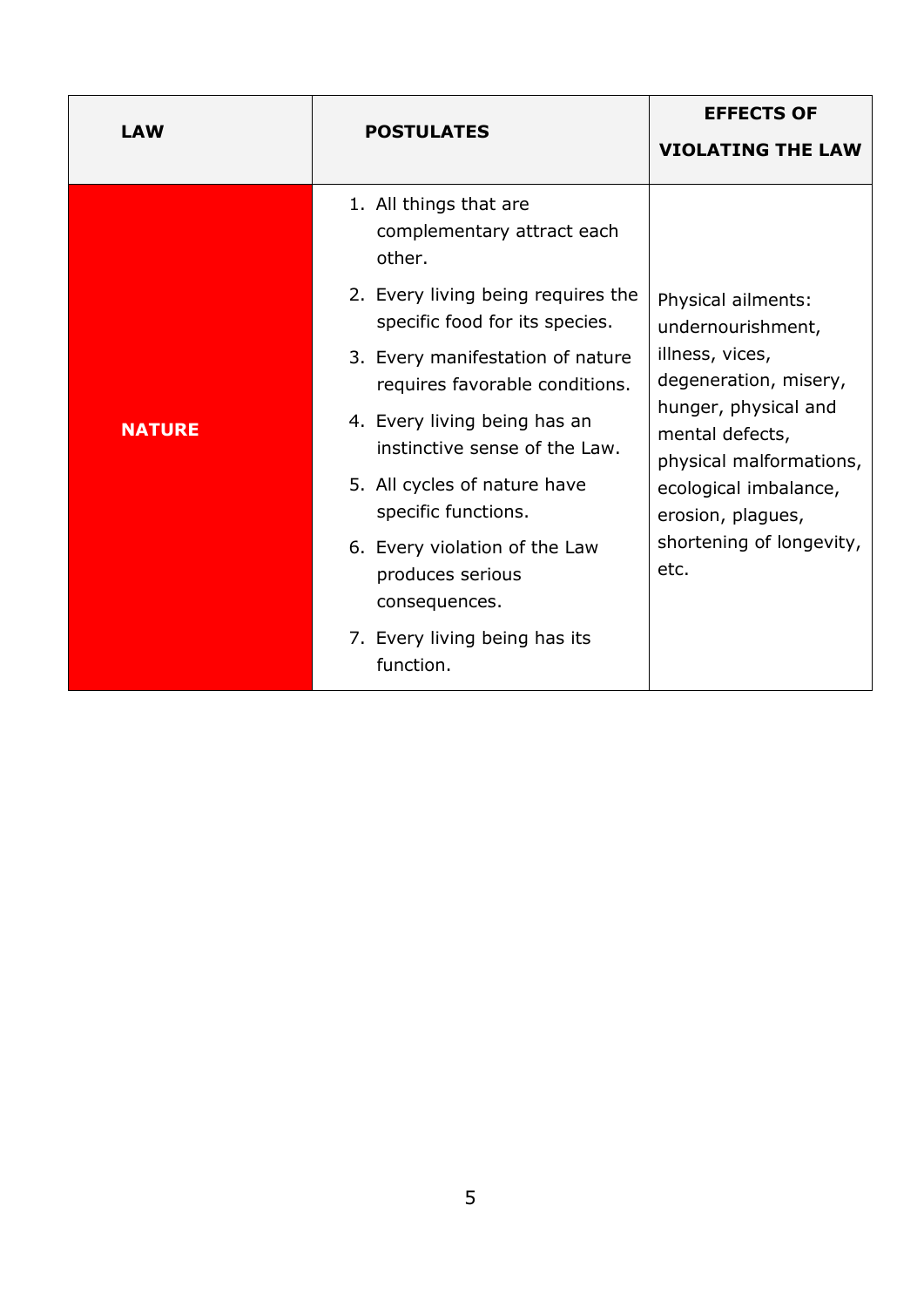| <b>LAW</b>     | <b>POSTULATES</b>                                                                                                                                                                                                                                                    | <b>EFFECTS OF</b><br><b>VIOLATING THE LAW</b>                                                                                                                                                                                       |
|----------------|----------------------------------------------------------------------------------------------------------------------------------------------------------------------------------------------------------------------------------------------------------------------|-------------------------------------------------------------------------------------------------------------------------------------------------------------------------------------------------------------------------------------|
| <b>HARMONY</b> | 1. Everything that is sent out<br>acts, reacts and returns.<br>2. Everything that is attacked<br>defends itself.<br>3. Everything that pleases is<br>accepted.<br>4. Only love can transform<br>beasts into persons.<br>5. Only understanding avoids<br>destruction. | Psychological ailments<br>and relationship<br>problems: distrust,<br>fear, estrangement,<br>isolation, individualism,<br>loneliness, sadness,<br>depression, fights,<br>shyness, lack of<br>communication,<br>disunity, boundaries, |
|                | 6. We must control situations,<br>not be controlled by them.<br>7. The best teacher is learning<br>by example.                                                                                                                                                       | traumas, complexes                                                                                                                                                                                                                  |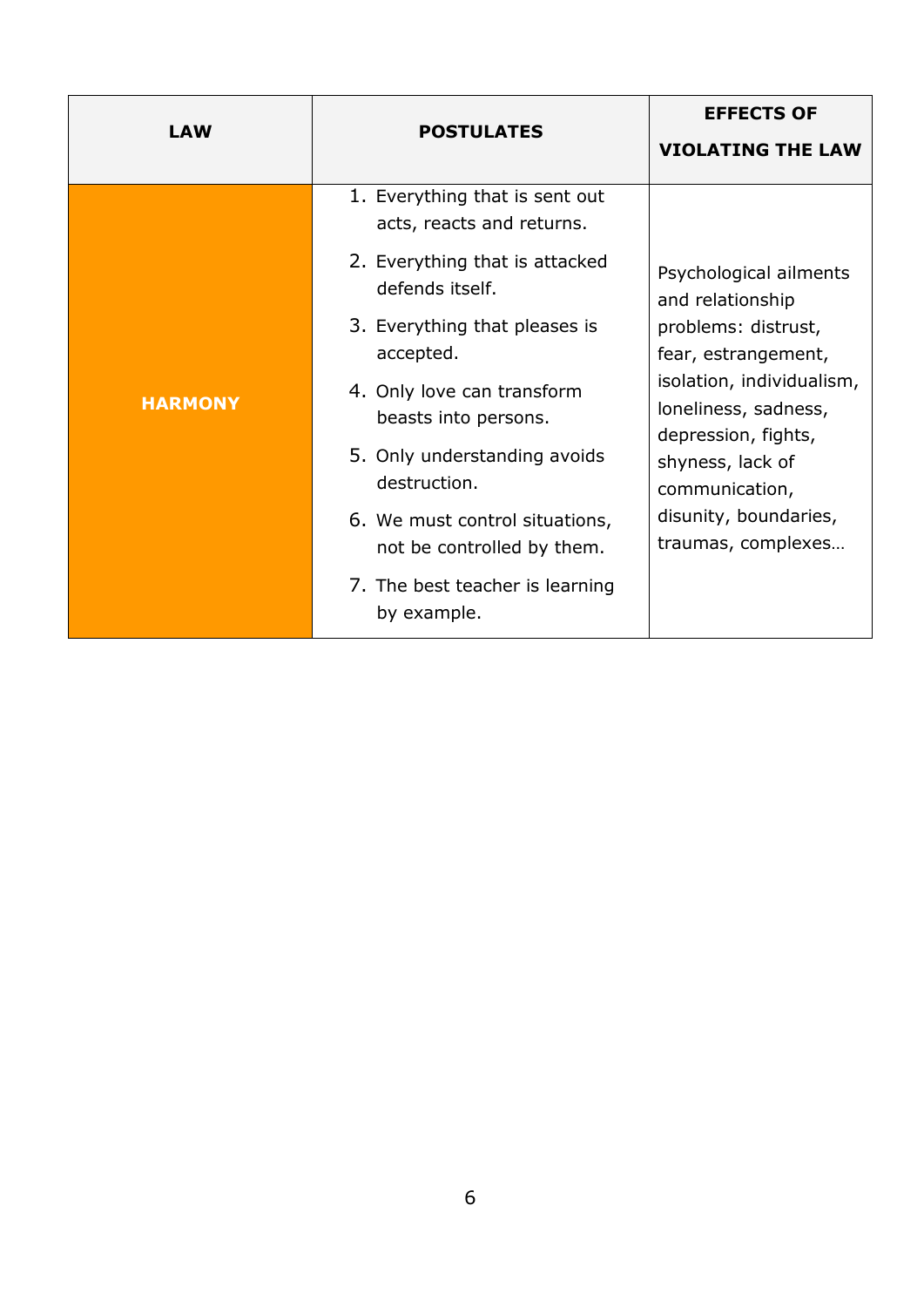| <b>LAW</b>            | <b>POSTULATES</b>                                                                                                                                                                                                                                                                                                              | <b>EFFECTS OF</b><br><b>VIOLATING THE LAW</b>                                                                                                                                                                                                                              |
|-----------------------|--------------------------------------------------------------------------------------------------------------------------------------------------------------------------------------------------------------------------------------------------------------------------------------------------------------------------------|----------------------------------------------------------------------------------------------------------------------------------------------------------------------------------------------------------------------------------------------------------------------------|
| <b>CORRESPONDENCE</b> | 1. Every situation is a learning<br>experience.<br>2. Every circumstance is<br>generated by oneself.<br>3. All events happen to whom<br>they are meant to happen.<br>4. We are always exactly where<br>we are meant to be.<br>5. We come to life with what we<br>need to live it.<br>6. Only what needs to happen,<br>happens. | Upsets in the individual<br>environment: blocks,<br>dissatisfaction,<br>difficulty in achieving<br>success in what we do,<br>wearisome battles<br>against the<br>circumstances of life,<br>inability to accept one's<br>life, fears, anxiousness,<br>constant frustrations |
|                       | 7. We only give or have what we<br>need.                                                                                                                                                                                                                                                                                       |                                                                                                                                                                                                                                                                            |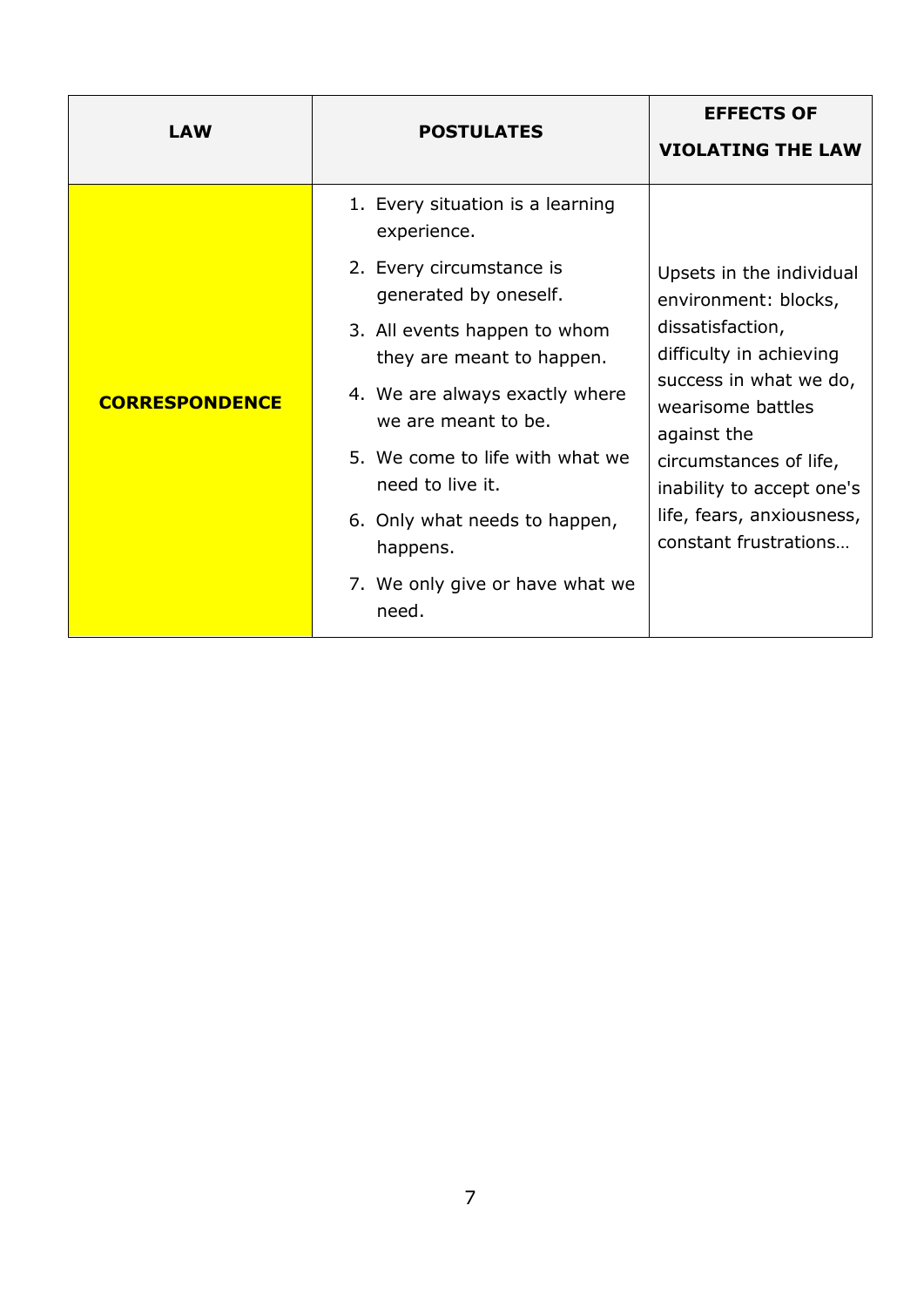| <b>LAW</b>       | <b>POSTULATES</b>                                                               | <b>EFFECTS OF</b><br><b>VIOLATING THE LAW</b>                                                                                                                                                                                                  |
|------------------|---------------------------------------------------------------------------------|------------------------------------------------------------------------------------------------------------------------------------------------------------------------------------------------------------------------------------------------|
| <b>EVOLUTION</b> | 1. Experience alone opens the<br>way for understanding the<br>truth.            | Social upsets:<br>rebellion, anarchy or<br>self-destruction, when<br>limits are imposed on<br>the experiences to be<br>lived; wars, strikes,<br>violence, revolutions,<br>delinquency, hate,<br>conflicts, when human<br>concepts are imposed. |
|                  | 2. Only opposites lead to the<br>development of<br>consciousness.               |                                                                                                                                                                                                                                                |
|                  | 3. We only move up a level<br>through the appropriate<br>transformation.        |                                                                                                                                                                                                                                                |
|                  | 4. We are only the result of<br>ourselves.                                      |                                                                                                                                                                                                                                                |
|                  | 5. We only argue with situations<br>that we have not understood.                |                                                                                                                                                                                                                                                |
|                  | 6. The need for understanding<br>alone is the reason for<br>physical existence. |                                                                                                                                                                                                                                                |
|                  | 7. We can only recognize balance<br>from imbalance.                             |                                                                                                                                                                                                                                                |

In the tables above, the effects of violating the Law are listed on the righthand side. In this discussion of the Laws of the Universe we will also find an explanation of the benefits of not violating the Law.

It is important not to confuse the Universal Laws with human laws or rules; the Universal Laws are immutable and non-repealable, their origin lies in the wisdom of the Absolute or Divinity and therefore they are absolute; they cannot be amended or negotiated, and disobeying them brings a negative outcome —in the sense of unpleasant—, and also a positive outcome —in the sense of it being a learning experience—. That is why it is said that in fact human beings do not construct laws, what we do is issue rules; we call them *human laws*, but they are rules, because they are repealable, transitory and useful for a given moment.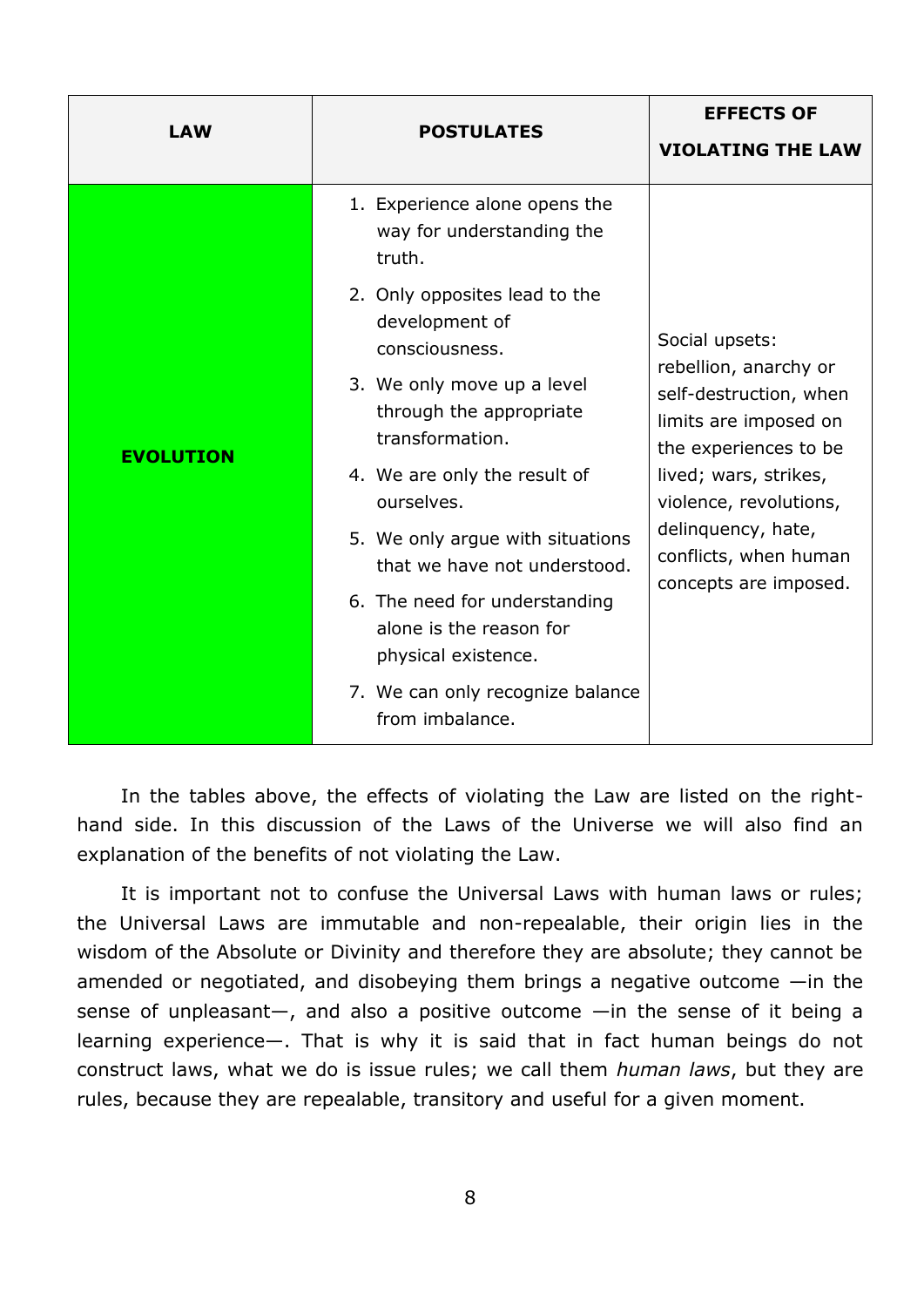We have come to planet Earth to develop three inner virtues: Happiness, inner Peace, and Love or Service to others. This development brings with it excellent results in all four fields of: Relationships, Resources, Health, and Adaptation to the environment:



The idea is to use these virtues to interact with what is around us. To learn to be happy, to be peaceful, and to love is the true purpose that has brought human beings to the physical world of matter.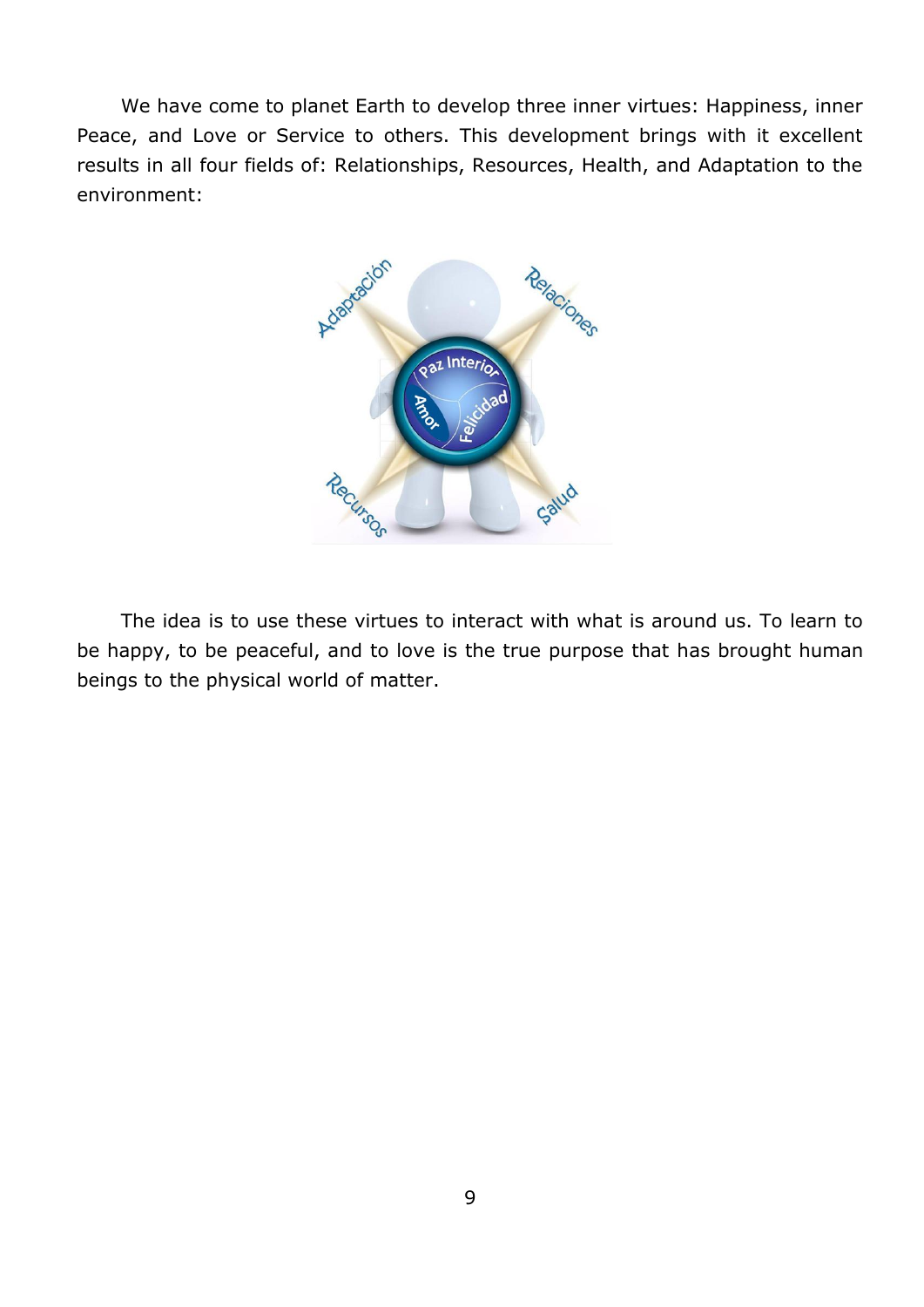| <b>VIRTUES</b>   | <b>CHARACTERISTICS</b>                                                                         | <b>SCIENCE IN</b><br><b>WHICH IT IS</b><br><b>STUDIED</b> | <b>IT</b><br><b>REPRESENTS</b><br><b>OR IS</b><br><b>DEVELOPED IN</b> |
|------------------|------------------------------------------------------------------------------------------------|-----------------------------------------------------------|-----------------------------------------------------------------------|
| <b>Happiness</b> | 0% suffering<br>100% understanding<br>100% self-worth                                          | Acceptance                                                | Function                                                              |
| <b>Peace</b>     | 0% conflicts<br>0% reactivity<br>0% confrontation<br>100% respect                              | Accepting life with<br>wisdom                             | Destiny                                                               |
| Love             | 100% service<br>orientation<br>0% resistance,<br>0% fear<br>100% adaptation<br>100% commitment | Unconditionality                                          | Mission                                                               |

Happiness, peace and love are principles of the divine essence; they have no polarity, they are immutable.

Learning to **be happy**:

- $\checkmark$  To learn to be happy we have only to face up to all that we believe takes our happiness away.
- $\checkmark$  To be happy we do not need anything outside of us, just understanding and a certain attitude of mind.
- $\checkmark$  Non-acceptance is the only cause of suffering; we must stop arguing with reality.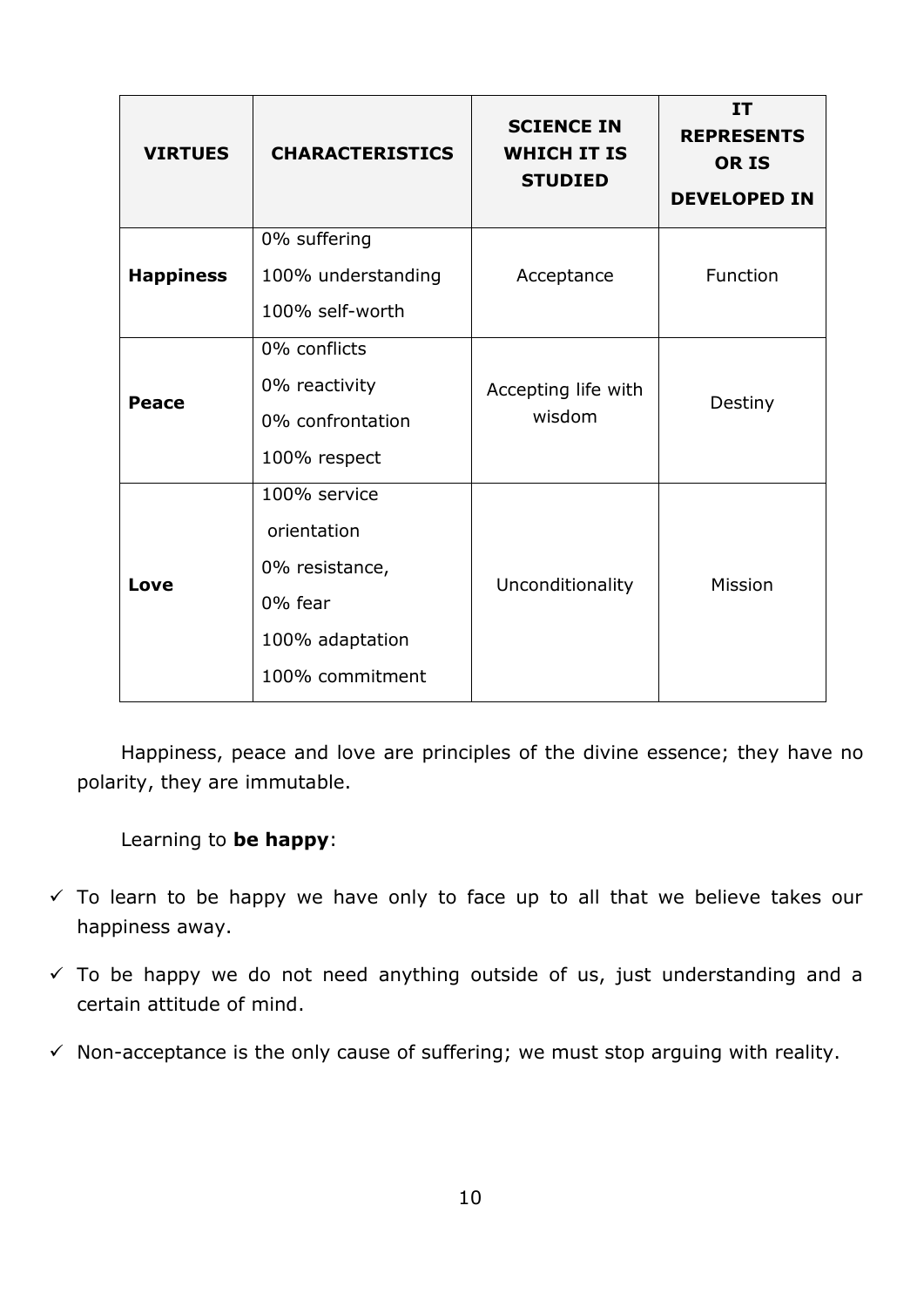- $\checkmark$  It is essential to stop working on others, and work only and exclusively on ourselves, changing what it is inside us that is annoying (the ego) so that it stops doing it.
- $\checkmark$  If there is suffering, then just one question needs to be asked: what is it that I am not accepting?; that is where the answer is to be found.
- $\checkmark$  Everyone, without exception, has what they need to be happy; however, very few people know how to be happy with what they have.

## Learning to **be peaceful**:

- $\checkmark$  Nothing and no one brings peace.
- $\checkmark$  Inner peace is the result of one's own spiritual development, not a gift.
- $\checkmark$  Handling peace requires several elements: clear and accurate information to understand that life is a process of love and that evil does not exist, the skill to manage one's own vital energy, and training.
- $\checkmark$  If peace is lost, we must ask ourselves: "What am I resisting?; what do I want to change?; who am I blaming?"

## Learning to **love one's neighbor as oneself**:

- $\checkmark$  All this requires is to be involved or share time with people whose behavior is very different to our own, to learn to love and respect them just as they are.
- $\checkmark$  Love cannot be offended, it is invulnerable, immutable, universal and neutral.
- $\checkmark$  Love signifies total understanding of the Universe; it is a way of being and does not need an "object" on which to project itself.
- $\checkmark$  Love is not a force, it is a tool.
- $\checkmark$  Love is not a feeling.
- $\checkmark$  Love is always giving the best of oneself.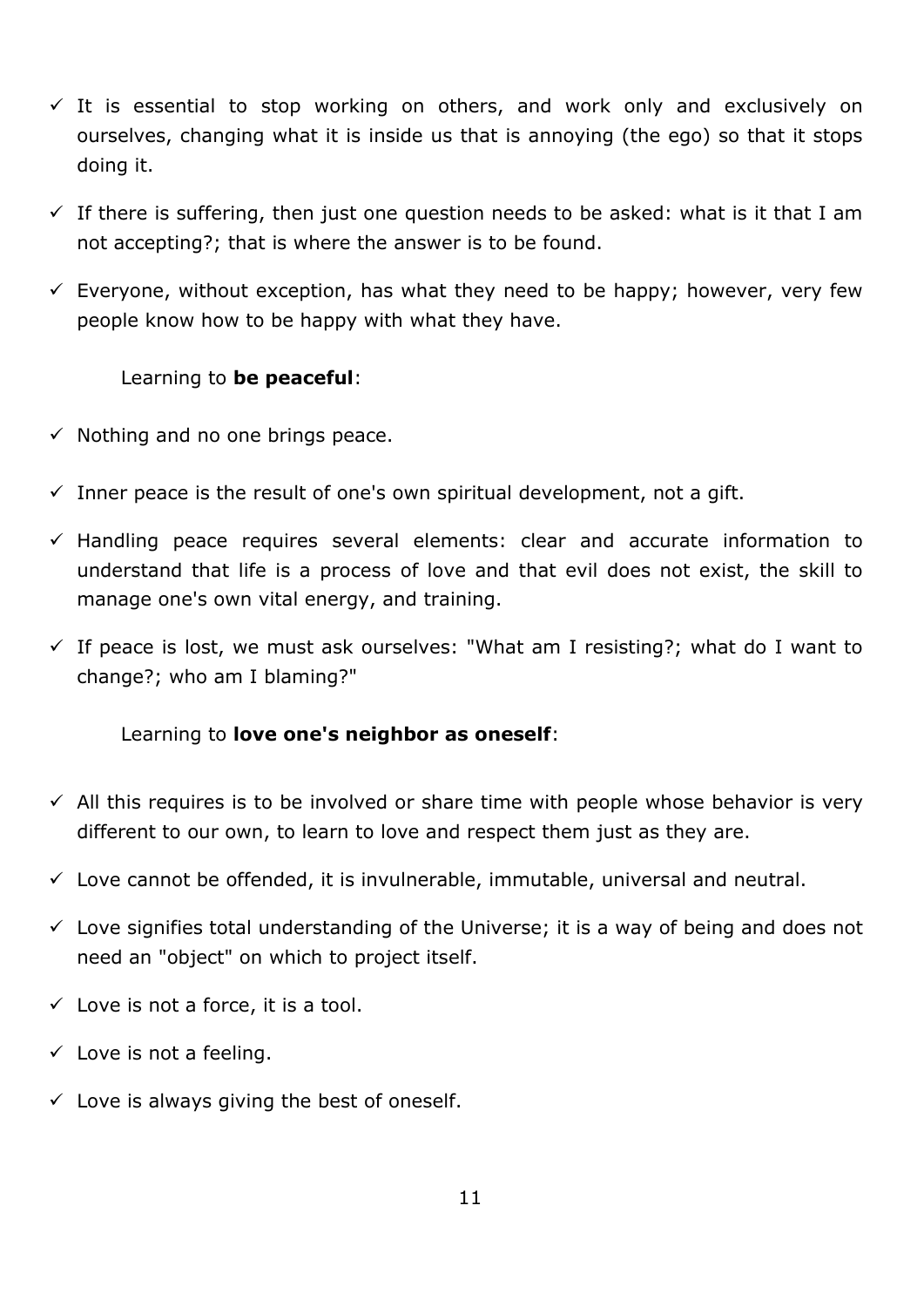$\checkmark$  If there is a lack of motivation the best thing is to wonder why I am allowing the specific situation to limit my capacity for service, which in reality should not depend on external events.

By developing the three inner virtues excellent outer results are obtained in all four spheres:

- $\checkmark$  In relationships.
- $\checkmark$  In resources.
- $\checkmark$  In health.
- $\checkmark$  In adapting to the environment.

In the life experience of any human being five elements are present: purpose, destiny, mission, function and intention.

#### **1. The purpose**

There is a purpose of love that brought us to the world of matter; it is the perfect objective of learning two things:

- a) To be happy within oneself*,* i.e., not to depend on anything or anyone in order to enjoy inner peace and happiness.
- b) To love one's neighbor as oneself, i.e., to respect the rights of all beings in the Universe.

And how do we learn this? Here we can see the perfection of the Absolute's educational design. To perform the exercise of learning to be happy within ourselves we need to live in a place, with certain people and circumstances where everything that happens around us is more or less aggressive. In this way we will realize that our problem does not lie in what is happening around us, but in how we relate to it, and the rejection and resistance that we set in motion.

As for the second part, loving one's neighbor as oneself, this means respecting them just as they are, not seeking to change them, not putting up resistance to others. We need to live in a place where the people around us think differently, have varying customs, and create different things. That way, we will learn to love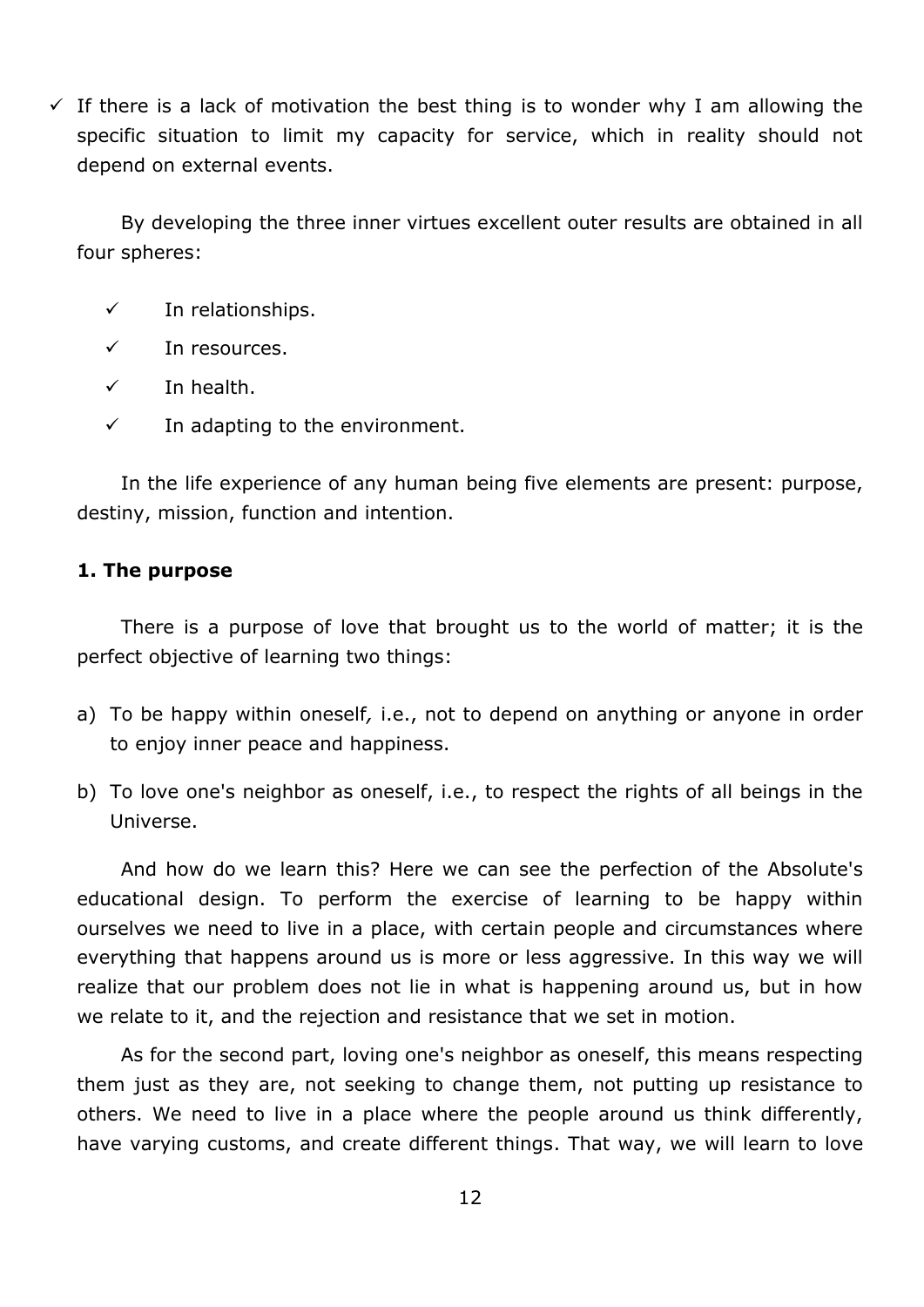them as they are, without judging them or condemning them. This is how the purpose of love is fulfilled; it is the real reason why we human beings are here on planet Earth.

More than 2,000 years ago, the Master Jesus taught us this when he said: "Love your enemies"; they are not our enemies, they are people who think differently.

Being happy means experiencing zero suffering about what happens; and loving means offering zero resistance to others. Wisdom is the same as love, not feeling. Those who have love care deeply about others, but they do not suffer; however, those who possess goodness but not wisdom care deeply about others, but they suffer enormously. Those who do not care, the indolent, the indifferent, possess neither wisdom nor goodness.

#### **2. Destiny**

This is what we come to learn from the world of matter —how to manage the seven tools of love to attain invulnerable peace—; it is a great opportunity to learn what we are missing.

All of us bring to the world a destiny that is inevitable and highly valuable. Our culture teaches us to try and avoid destiny instead of showing us how to harness it. The key to harnessing destiny is: "You have the capacity to enjoy whatever you do, because that capacity is within you." However, if someone says to their child: "You must always do what you like"*,* this will generate a huge block in them.

Destiny is an educational design whose purpose is to enable human beings to verify and discover information that governs the Universe and its perfect order. It is therefore the best opportunity for transcending all human limitations. Instead of complaining about the difficulties that we face in life, we must take advantage of them as a great opportunity for transcending them; then they will disappear for good. If we do not learn from difficulties, far from disappearing, they will become more complicated, they will persist and they will become permanent.

### **3. Mission**

This is what we can teach in the world of matter. We should enjoy our mission intensely, whether or not it is part of our function.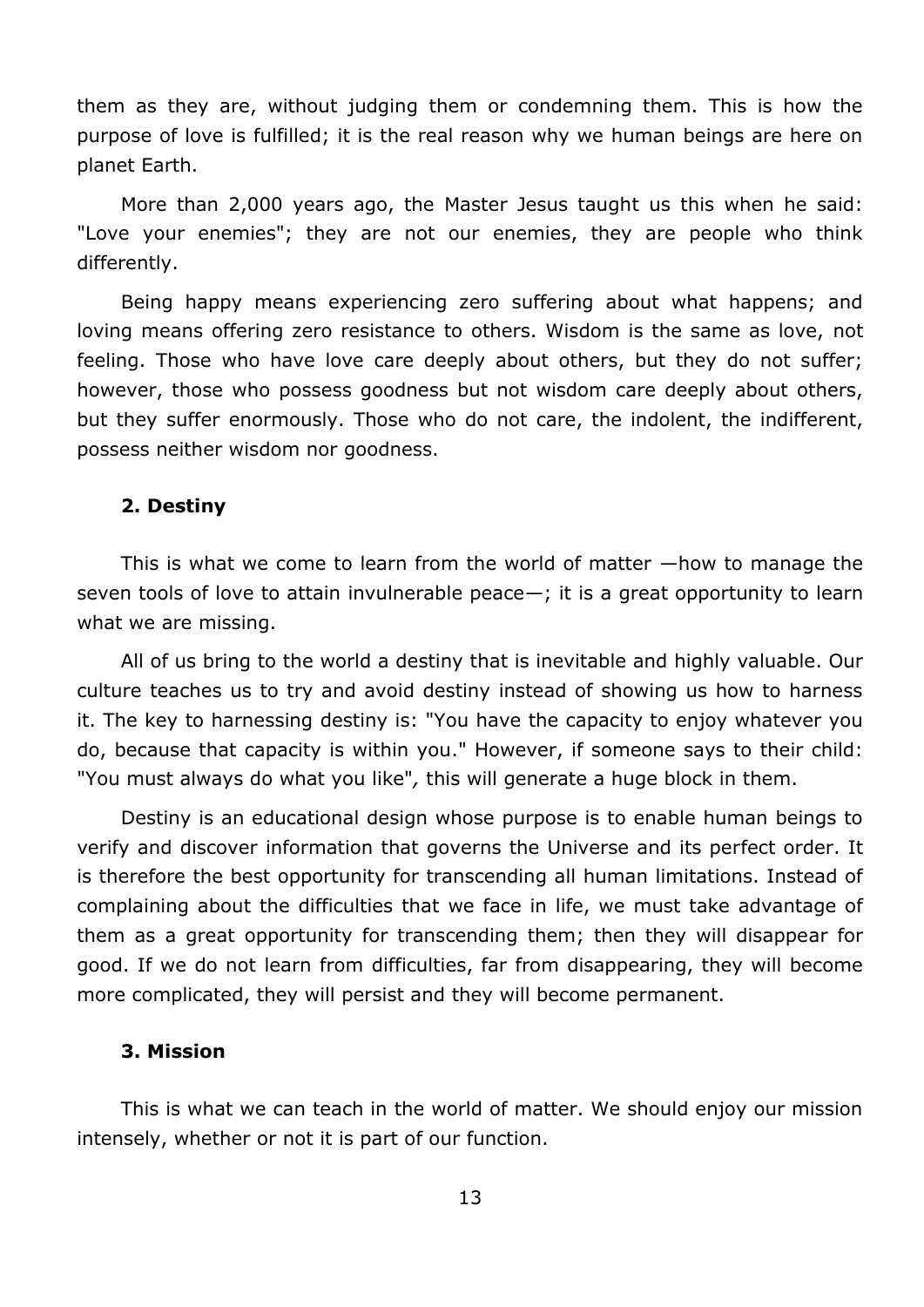Our mission enables us to recuperate a large amount of the vital energy invested in the exercise of learning to be happy. Our mission is what we already understand, what we already know; it can therefore be used to serve others while bringing enormous enjoyment.

Both our mission and our destiny are represented in our personality: the latter through our belief system and the former through understanding. As we progressively transmute our ignorance into understanding and wisdom, we will increasingly have a bigger mission and therefore more satisfaction.

#### **4. Function**

This is what each individual does to support themselves; it consists in putting all possible enthusiasm, joy and love into what one does, even if it is not part of one's mission.

We know that all living beings have a function within the order of the Universe. It takes wisdom to accept it with joy, enthusiasm, and total capacity for action and service. One's function does not consist in "earning one's living"; living is not "earned" because it is a divine gift. What one earns is what supports this biological entity, this body.

Thus, our support is guaranteed as a result of our function. Those who are happy and enjoy what they do will always have an abundance of resources at their disposal.

### **5. Intention**

This is what we want for ourselves or for others. Intention must be directed in a way that does not interfere with the destinies of others nor seek to avoid our own destiny.

Intention is the most complex element for human beings today, because feelings, the idea of kindness and the other ideas that our culture has erroneously conveyed to us lead us continually to try and interfere in the destinies of others. If we were to accept that destiny is something extraordinary and not "bad", that it is the best opportunity we have to fulfill what we came to the world to do, we would stop trying to change the destiny of others.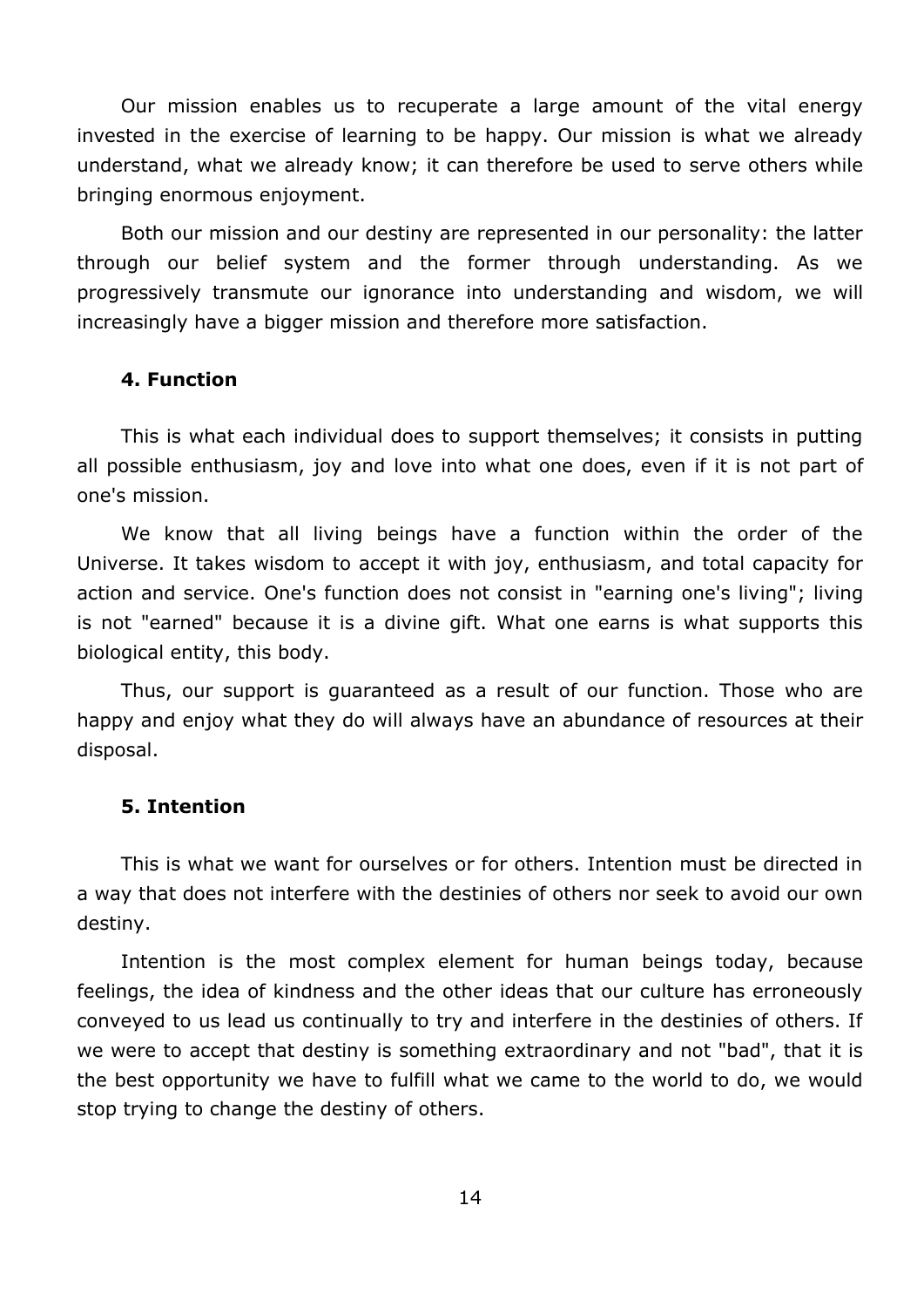When a son or daughter wants to fly the nest and their parents object to it, how should we act so as not to interfere? We always want things to go our way. In this case, the parents consider that it is not the right moment for their son or daughter because they do not have a steady job, for example, and they do not want them to leave home. The "I want's" are the cause of suffering. An "I want" is also unconscious selfishness because we want others to be happy doing what we want them to do.

What would be the wise and loving thing to do in this case? To say to the son or daughter: "What matters most to us is for you to be happy and find your way, so we respect your decision. We want you to know that if you want to come back the door will always be open."

In short, wisdom means being clear about our purpose, taking advantage of our destiny, enjoying our mission, accepting the function and holding the intention of not interfering in the destiny of others. All this must be practiced in thought, word and deed.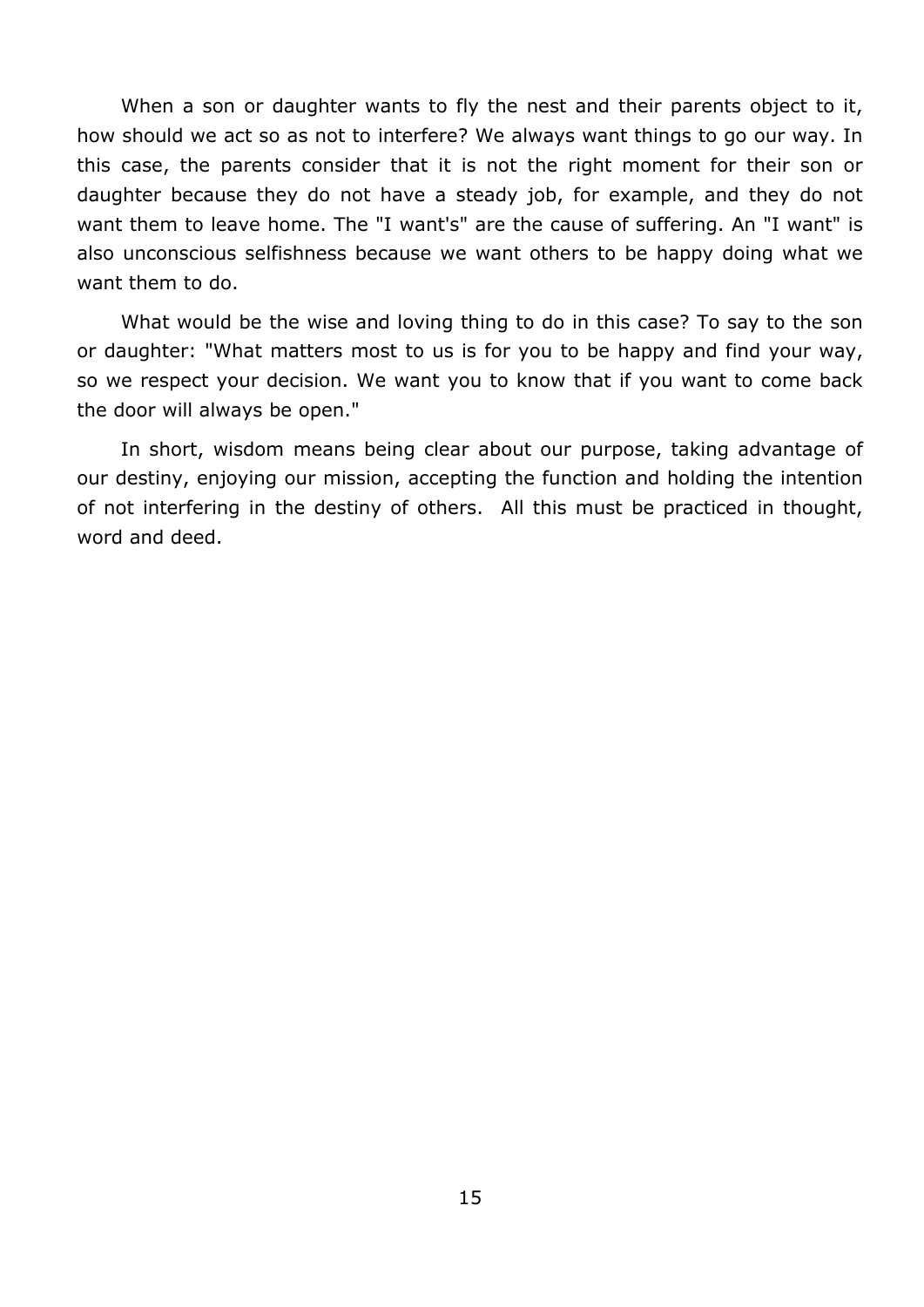# **Chapter 1. Prosperity**

In order to begin working with the tools for prosperity and in the process of developing leadership ability, it is important to consider and value what we call the *environment*.

*The environment* is the means that sustains life and underlies the business and activities of every human being. Without a healthy environment, these activities would be worthless because if the social, familial and labor aspects of the environment deteriorate, all efforts and apparent progress and wellbeing that have been attained would crumble as the foundations sustaining them disappear.

## *A disharmonious business is like a building with no foundation.*

Applying the principles of the Law of Harmony to economic and social processes prepares the social terrain for the leader to plant the seeds of prosperity. *Harmony* is the balance that provides satisfaction, stimulates creativity, generates enthusiasm, improves communication, fosters participation and creates a favorable environment for obtaining excellent results in any human endeavor.

## *Negative environments kill enthusiasm.*

Leaders have an internal ability to influence the environment. Anyone who believes that their inner state depends on the environment will not be able to do anything and will remain blocked, making success impossible; those who believe this have not yet found themselves. In contrast, developing a prosperity process requires that the inner self remain unaffected by external conditions.

#### *A good social environment is the hotbed of prosperity.*

The secret to *prosperity* is having:

 $\checkmark$  First of all, an **inner state of harmony** (inner peace), regardless of the external environment. Being at peace in a harmonious environment has no merit and requires absolutely no spiritual development. On the other hand, it is precisely in these unfavorable environments that leaders are made.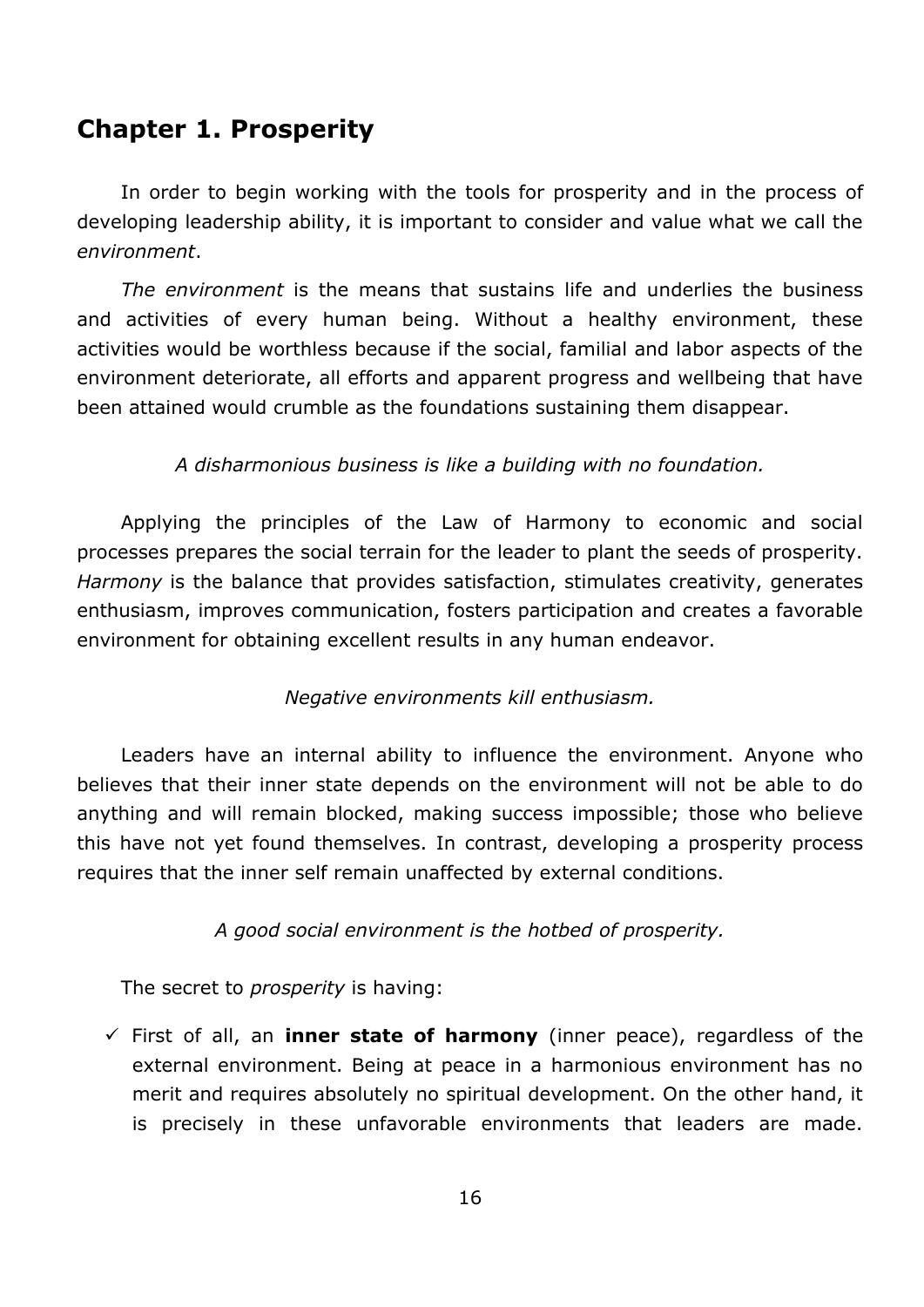Challenging environments provide the best opportunity to learn how to be prosperous.

People who are depressed or complain all the time can only see negativity, sadness, apathy —ultimately, failure. To get out of this situation, we encourage these people to start to smile, show a happy face and be optimistic and enthusiastic, enabling them to attract the same in return. The first response we typically receive to this suggestion is: "But how can I express something I don't feel? How can I be happy with this crisis?" The fact of the matter is, there is no way to move beyond blockage and crisis towards success, in any area, unless an internal change is made.

The first step to success is to fill up with happiness precisely when there is none. Shining light where there is none and filling ourselves with light where darkness reigns so that we can provide illumination is part of the human evolutionary process; leaders must be able to do this without being infected by the external darkness. When you smile at the Universe, the Universe smiles back at you. And the more problems there are, the more smiling, happiness and enthusiasm are required to contrast and neutralize the negative state.

 $\checkmark$  Second, a healthy and pleasant external environment, which is created by respecting others. You yourself create the environment. Healthy and positive environments do not exist on their own; they exist only when there are people capable of generating them. If we expect there to be a perfect external environment that will gift us with a pleasant inner state, we will have no strength, we will not be in control of ourselves, and we will never lead anything. In the face of adversity, we learn not to let external conditions affect us.

To be a leader, the most important requirement is knowing how to manage yourself. As long as you blame others or the environment for the way you feel, you will never be a leader. You know you are leading yourself when you do not allow external events to affect you internally.

In other words, it is nearly impossible to be a leader if you are not in control of your own life. True leaders are people that have conquered themselves, have the capacity for self-commitment, have developed their own abilities and, at the same time, have overcome their own weaknesses.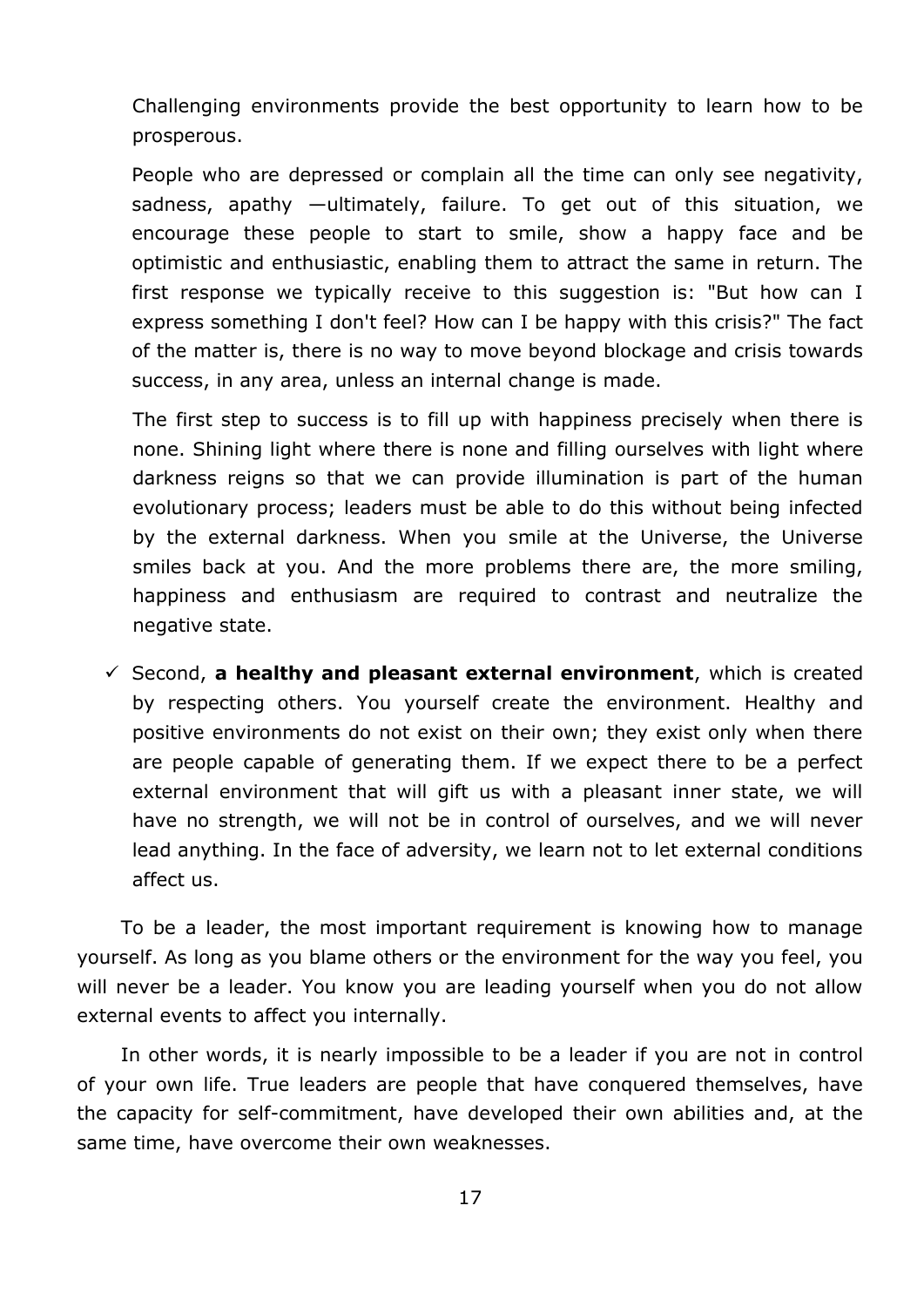Before thinking about leading others we must first obtain two fundamental tools:

- 1. The ability to know how something is done: have a clear understanding of the path to success.
- 2. Obtain the necessary elements to be used to follow that path.

*Prosperity is the result of giving*, as in order to receive you must first be willing to offer something in return. A leader conveys values but gives nothing away; the leader follows the Law of Compensation to avoid harming others and instead commits and serves. Leaders give things that they will always have enough of, things that will never run out; in other words, their qualities, service orientation, enthusiasm, commitment. In a nutshell, their values

Nothing in the Universe is for free; everything is governed by the Law of Compensation and no one will receive more than they are due, nor be able to lose that which they need. If we break the cycles of the Law of Compensation, we will be neither successful nor prosperous and we will be unable to serve or help anyone. No matter the type of energy, it will run out if not replenished. This break in the cycle is what causes imbalance, represented by poverty, misery, etc.

When we talk about prosperity, we are not talking about depleting the energy reserves of the Universe, or even of the individual; we are talking about increasing these reserves so that there is more and more for everyone.

True leaders take control of their lives —that is, they make decisions and take responsibility without blaming others—, know how to act —both towards themselves and with others in order to generate compromise—, and know how to serve. Those who fail do not know how to commit or serve.

A key trait of both leaders and people who have undergone spiritual development is *service orientation*. No specific occupation or other knowledge is required to serve; all you need is one special ability: the willingness to commit to something. We must seize the opportunity to serve whenever it arises. In any case, it is important to keep in mind that the purpose of service is to bring satisfaction and support to others, which means that anyone who relies on our services will receive our best: our values.

When people work towards a goal, they should pay attention to whose interest they are able to spark, as this will reveal their level of *charisma*; charismatic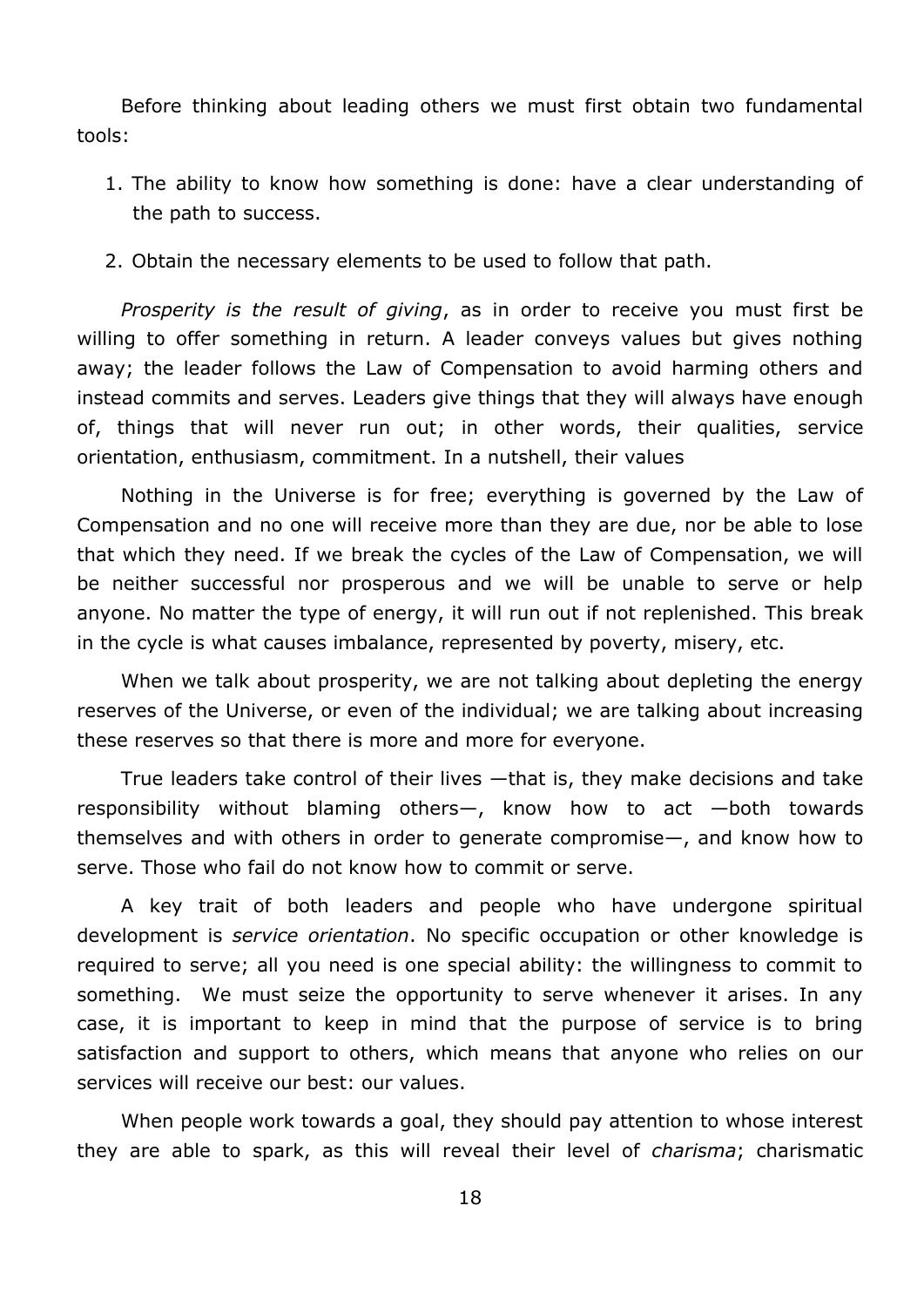people are able to make things appealing to others in some way. And the ultimate aim of leadership must always be to offer services to others.

Leaders make proposals that enable the channeling of resources; if leaders waited to have resources before making a proposal, they would never achieve anything either. Leaders have the ability to coordinate, bring together and engage others in order to develop an attractive and appealing process. But initially, all leaders need is their own human capacity; a leader acts as a channeler and unifying force for the processes of abundance.

# **1.1 Opportunity**

Opportunists seek to receive without offering anything in return, whereas those who seize opportunities expect to obtain results by giving a lot. Opportunity is omnipresent and we must therefore know how to take advantage of it. A leader never misses an opportunity, whereas others stand in opposition to the Universe instead of flowing with it.

*Opportunities* serve as an exceptional workplace tool; they always exist, and even though many people neither see nor understand them —sometimes not even believing they exist— this does not mean they cease to be present. Opportunity is an attitude; in other words, attitude is what allows people to seize opportunities.

People seldom see opportunity in adversity, yet this is where it is the most apparent, as the chance to be happy arises precisely when adversity does not imply suffering. If, however, we view an opportunity as something that generates inner satisfaction within ourselves without requiring any effort, we misunderstand opportunity. For this reason, many people say: "There aren't any opportunities" or "They're never given to me," when what really happened was that they did not know how to spot them.

*The first opportunity that is exists is to adopt a service orientation*, as well as to be happy serving and make the most of the circumstances. We all have an inner opportunity to grow, have peace, and live happily, but we and only we can give or take this opportunity to or from ourselves. We are entitled to carry out our function, and if we refuse to serve, we run the risk of ending up poor.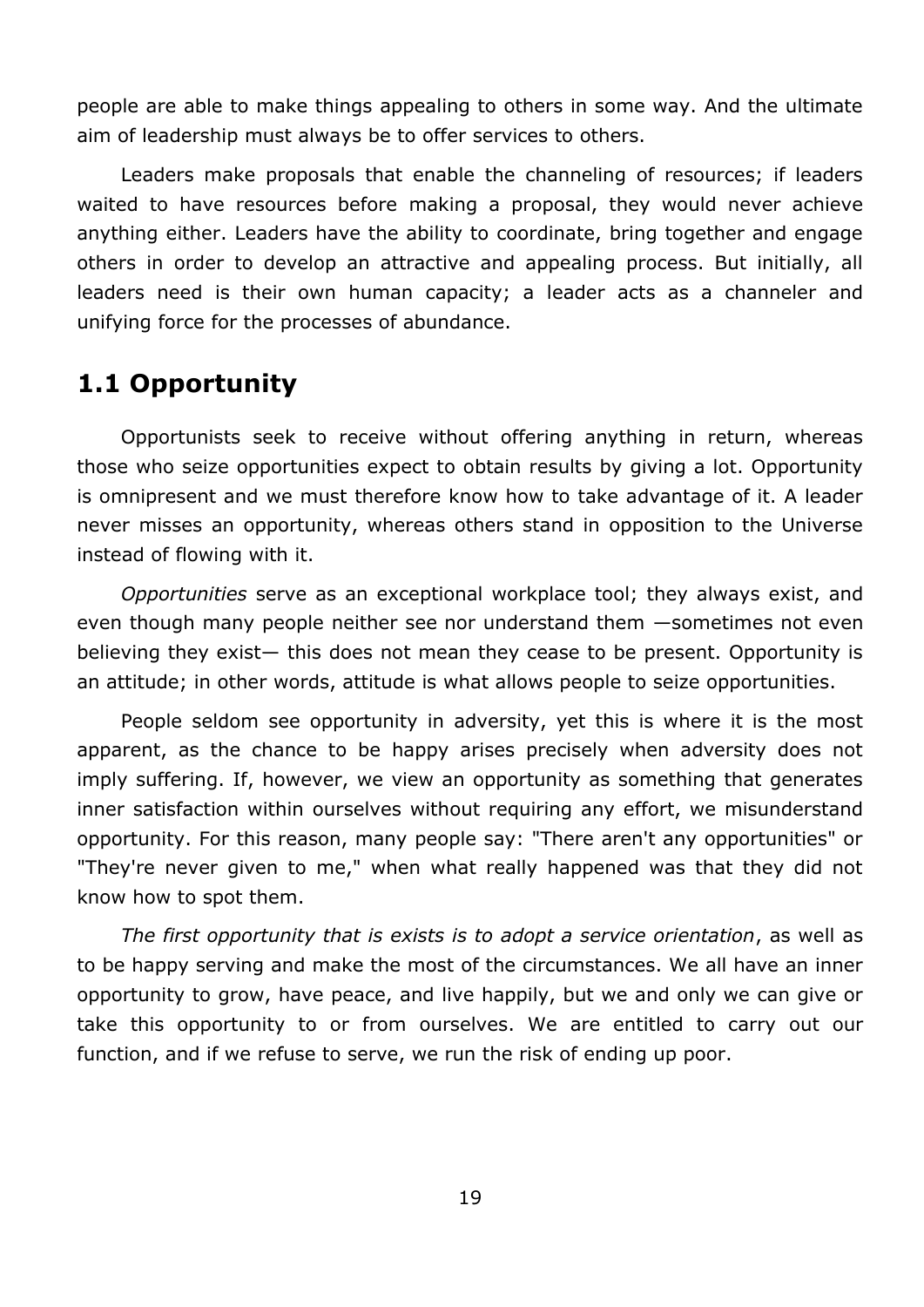## **1.1.1 Ways opportunities are wasted**

- **1. Shyness and fear**, which is a well-known mental limitation: fear of progressing, acting, serving, doing something, etc. We call on you to always make the decision to be first; do not wait to be the second or third, much less the last, to do something. When you spot an opportunity, you have to seize it without hesitation. Fear will never be a leadership tool, but rather a tool for failure.
- **2. Saying "No".** We are so used to saying "no", "who knows", and "it depends", placing conditions and reservations on everything we do; however, when someone asks us a favor, the right response is: "Of course! How can I help you?" This does not mean we will always be able to help, just that we are willing to helping. If it ends up being impossible, we can say: "I would be more than happy to help you find another option." Bear in mind that we are calling on the reader to *give up saying no* despite how much effort we have put into learning to say it; we were trained to say no and, as it turns out, that training was destined to failure. Saying "yes" means being open to doing something, to serving. In contrast, those who say no are blind to what they are missing. Let us give ourselves the option of considering what we are being offered because if we say no, people will no longer give us these opportunities.
- **3. Mental justifications**. Whenever an opportunity to serve presents itself it is important to invoke as much enthusiasm for service as possible. We often find that people are presented with excellent opportunities, but they waste them by providing mental justifications such as: "I don't know how to do that", "I don't like it", "This task isn't for me", "This isn't my thing", "You can't trust anyone in this company", etc. These are nothing more than mental limitations, which a leader would never have.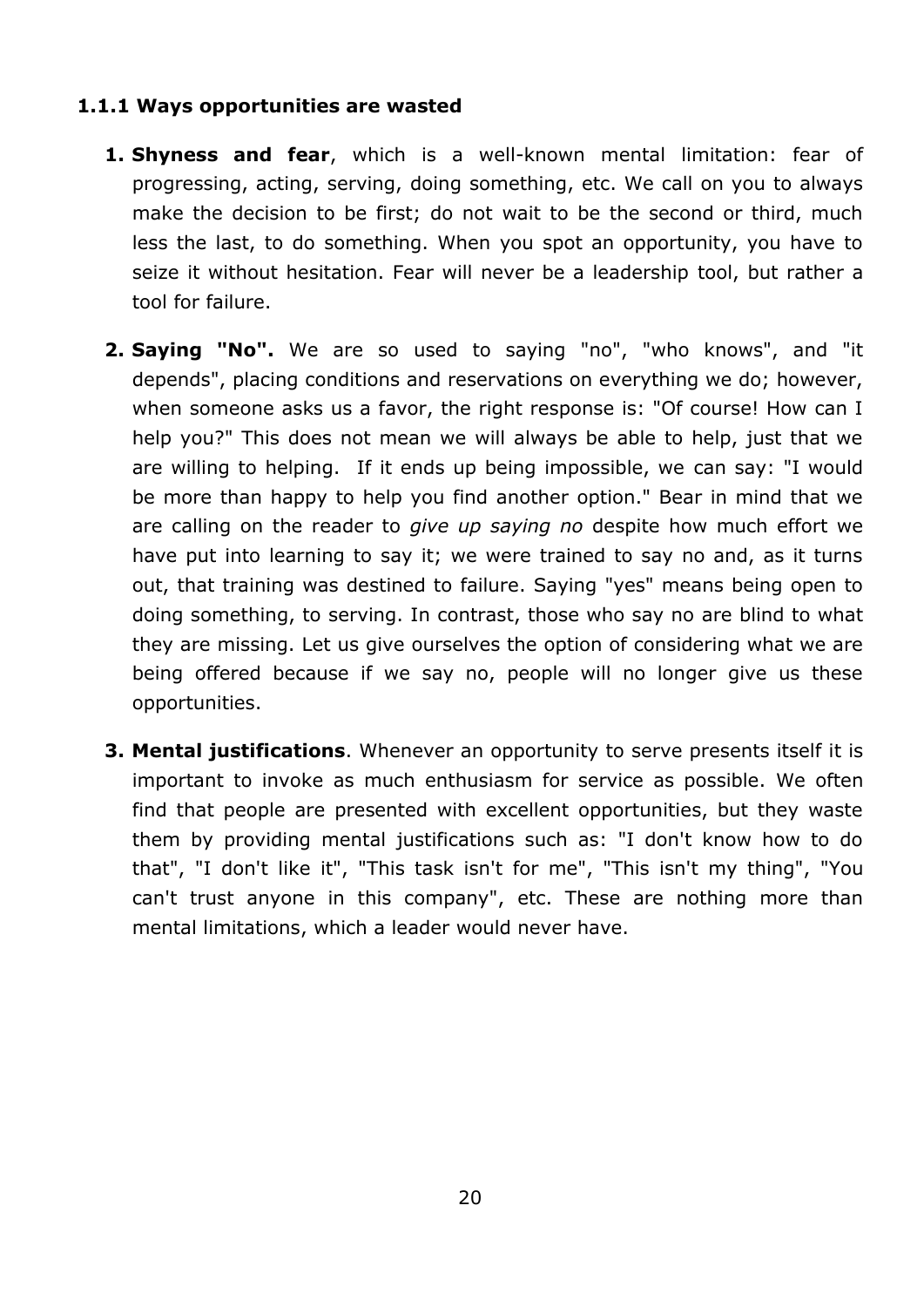# **1.2 Tools for prosperity**

The key tools that must be used to achieve prosperity are:

- **1. Transcending your own fear** so that you can come into contact with others' values and can make the most of the human potential surrounding you. Timidity limits leaders, whose primary fear is of criticism and what others will say. But you do not have to worry about others or depend on their opinions of you. To the contrary, you have to give yourself the opportunity to display your own values, evoking admiration in place of criticism.
- **2. Taking advantage of opportunities**. This means that when someone asks for a volunteer, or anything else, you should be the first to raise your hand, without thinking, because if you do not take advantage of opportunities, someone else will.
- **3. Not allowing the external to affect you**, but rather the opposite; your own mental state should affect the external, such that your mental state is geared towards prosperity. This requires both training and a conscious and consistent effort to work on yourself.
- **4. Generating harmony from wisdom**. When we overcome ignorance, which is responsible for imbalance, we make way for a harmonious external environment. But it is not the environment that changes; it is our inner state of mind that produces the change. Leaders are able to generate a state of prosperity that fills them with peace and harmony, which they can then project outward.
- **5. Summoning enthusiasm for action**. Life does not respond to inertia; thus, the right thing to do is to put your service orientation into action. You do not have to ask God, or anyone else, to solve your problems. All you have to do is be willing to serve and open yourself up to receiving the tools of service, and by doing so, you will escape your own constraints.

Service orientation is an internal disposition toward passionately pursuing all tasks, no matter how rudimentary. If we have to wash the dishes, we will do so enthusiastically, with the same passion as if we were running a company.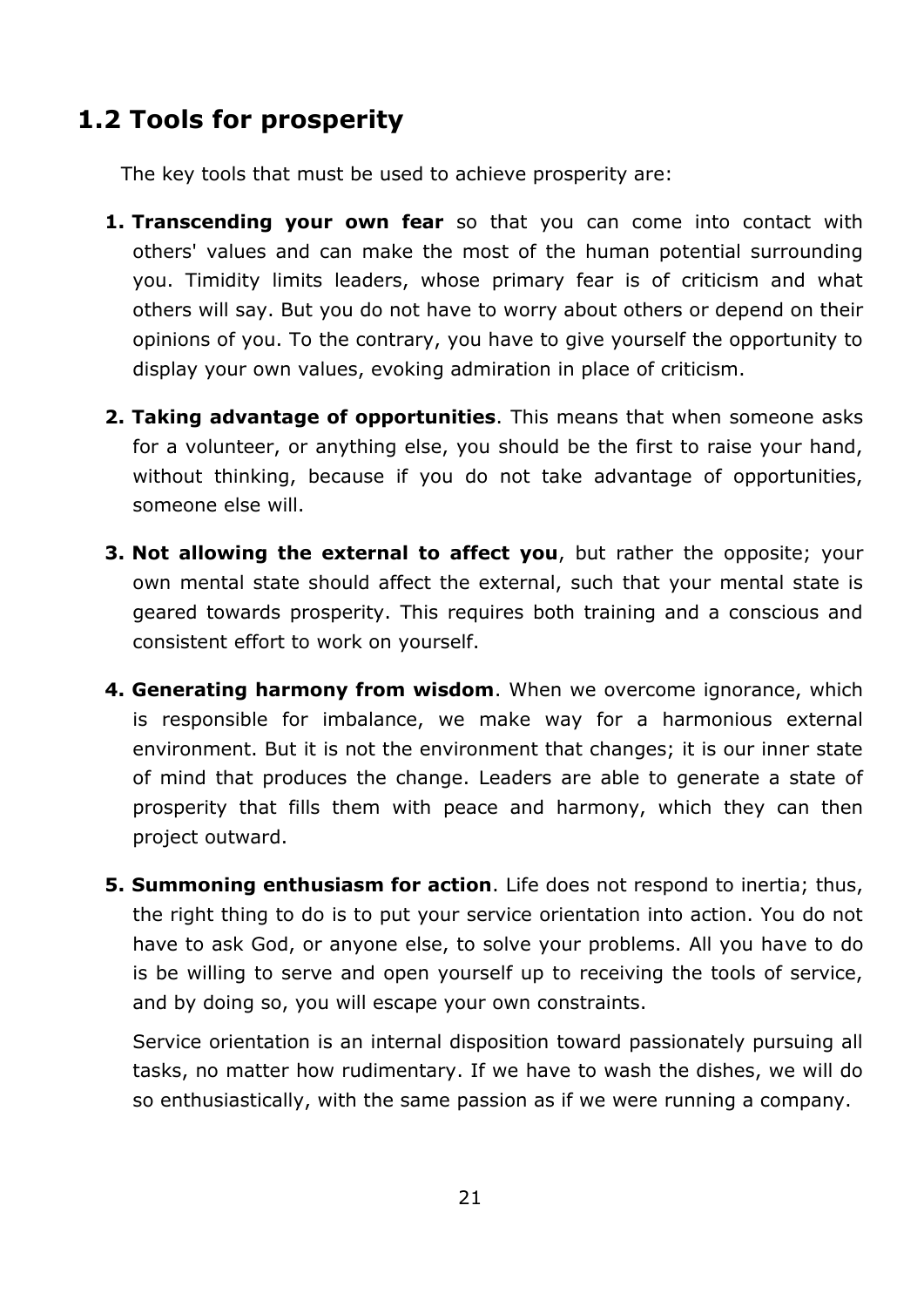- **6. Taking responsibility for your own life** and helping people begin to accept their own lives without blaming others. Blaming others is extremely easy: we tend to blame others, the boss, the company, the government, society, even God. Taking responsibility for your own life means realizing that the problem is internal, not external.
- **7. Making a full commitment**. This means committing to yourself and helping others commit to the process without, of course, forcing them, because if you need to force others to do something, this shows a lack of leadership ability. Most people do not commit because they believe it robs them of their freedom, but this is only because they do not understand the true definition of freedom. *Freedom* is a spiritual state of harmony in which the individual is at peace without depending on external conditions. In contrast, viewing freedom as the ability to do whatever you want without others saying anything goes against the Law of Respect and constitutes not an exercise of freedom, but a display of ignorance.

# *Success is the result of working on inner development and committing to everything you do.*

Prosperity is the ability to more than meet your needs, whether they be emotional, financial, health or any other needs, regardless of your actions or position: you may be a homemaker, basic employee or owner of a multinational company.

# **1.3 Humility as a tool for prosperity**

Humility is not poverty, it is the quality that allows us to eliminate the ego, suffering and pride, which all act as major constraints on happiness. *Being humble*  means minimizing the ego and reducing pride; it does not mean submission.

## *Humility is a virtue and poverty a limitation.*

What we suggest is that we become leaders in humility, starting with ourselves and then projecting it towards others. Those who attain the virtue of humility will have profound success in life, as they will eliminate all resistance to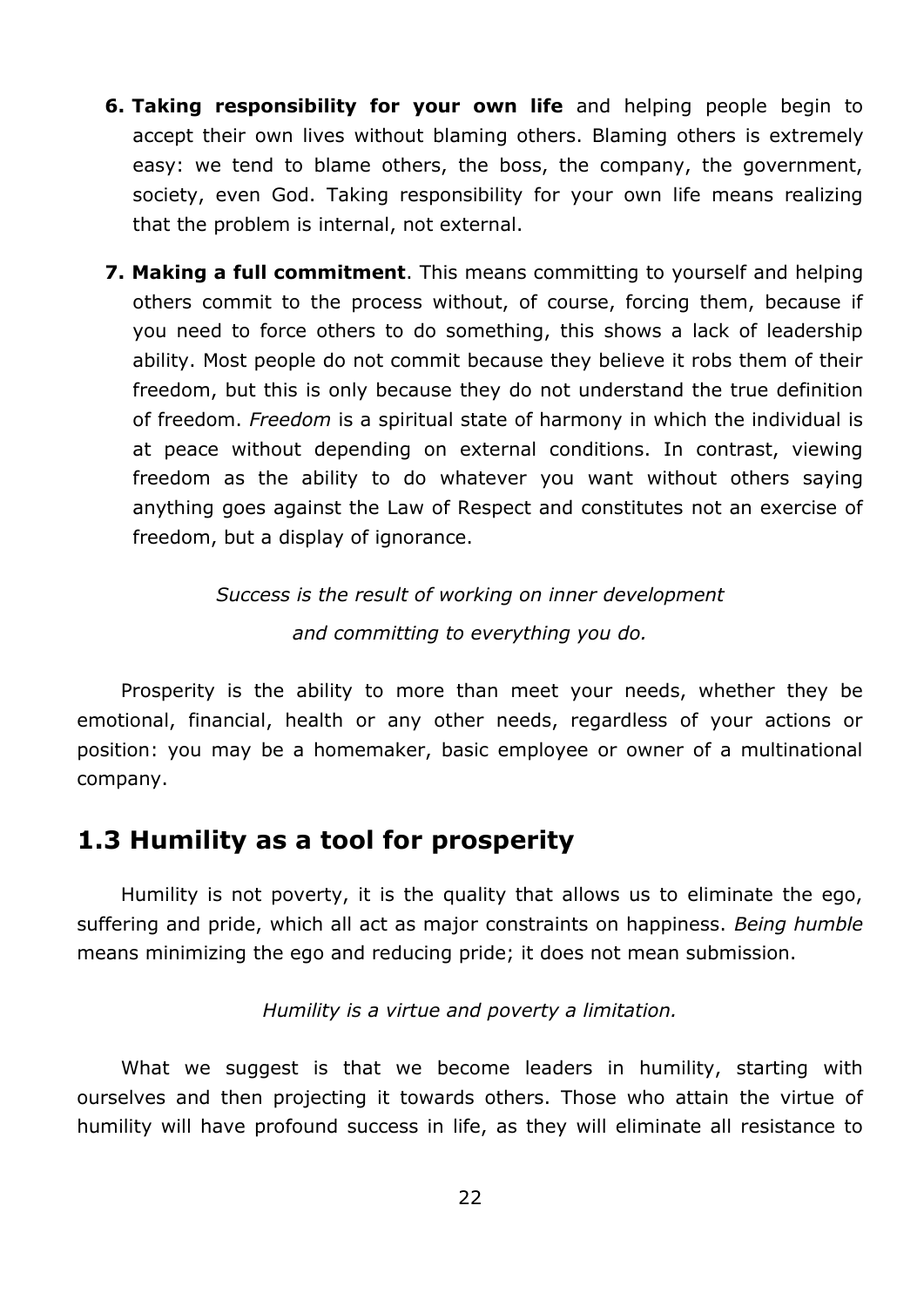the flow of wealth through the Universe. Just as we can find very prideful people living in poverty, we can also find very humble wealthy people.

People who are happy with what they have will be rewarded with abundance, which is the logical result of humility. Humble people are rich in wisdom, with an abundance of that which they have, because those who are wise cannot be poor. Poverty requires a mental state of ignorance and pride.

The pridefully poor blame others and believe that all mistakes are made by others. These people are unlikely to succeed and use prideful statements such as: "What would you know, I've been doing this my whole life", "I'm not going to engage any more with this. If you don't like what I do, you can do it yourself." These are people who, when presented with a mistake, do not see an opportunity to improve or learn. A leader with an ego poses a real threat.

We need to play the *game of humility* on a daily basis, as this will make eliminating the ego more enjoyable. For this purpose, we must acknowledge, first, that we have not yet achieved perfection and, second, that we are ready to achieve it by recognizing what we have learned from our mistakes. Thus, for example, turning the other cheek means apologizing to someone even though they were the one that made the mistake, as this will disarm both your own and the other person's pride. To the extent we break down our inner limitations, we open the door to prosperity.

Humility is a big challenge for leaders because we have been sold the idea that humility equals poverty or low self-esteem, but it is not. When properly employed, humility contributes to the ultimate elimination of the ego.

In relation to humility, we can talk about power.

In order to manage power, one of these two conditions must be met:

- $\checkmark$  Be sufficiently wise (or be humbly wealthy). In this case, the person will manage power and wealth while at the same time being happy and satisfied.
- $\checkmark$  Have no feelings, because they were never developed. In that case, the person will not be happy because they are afraid of losing their power and wealth, which will also generate many conflicts.

Being *humbly wealthy* is a profound spiritual quality that is linked to abundance and wisely handling resources. We are not talking about poverty, but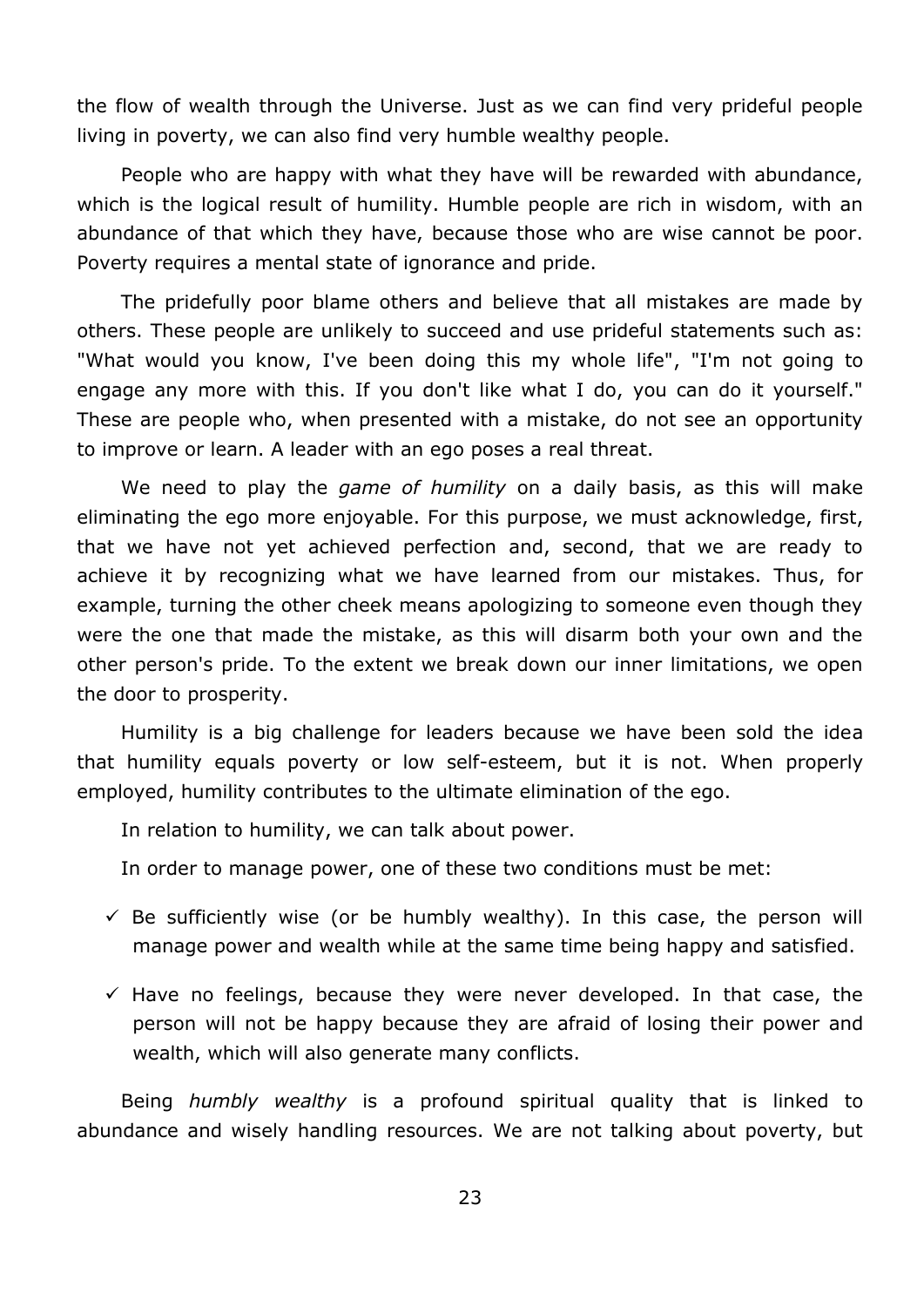rather mental flexibility; we are talking about the ability to accept new ideas, about the lack of rigidity and about breaking down paradigms that limit happiness and prosperity. The weaker our belief system, the easier we can change it and open the door to abundance, prosperity, happiness and success.

Successful people know that the more they give and serve, the more they will receive; they give more to gain wealth. If this is done out of wisdom, it is incredible. The problem is that distinguishing between people acting out of wisdom and people acting without feelings is not easy. One way that we can differentiate these types of individuals is to look at how they interact with others. The interactions of people acting out of wisdom are simple and humble, whereas others interact with pride; however, in the economic area, they both adhere to similar principles. People acting out of wisdom give others no more, and no less, than what they are due, but someone who acts out of kindness is incapable of doing that.

There is a very fitting story that demonstrates this:

"A businessman had a relatively large company and one of his most important executives made a mistake that cost the company ten million dollars. The businessman called him into his office and before he even said anything, the executive handed him his resignation letter. The businessman grabbed the letter, tore it up, and said to him: 'Do you think I'm crazy? I've invested ten million dollars in your training and you think I'm going to just let you leave? If I let you leave now that you've made this mistake, you'll take what you've learned from the mistake and use it for another company, but at my expense. So please, show me what you've learned from this mistake.' Surprised by the businessman's response, the executive said he would show him and that he would not make the same mistake again. Years later, the executive had an interview with the manager and he showed him not only that he had recovered the ten million, but also that he had never made the same mistake again. The businessman knew that in order to be successful you have to not only recognize but also apologize for your mistakes, and this was what the executive did; he was an intelligent business owner and gave him the opportunity to make amends."

24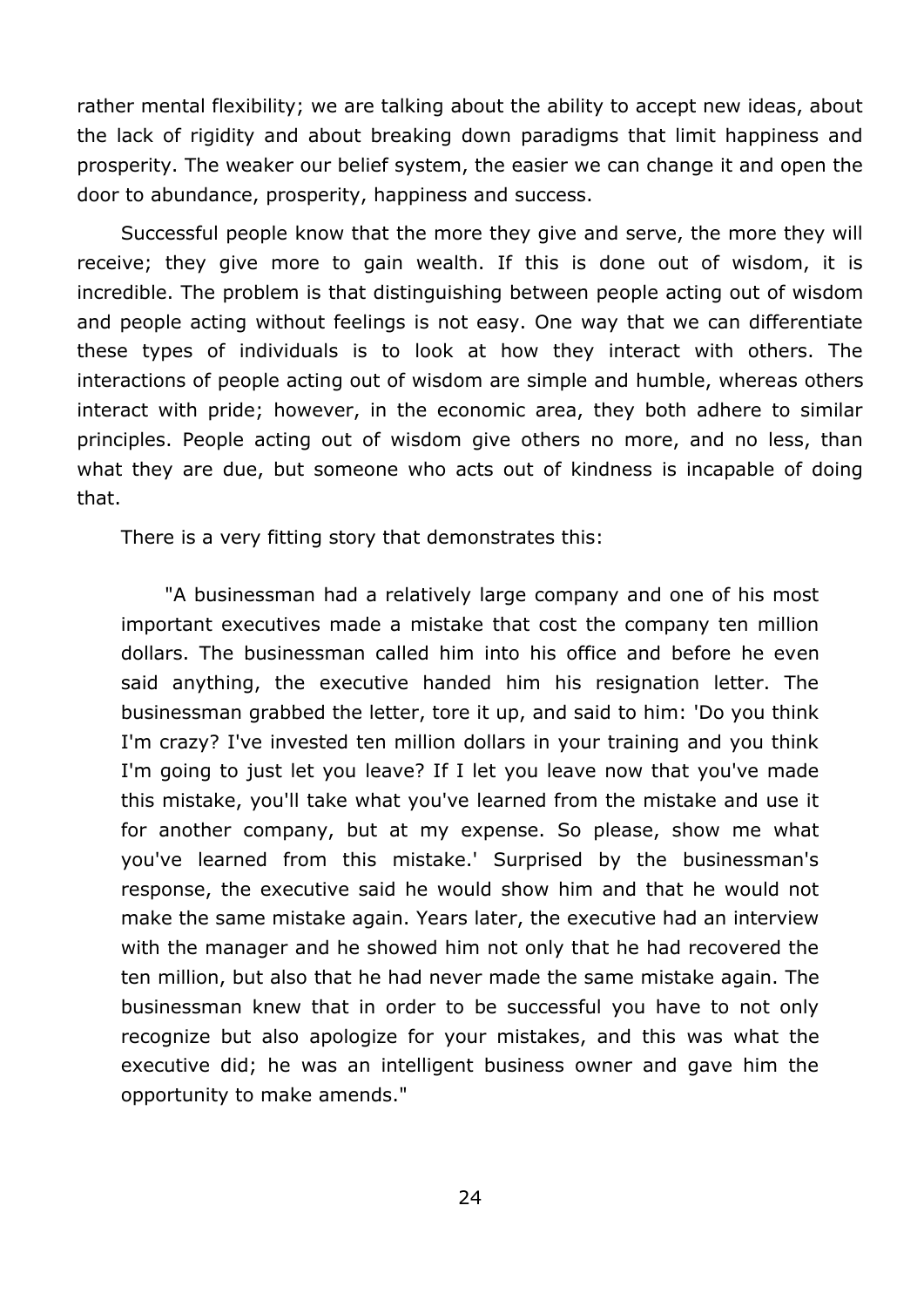## **1.3.1 Principles of humility**

The principles of humbleness are as follows:

- 1. *Recognize and learn from mistakes*. We acknowledge our mistakes and recognize that we can learn from them because this is an evolutionary tool. Who does not admit that they have made a mistake? Only the ego, and that is called pride. People who do not admit their mistakes do not learn from them, causing them to develop conflictive relationships and become dissatisfied. We need to make mistakes in order to learn new things and become enriched spiritually. One thing that all successful people have in common is that they learn from and never repeat their mistakes.
- 2. *Apologize*. We apologize when we make a mistake, which gives us peace of mind. Mistakes are unintentional and we have to learn from them. A proud person will never ask for forgiveness because they do know that they have made a mistake and are unwilling to learn new things or yield; this type of person is "ego-rich. "
- 3. *Turn the other cheek*. When we are attacked by someone else we must respond by saying: "I understand that you're upset but please forgive me. I didn't mean to offend you. "

This does not refer to anything physical, but rather intellectual and spiritual. By doing this, you eliminate your ego and free yourself from that powerful negative element that is so profoundly limiting. Even if you are attacked without justification, you should learn how to neutralize the situation without resisting, instead of displaying the force of the ego. And the way to avoid resisting in the face of a force being directed at you is to turn the other cheek. In concrete terms, this means saying to the other person: "I'm sorry, you're right," even if it is not true.

## *A force can only be damaging to you if you resist it.*

This is why humility is a tool of wisdom. If you exert no force against something, it cannot manifest itself against you. Resisting a force is the same thing as measuring the forces, and what happens when the approaching force is greater than your own? You are crushed, which does not exactly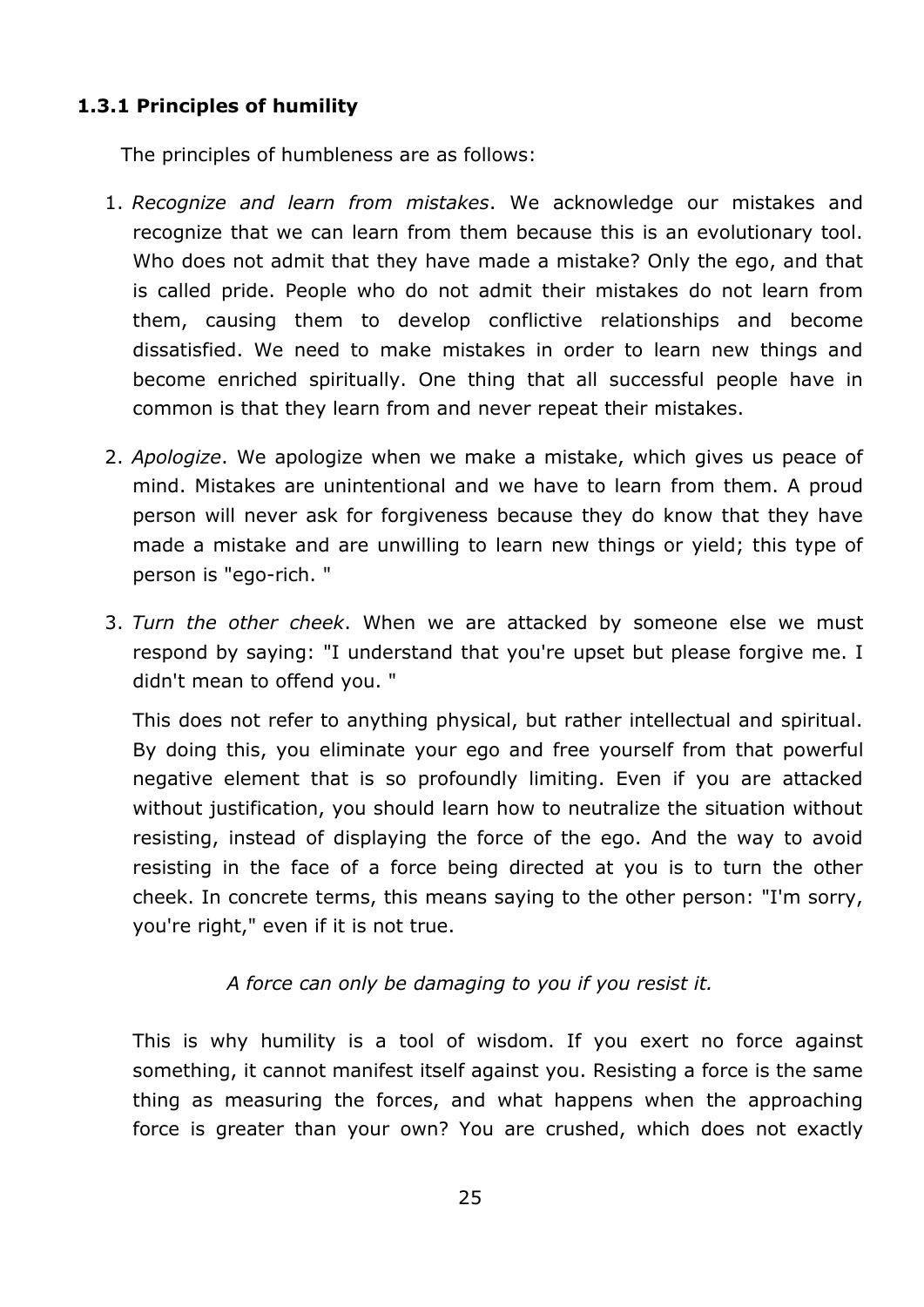show wisdom. In part, this is essentially what martial arts is; bringing your opponent down not by resisting, but rather by using your own force. From the perspective of wisdom, nothing can act against you if you do not exert any force.

- 4. *Be willing to yield*. When you yield, you not only gain experience, wisdom and mental flexibility, but you also discover different points of view, learn to neutralize situations and, in general, improve your ability to manage your own life. On the other hand, people who do not yield learn nothing new and their pride grows, as they believe they are always right and others are always wrong; these type of people commit the biggest mistake of all: they learn nothing. Yielding is a technique, first, of mental flexibility, and second, of wisdom. This simply means being open to considering different points of view and experiences and proposing compromises. Based on a psychological analysis and the statistics available on people that have had success in different areas, such as finances, relationships and leadership success, we find that, without exception, everyone exhibited mental flexibility: they know when they have to yield, they gain experience, improve their relationships and allow things to flow. On the other hand, rigid people easily fail because they show too much resistance and do not go with the flow; mental rigidity does not breed success, it breeds failure.
- 5. *Do work with passion*. This is key. It does not matter if you are an aerospace engineer and the task is cleaning bathrooms or delivering mail; you must passionately pursue every task, whether it is designing, managing or implementing a project or engaging in the most menial task in the world. Anything done with passion will go well. Pride does not accept these situations because it is the "powerful ego king" and these situations make it feel downgraded.
- 6. *Be happy with what you have*. If you are not happy with what you currently have, you will never be happy no matter what you have. But if you are happy, the doors will be open for you to receive even more happiness because you have learned how to appreciate it. If you do not value what you have, it will be difficult to get more.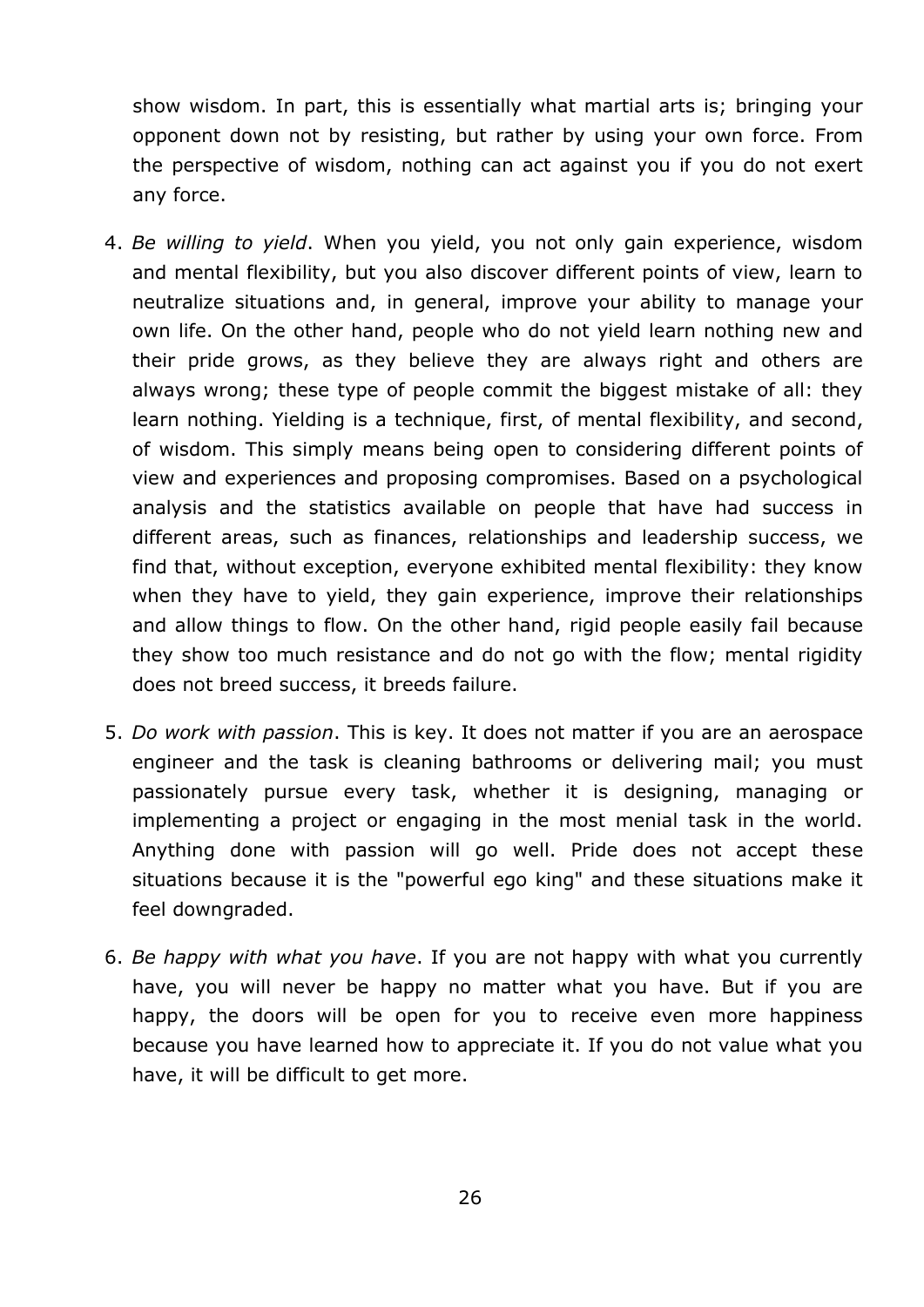# **1.4 What to do if the environment is unfavorable?**

Before we can lead anyone else we must lead ourselves, which requires us to do the following:

- 1. Not let the environment affect us.
- 2. In the face of a very negative environment, we have to provide others with information to see if they are able to understand and implement the it. One of two things can happen in this case:
- $\checkmark$  If implemented, the environment will improve and become prosperous.
- $\checkmark$  If not implemented, the environment will not improve and there will be no opportunity for prosperity. In this second case, there are two options:
	- Evaluate who needs to step aside: ourselves or others. Sometimes, out of respect for others, as we cannot force them to implement it, we must remove ourselves from the environment.
	- Join the others, but this constitutes a failure in leadership.

*Prosperity leads to happiness*, a better quality of life, and higher satisfaction in everything we do. Prosperous people are successful in all of their endeavors and therefore find happiness in every area of life, such as relationships, finance and health. When we are successful and prosperous we know that we are truly connecting with our values.

We can identify an *environment of prosperity* by the following:

- $\checkmark$  Tasks are gladly completed, no matter what the task is.
- $\checkmark$  We collaborate enthusiastically.
- $\checkmark$  We are ready to passionately carry out any task.
- $\checkmark$  Work is undertaken as a mission, as something we are committed to and that must be carried out.
- $\checkmark$  Everyone's aim is to serve.
- $\checkmark$  Service is gladly provided.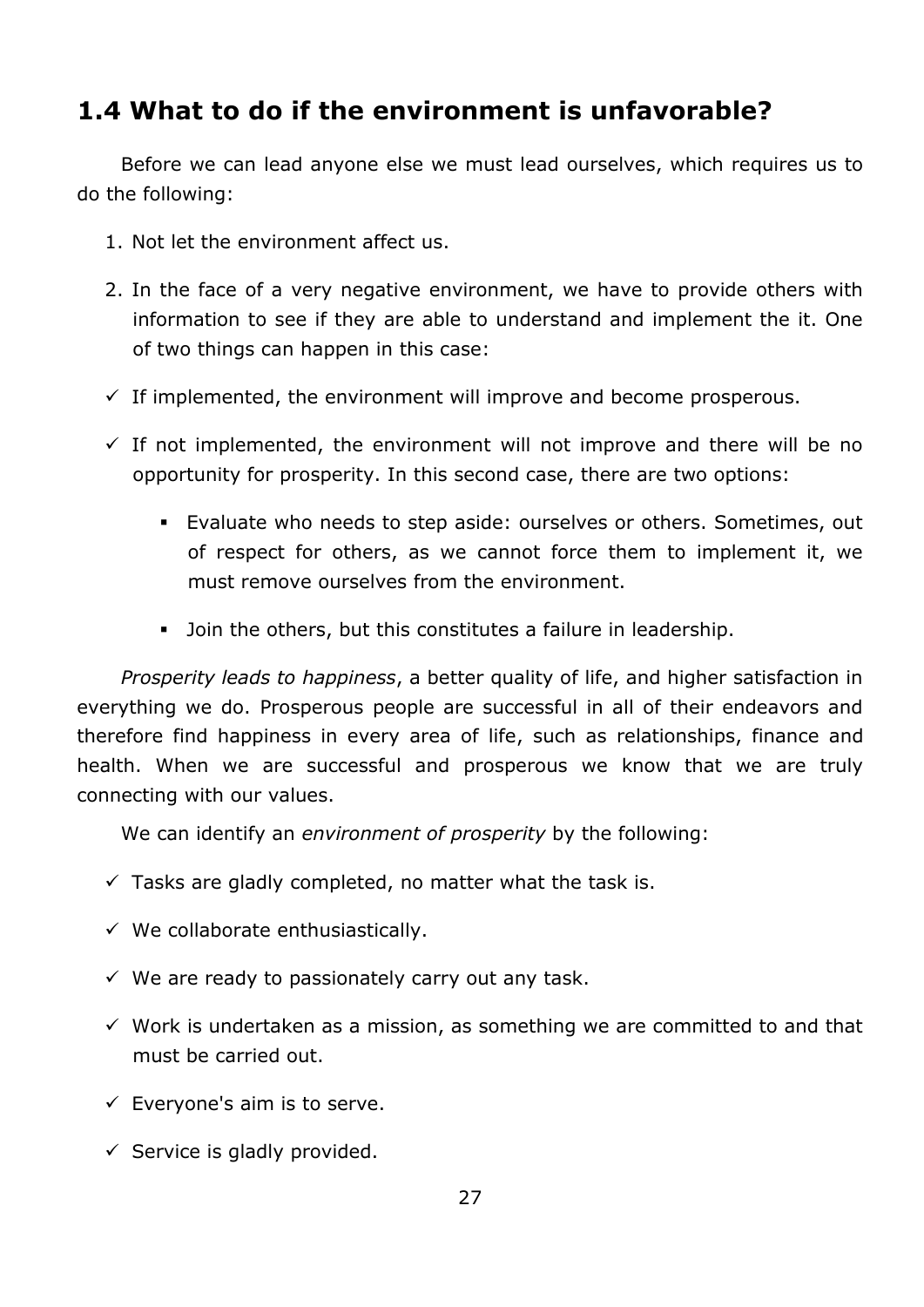- $\checkmark$  We can always find a smiling face.
- $\checkmark$  We can always hear a kind word.
- $\checkmark$  We convey optimism.
- $\checkmark$  We listen attentively.
- $\checkmark$  We are always ready to learn.
- $\checkmark$  We see a learning opportunity in every situation.
- $\checkmark$  All proposals are valued.
- $\checkmark$  Different ideas are accepted; we are flexible.
- $\checkmark$  Everyone is important and we view them with love.
- $\checkmark$  We value our co-workers, even when they make mistakes.
- $\checkmark$  There are constant proposals, not mandates, for improvement.
- $\checkmark$  Peoples' qualities are acknowledged.
- $\checkmark$  We display an understanding attitude.
- $\checkmark$  Everyone benefits from good wellbeing.
- $\checkmark$  Everyone has inner happiness.
- $\checkmark$  Relationships are based on mutual trust.
- $\checkmark$  We know how to share.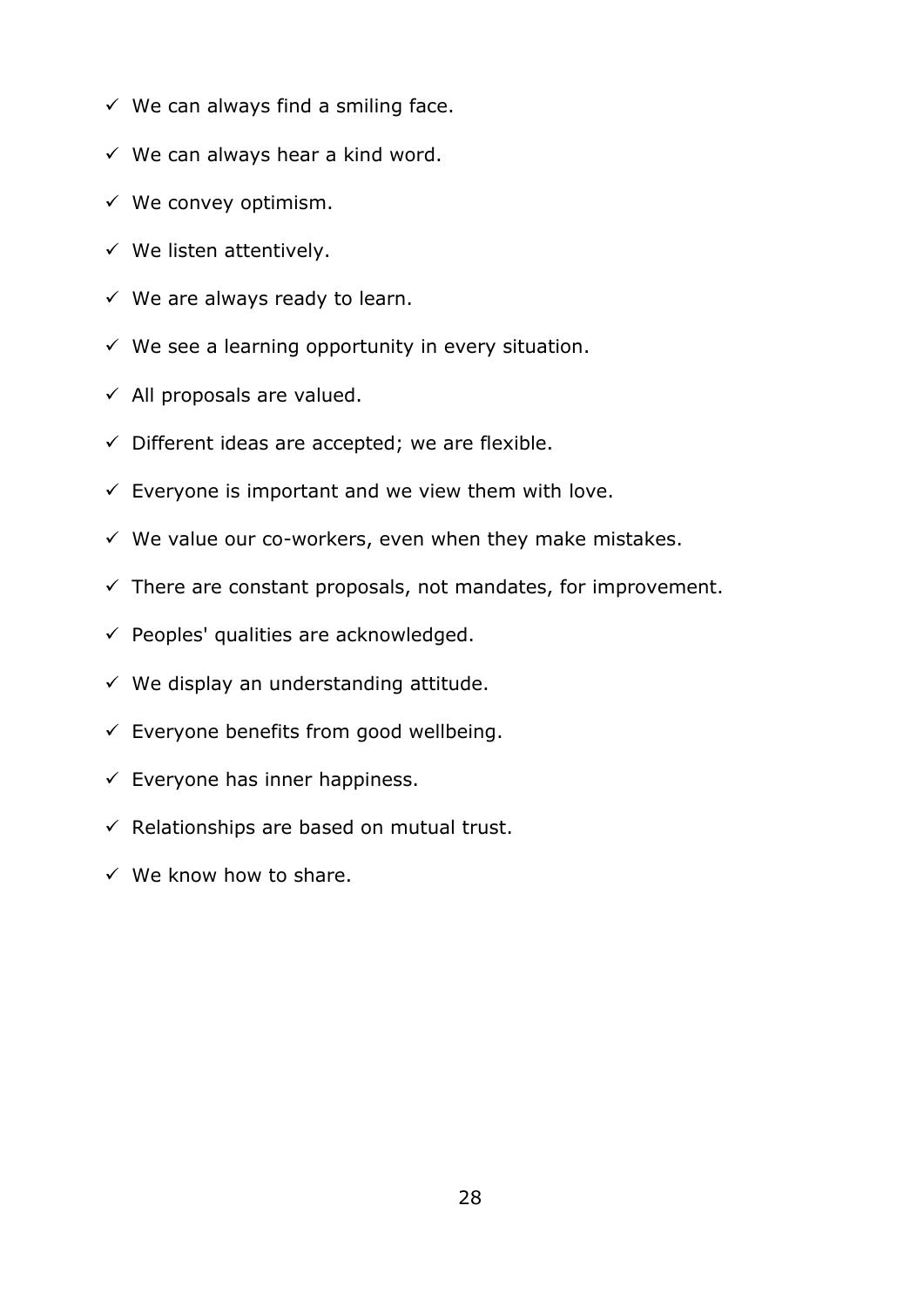## **Chapter 2. What is a leader**

True *leaders or managers* have a firm conviction in their cause and work and are recognized as the focal point where all ideas and people converge and meet to shape the organizations or working teams. A leader is like a wheel axle; social and business organizations revolve around it and are harmoniously united.

Leaders have the skills, information, loyalty, tenacity and ability required to develop, maintain or restore any process within an institution. A good captain saves his ship or goes down with it, but he never abandons it.

*Behind every great company is a great manager.*

We have to ask ourselves the following questions about our day-to-day work in order to measure our leadership ability and thus identify important areas where we can improve as managers:

- 1. *Do I give my colleagues the information they need at the right time?*
- 2. *If they make any mistakes, do I correct them in a pleasant way?*
- 3. *Do you I always highlight my colleagues' qualities?*
- 4. *Am I always open to dialog?*
- 5. *Do I admire my company and am I always promoting it?*
- 6. *Do I feel very good in my job?*
- 7. *Do I consciously take responsibility for my position?*
- 8. *Do I directly support my colleagues' training and capacity-building?*
- 9. *Are my suggestions usually accepted easily?*
- 10. *Do I keep calm in difficult situations?*
- 11. *When I intervene in other people's conflicts, do I usually help to settle them?*
- 12. *Do my colleagues trust me?*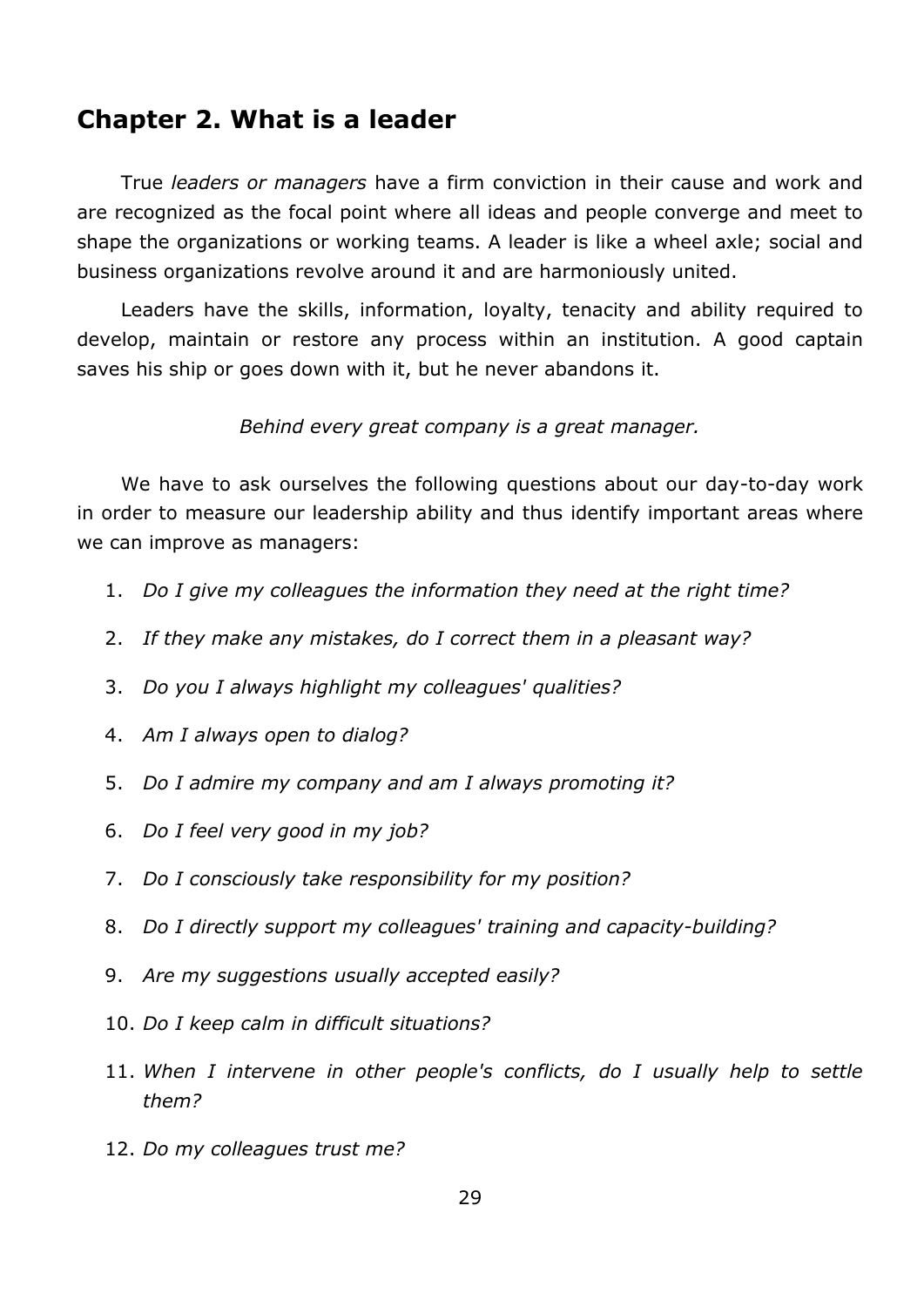- 13. *Do I feel I can trust my colleagues?*
- 14. *Do people often ask me for advice?*
- 15. *Are people usually happy when they see me coming?*

16. *Do I use firmness and dialogue instead of aggression and imposition?*

# *The true manager has a gift for earning the affection and admiration of others.*

When you have knowledge, experience, wisdom, credibility and leadership, you automatically take on the responsibility that goes with the function, office or position you hold, which requires you to handle even more delicate management elements such as prudence, tact, serenity, discretion and a sense of justice. Furthermore, a strong orientation towards commitment and serving is essential to prevent you from falling victim to pride or abuse of power.

#### *Leaders are those who have already conquered themselves.*

Although mistakes are required to learn, they are not good for managing; therefore, a true leader is someone who makes fewer mistakes and accepts more responsibility and commitment. In order to have a life full of satisfaction, in other words, to be successful, you have to both understand the Laws and recognize the value of commitment.

Every human process begins with an individual. We first learn how to achieve success for ourselves, organizing and leading our own lives, in order to subsequently have the authority to teach others how to do the same. The ability to say that we are our own leaders belongs to the cognitive realm; it is there where we learn to manage the path towards success, with thoughts of self-love developing in the *upper portion of the human personality*. In contrast, undervaluation, low self-esteem, feelings of guilt, bitterness, resentment, and other mental limitations that prevent us from being successful and gathering resources are located in the *lower portion of the human personality*.

In order to be a leader, you must train yourself to accept and understand life with a certain level of wisdom. We have to give up acting based on our own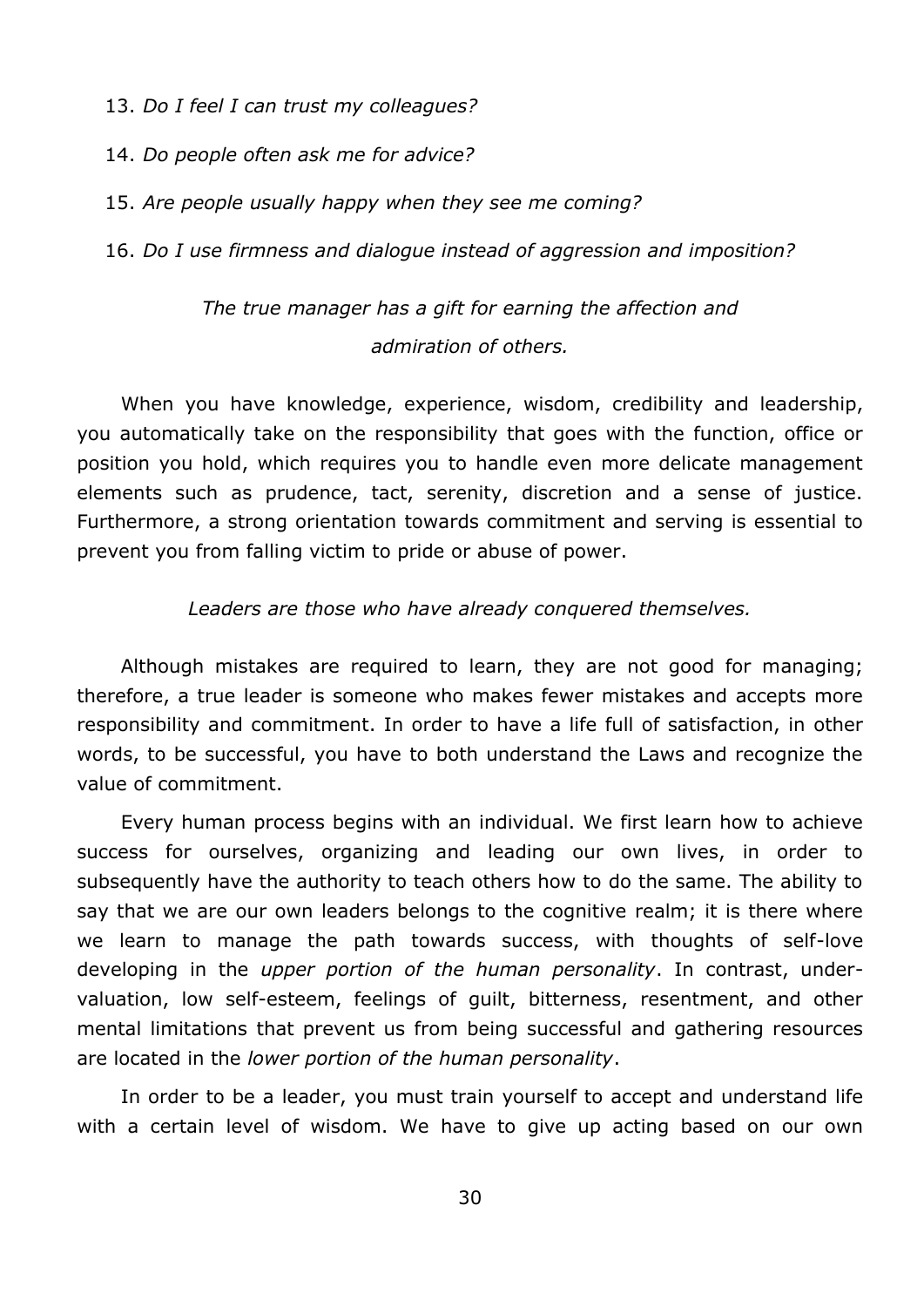learned limitations, because as long as we doubt whether we deserve or are capable of the best, we will never become our own leaders.

Leaders understand that individuals are overflowing with qualities and strengths that can be used, externalized and exploited to improve themselves and their experience, as well as to support others.

In order to efficiently serve and lead any process, you must have the proper resources and tools. For this reason, willingness to receive is critically important; if you are not open to the abundance of the Universe, you will not have enough resources to carry out your function. Being a leader means you are able to recognize that you always have what is right for you and you are open to everything, because by giving your best, you receive the best.

A key trait of both leaders and people who have undergone spiritual development is *service orientation*. No specific occupation or other knowledge is required to serve; all you need is one special ability: the willingness to commit to something. We must seize the opportunity to serve whenever it arises. In any case, it is important to keep in mind that the purpose of service is to bring satisfaction and support to others, which means that anyone who relies on our services will receive our best: our values.

When people work towards a goal, they should pay attention to whose interest they are able to spark, as this will reveal their level of *charisma*; charismatic people are able to make things appealing to others in some way. And the ultimate aim of leadership must always be to offer services to others.

Leaders make proposals that enable the channeling of resources; if leaders waited to have resources before making a proposal, they would never achieve anything either. Leaders have the ability to coordinate, bring together and engage others in order to develop an attractive and appealing process. But initially, all leaders need is their own human capacity; a leader acts as a channeler and unifying force for the processes of abundance.

## **2.1 How many paths to success are there?**

There are as many paths to success as there are human beings. The end is all the same, success, but the means of arriving may differ. A successful person is someone whose quality of life is completely satisfying; in other words, successful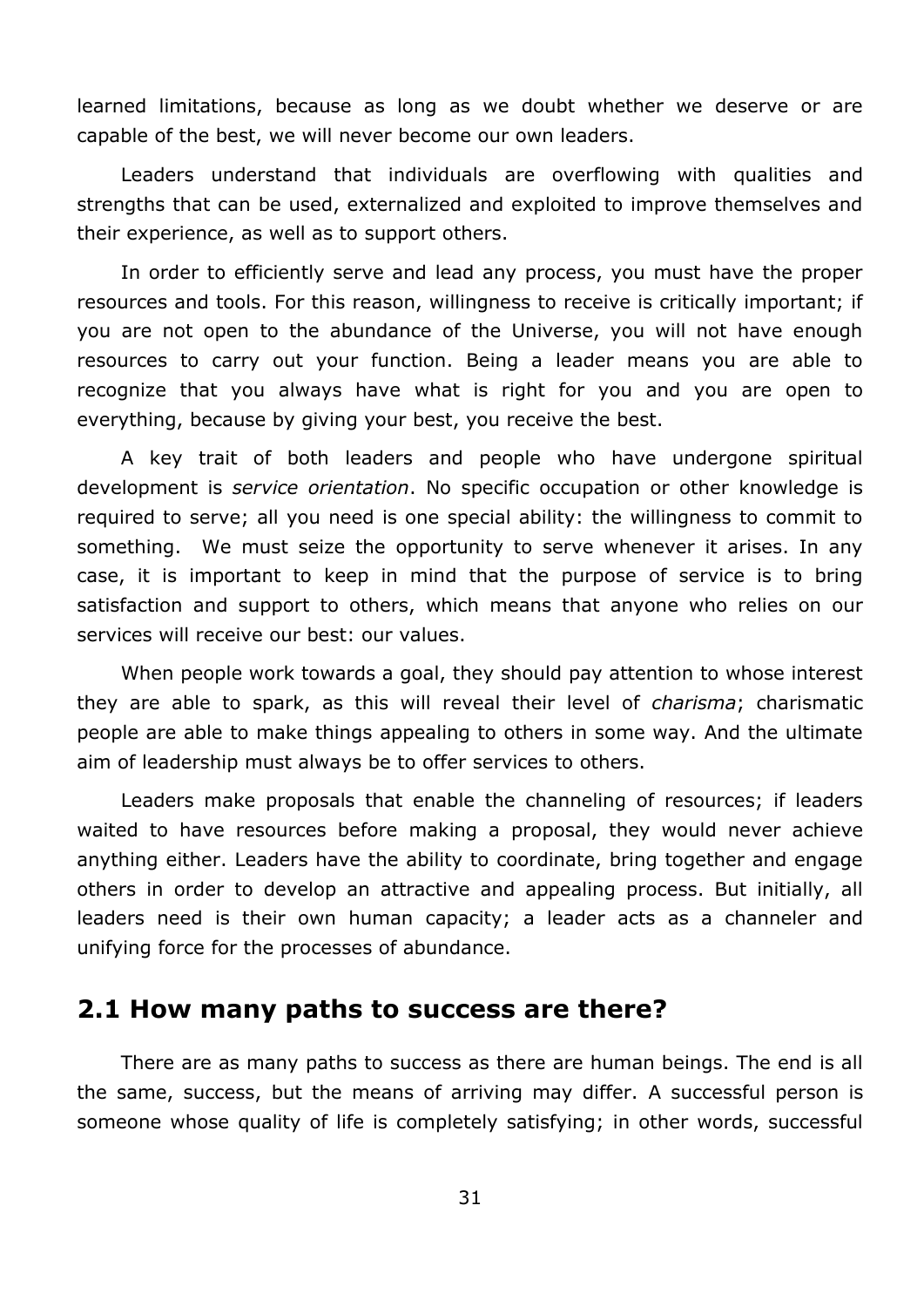people have everything they need to be happy and can be happy with what they have. In reality, we have abundance beyond our needs.

Every human being has a unique path, because every human has different experiences and roles. When we try to carry out roles not meant for us, we make mistakes and fail. In the end, there are no good or bad paths, each path is perfect for the person who needs it; however, if you take a path not meant for you, this means you are confronting life, have not accepted its Laws and have not attained sufficient spiritual development to be happy.

Success is not given to us freely; it is neither a question of good luck nor a type of reward, but the result of working on ourselves.

There is not a single path that does not pose problems because, otherwise, we would not learn anything along the way and, consequently, we would neither develop spiritually nor evolve. Problems are also personalized; if you seek out a problem not intended for you, you may not have the tools to work through it. Therefore, the wisest option is to let life bring problems to you, the ones meant for you.

If you are on the wrong path, life will block you or remove you from that path. If you feel uncomfortable for any reason, this means life is trying to show you that a learning opportunity exists, which is ultimately life's purpose.

Paths are chosen not because you "like" it, but to "learn to like" it, and are in fact not even chosen at all, but identified based on the signs that life gives us. By observing closely, we start engaging in a process of trial and error and once we have learned to love what is causing us trouble, we convert the material —having what you need— into a spiritual process —knowing how—, thus combining the two tools for success and converting our fate into a mission.

The first thing a leader does is *commit to the goal*, which is nothing more than following through on what they came here to do, learning, of course, how to be happy throughout the process. As we must first learn, the goal should be sufficiently flexible and should not be identified using targets, objectives or ideals, because this is not what it is about. Some may be very rigid; however, the goal is based on discovering your own path by successive trial and error. For example, your goal may be to go north, but then life tells you to go south, and you should be ready to change course without hesitation.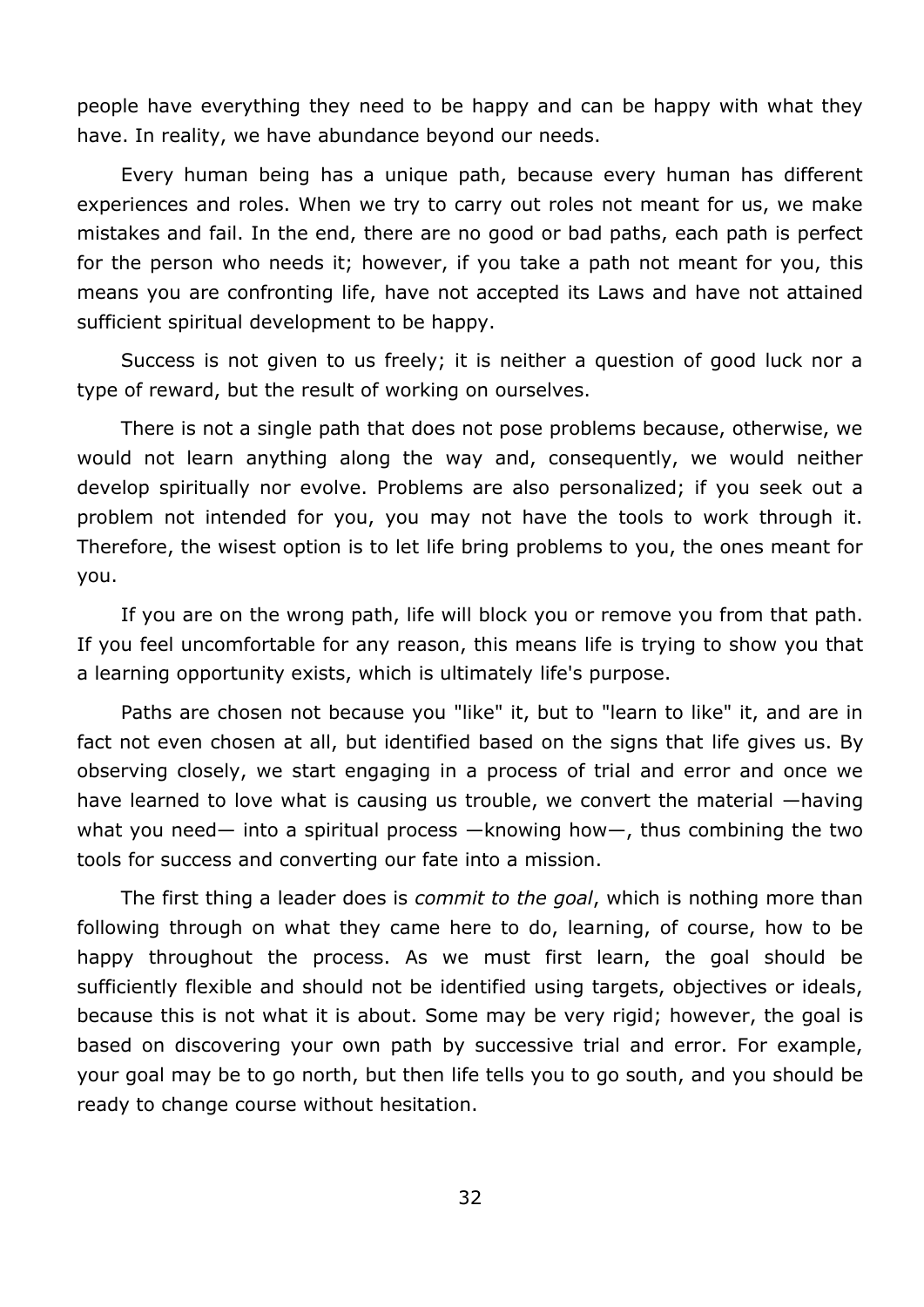## *Do not go looking for problems, just take advantage of them.*

People who only do what they truly enjoy live within their comfort zone; they take on no challenges and put in no effort, and they will never become leaders. In general, we attain the highest satisfaction in any area of life, both spiritual and material, by doing precisely that which we do not enjoy or which scares us.

# *Freedom does not mean doing what you want, but rather freely taking responsibility for your own decisions.*

In order to have success and be a leader, you must be familiar with the tools and Laws of the Universe. Leaders cannot improvise; instead, they must do substantial inner work and apply wisdom, not feelings or ignorance. Wisdom is love, not kindness, because kindness is a learned feeling.

# **2.2 The leadership process**

The process for assuming leadership consists of three steps:

1. *Make all the decisions in your life*.

We must be mindful of the fact that *we are constantly making decisions*. We could choose to believe at times that others decide for us, but this is not true. We easily allow others to make decisions for us and easily blame others for the decisions we have made. These are both mistakes.

2. *Commit to your decisions*.

On the other hand, leaders must have developed their *commitment orientation*. If you feel obligated to do something, this means you are not committed to it. 'Thinking' about a commitment does not commit us as much as vocalizing it, and 'vocalizing' it does not commit us as much as 'writing' it, which is the most powerful. Commitment is a tool for success and prosperity. So let us start being committed to everything we do. Let us believe that what we do will be profound and enduring, not superficial. When we truly commit to something this means that we intend to maintain that commitment to our job, function or relationship for the rest of our lives. And if life quickly shows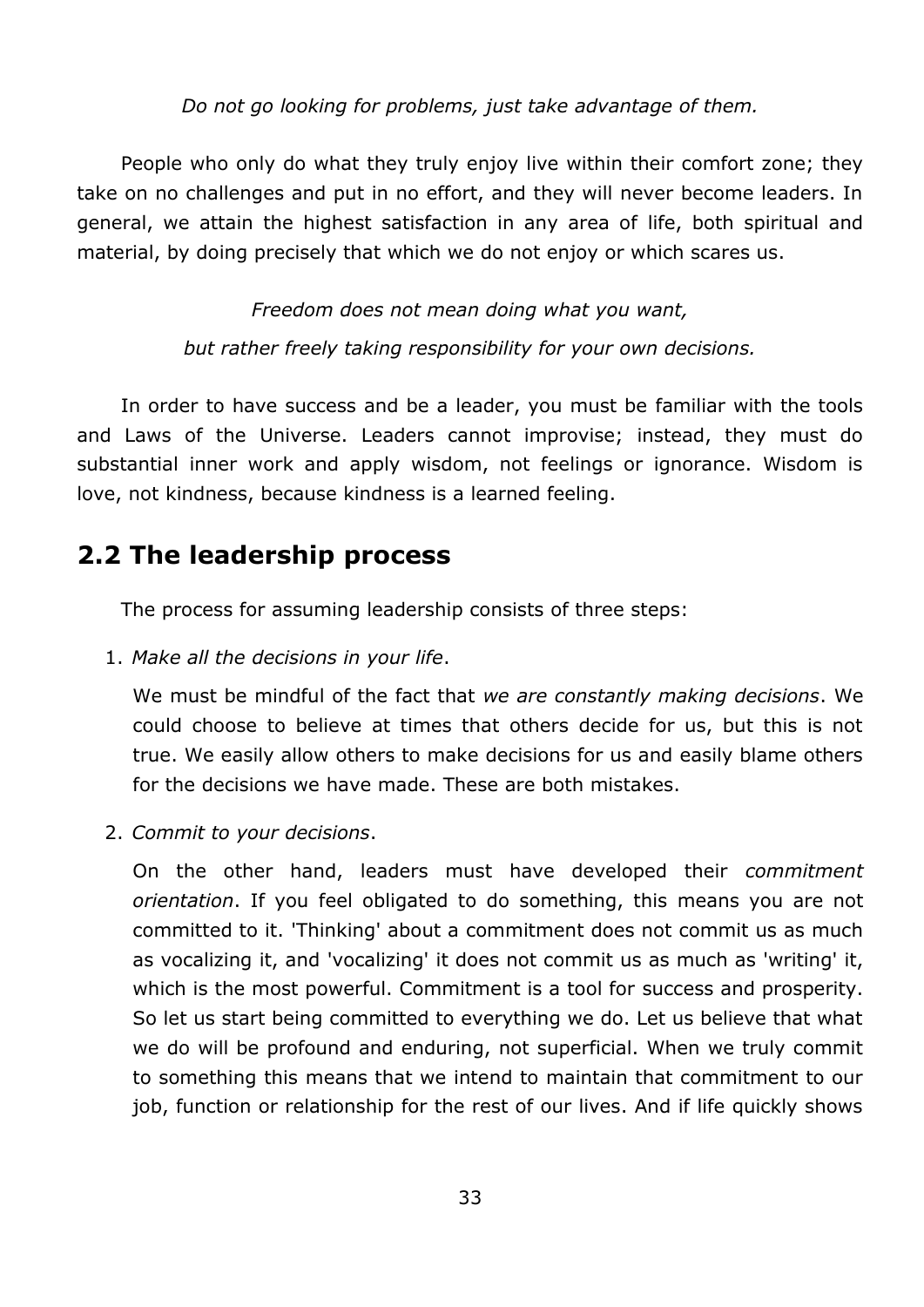us something else, we accept it, because we cannot go against our destiny. We accept it as a decision.

3. *Accept responsibility for the consequences of your decisions.*

The third step to becoming a leader is to accept the consequences of your actions, that is, take responsibility for your decisions and do not blame others when the result is not what you expected.

# **2.3 Training leaders**

Every year, thousands of specialists in different branches of knowledge graduate from universities. Nevertheless, each passing day our society becomes more chaotic and disoriented, a society that cannot seem to solve its countless problems, a society ripe with bad relationships, family crises, violence, power struggles, social imbalance and increasing difficulty surviving.

Is this not a clear sign that we lack *harmonious leadership* in today's society? We might ask ourselves why schools are not educating social, business and family leaders. The answer we find is that students are currently being educated to compete, win, and be the best, not to share, serve, and harmoniously integrate into society, which would lay the foundations for training true leaders.

> *Education imparts knowledge and develops techniques, experience breeds wisdom, and life forms leaders.*

In today's rapidly growing society, it is increasingly difficult to find true leaders because, as mentioned, the principles of collaboration, commitment, and service are disappearing from the general population due to the improper use of pedagogical methods where aggression, prohibition, orders, and protectionism reign. All of the above serve as limits on our capacity to take on full responsibility for and commitment to our life and relationships.

Nevertheless, we still find excellent leaders who are able to organize and manage companies with a high degree of financial satisfaction and human and social performance. These leaders all have one thing in common: from a young age they were given the opportunity to control their lives, share with others, work through their problems, experiment, and discover life's truths for themselves. In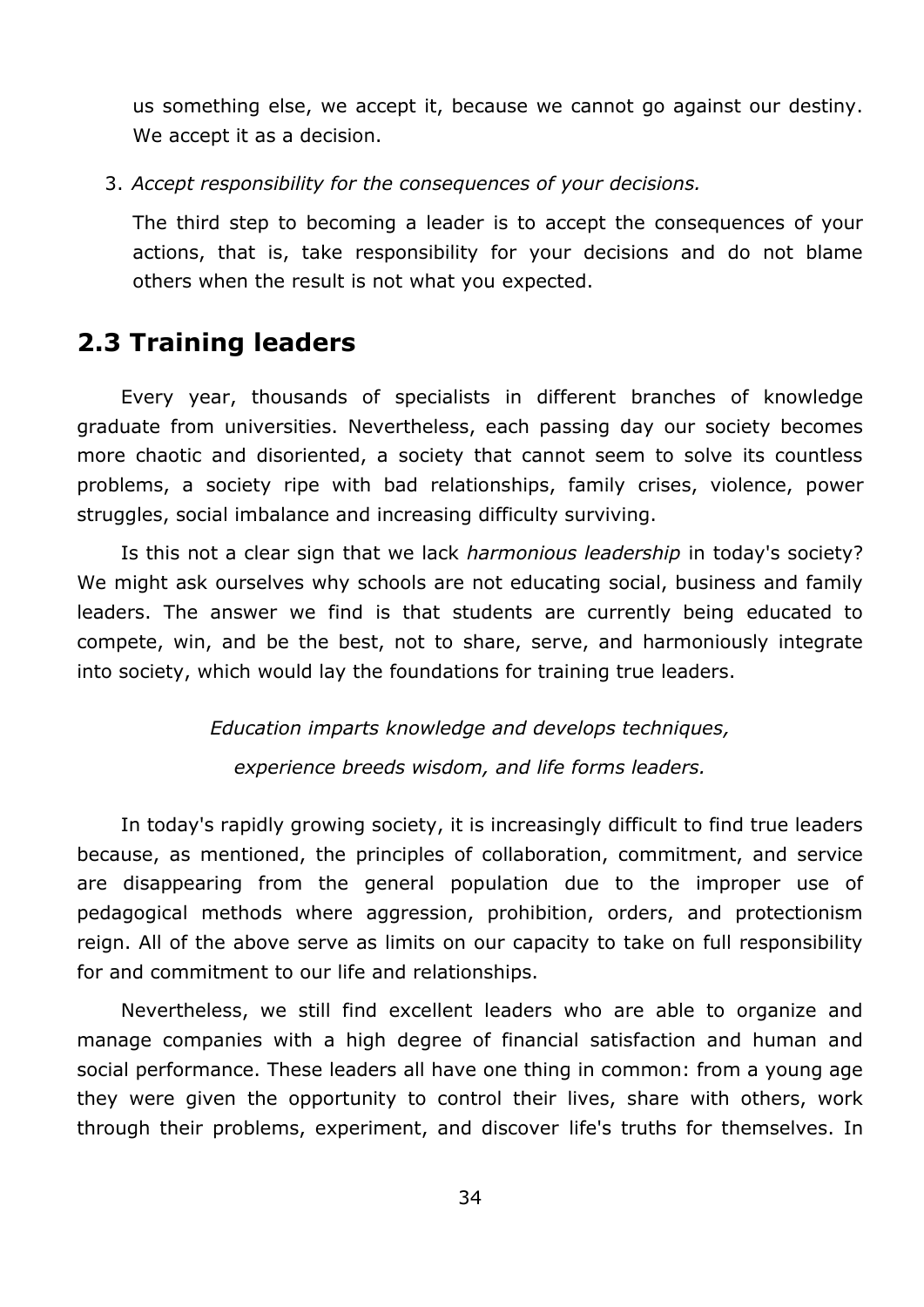this way, they learned how to cooperate, serve and find solutions together, valuing others' qualities and skills and experiencing first hand their pain and suffering; they were also able to gain wisdom not taught in any school or university.

> *The most important education a leader can have is to learn the true meaning of responsibility, service and sharing.*

*The school of the leader is life itself*. You cannot study to become wise, and you cannot study to become a leader. In schools, colleges, and universities, you learn theory and gain basic knowledge required to enter the true path of training through practice and experience. Leaders are made in the workplace through experience, moving from ignorance to wisdom, "believing" they know to "knowing" they know how to do something.

A typical and common trait among true leaders, without exception, is that they all started doing rudimentary work from a young age and —regardless of whether they went to college or not— acquired fundamental experience and wisdom by working with people and with problems in companies. This is how they discovered the secrets of good management and uncovered hidden details that escape the common eye. This is also how they developed the ability to bring their companies to achieve the biggest and, at times, most surprising successes.

Leaders have the unique ability to understand and properly deal with the specific difficulties faced by their colleagues, as they have already performed many of the tasks that they are now delegating to their colleagues.

In the area of business, the leader's most important mission is to develop a healthy relationship with its employees and foster a sense of family: the feeling that you share the same destiny and are undertaking a collective mission.

*Successful businesses are formed when all of its members have a shared destiny and commitment to a collective mission.* 

*Leadership wisdom* is a human trait developed directly through experience. The best leaders are people that had to undertake responsibility from a young age; in contrast, people that grew up in an over-protected environment will struggle to become leaders because they have not developed inner strength and selfassurance.

35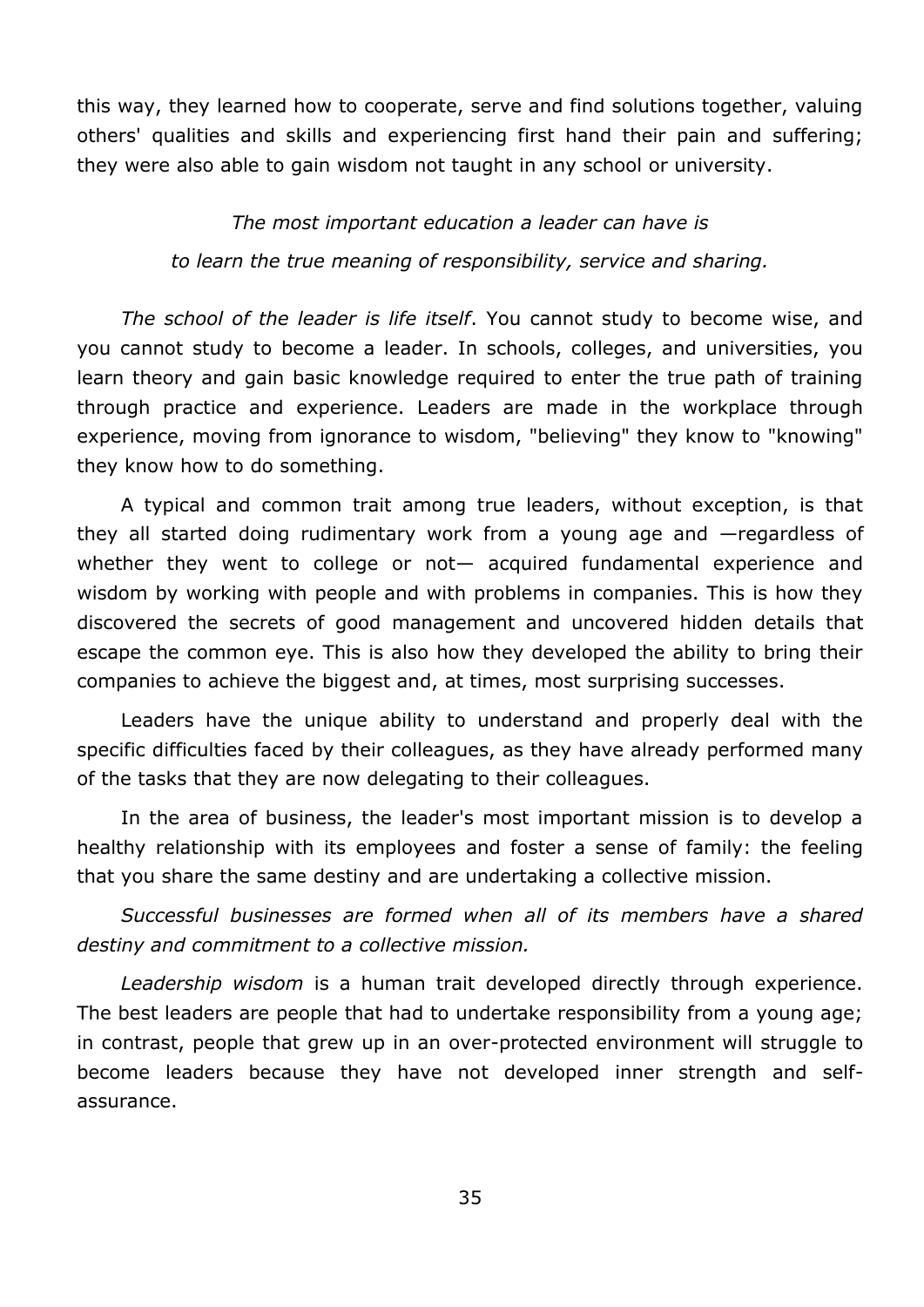The most important leadership is leading yourself. Until you have learned to freely direct, control and manage your own life, emotions, feelings, thoughts, attitudes and behaviors, you are unlikely to be able to lead a group. After you have developed a certain ability to manage your own life, life will offer you the opportunity to also direct other processes. And even if not, being able to lead your own life is still an incredibly valuable tool.

# **2.4 Tools needed by leaders**

Essentially, what a leader needs are the *seven tools of love,* but, the following five tools in particular are important for leading both your own and others' lives:

1. *Learn to take responsibility for life*. If you feel obligated to do something, this means you are not committed to and have not taken responsibility for it. We need to learn how to take responsibility for our own decisions. We are all completely free to make decisions, as this is an internal liberty; the external does not exist, what exists are respect and the rights of all human beings.

Inner maturity means taking responsibility for the consequences of your decisions; if the decision was wrong, you should accept the outcome of that mistake and learn from it; on the other hand, if it was right, you should accept the outcome of your own values and recognize that it was a learning opportunity.

- 2. *Respect others* because leaders that do not show respect are, even if they have the strength to manage and bring people together, nonetheless dangerous. Decide to respect others not out of obligation, resignation or lack of ability, but instead out of wisdom.
- 3. *Learn to serve*, as the leader's primary function is to serve, not to be served.
- 4. *Learn to share*, observing the Law of Compensation.
- 5. *Develop humility* to eliminate the ego and awaken love. Prideful leaders are dangerous because they dominate others; they have strength but lead a process of destruction. We must not fill ourselves with false humility by saying things like: "No, I didn't do anything, thank the people above me", "Don't worry, it wasn't a big deal, I'm really not any good." By using these phrases, you refuse to receive because you do not see yourself as worthy,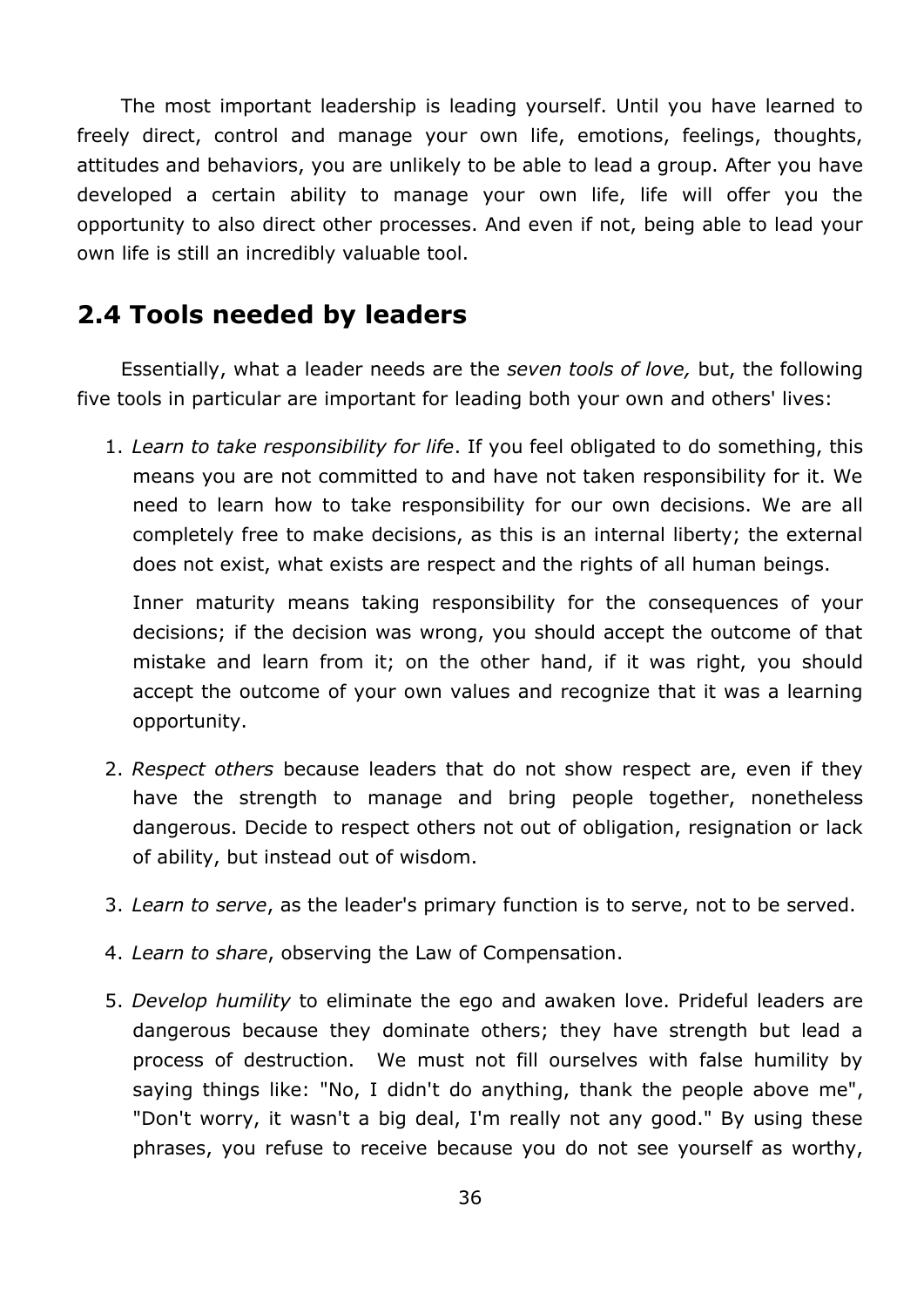but this is false humility, which does not generate prosperity. The principles of humility are the principles of wealth.

Wisdom involves knowing when and when not to use something. Things are neither good nor bad, they are only well or poorly used. The tools may be excellent but be misused. If, for example, you use a hammer to wash the dishes, or if you intend to hammer a nail but use a sponge, the problem is not the elements, but rather that you do not know how to use them. This same thing can happen with behavior and leadership tools.

Likewise, a key trait of leadership is being true to and knowing yourself. If we are not true to ourselves, we are not free; we become slaves, relying on surrounding events, what others say, criticism, praise or any other type of external restriction. This is an extremely important lesson for those who are going to become leaders, as well as for anyone working on developing their consciousness.

# **2.5 The seven "how-tos" that every leader needs to master**

**1. How to motivate others**. Motivating is a technique that involves knowing how to present the personal benefits of achieving a goal, whether it be an individual, group or social goal. Benefits are presented by comparing the current situation to the potential result if the objectives are attained; the comparison should be made based on sound logic, taking extra care not to offend sensibilities or create resistance. Therefore, the situation you are seeking to change should not be treated as something negative, but rather as something that can be improved through the proposed process, valuing both individuals and the results obtained up to date.

*A meeting with motivated people will always give way to overwhelming success.*

**2. How to bring groups together**. Bringing people together to start any process requires strong initial motivation, directed specifically by the leader; this is generally completed on an individual basis, providing each person with relevant information and specific treatment based on their individual traits. That motivation requires an initial investment of time and dedication by the leader that will be compensated by the results obtained at the first meeting,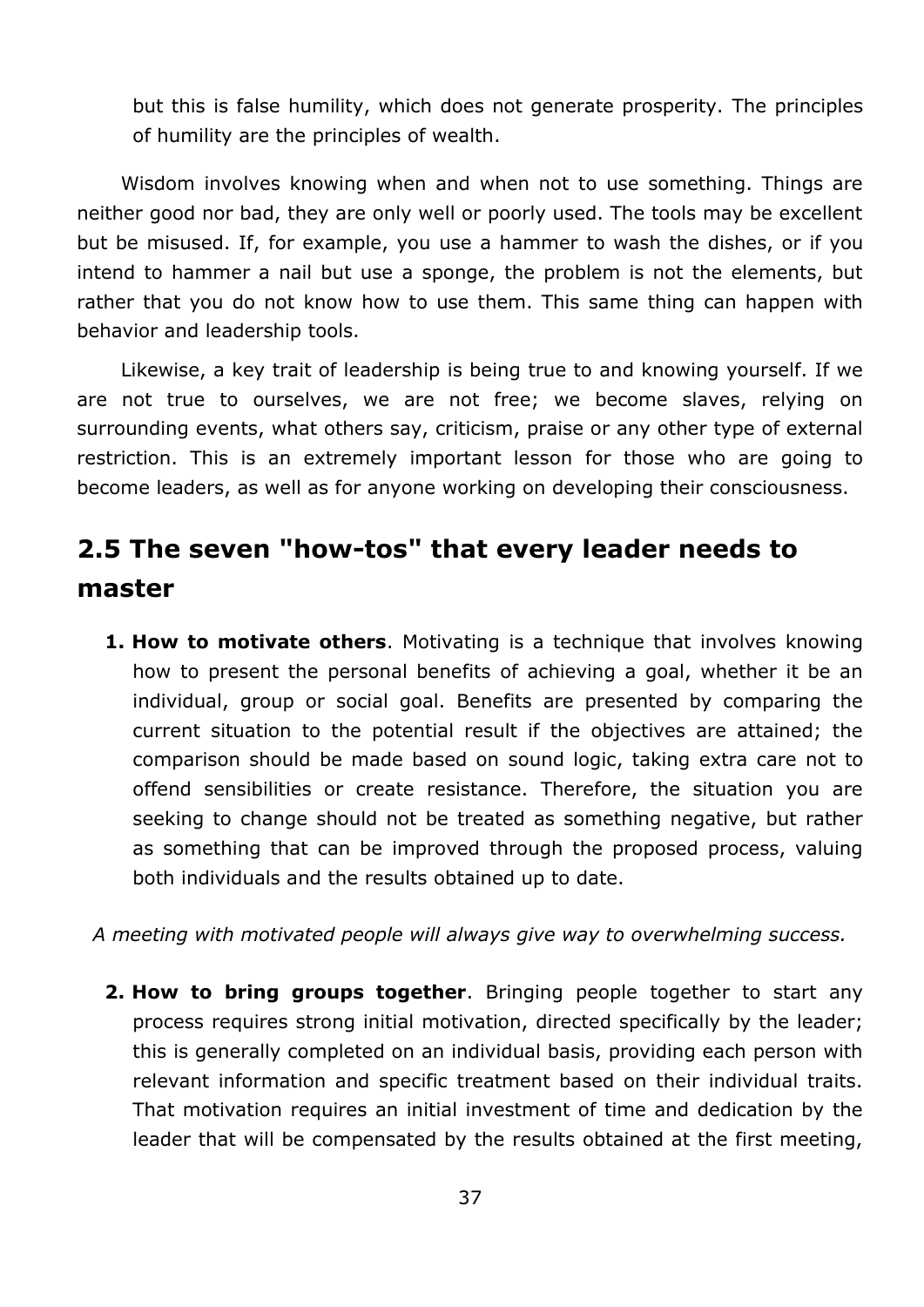as the group will be particularly enthusiastic about collaborating and integrating. Leaders personally call meetings, either verbally or in writing, but, in either case, they make sure to emphasize the purpose of the meeting and the importance of participation by everyone invited. Invitations should be issued sufficiently in advance. A leader will then subsequently provide each person invited with a friendly reminder of the date of the meeting about one to two days before the meeting. It is very important that the leader make the first contact directly. As the saying goes, "he who asks the favor, must act himself and not through others."

*The resources required for success are always available, all you need is a leader to integrate them.* 

**3. How to integrate a social process**. Whether social, economic or of any other type, integrating a process requires significant coordination by the leader. Before thinking about integrating, individual work with each of the potential constituents of the proposed process is required. This first task requires the leader to have excellent knowledge of the proposal, a great ability to motivate, and high levels of charisma and credibility. Later on, once people are motivated, integrating them and grouping individual resources together to drive the process is much easier.

> *Wisdom does not have to be imposed, it is recognized on its own.*

**4. How to manage harmoniously**. This is the main art of the leader. Leadership is lost if a leader tries to impose ideas or does not allow the proposals to be debated and evaluated.

Those who attempt to order, silence or dominate others have neither the strength of knowledge or wisdom, nor the communication ability to convey their ideas harmoniously. This consequently gives way to skepticism, controversy and anarchy. Leaders must always direct from a global perspective beyond individual or biased views and must have the ability to integrate differences towards one collective goal. Therefore, leaders never take sides in arguments or disagreements between others and if they do get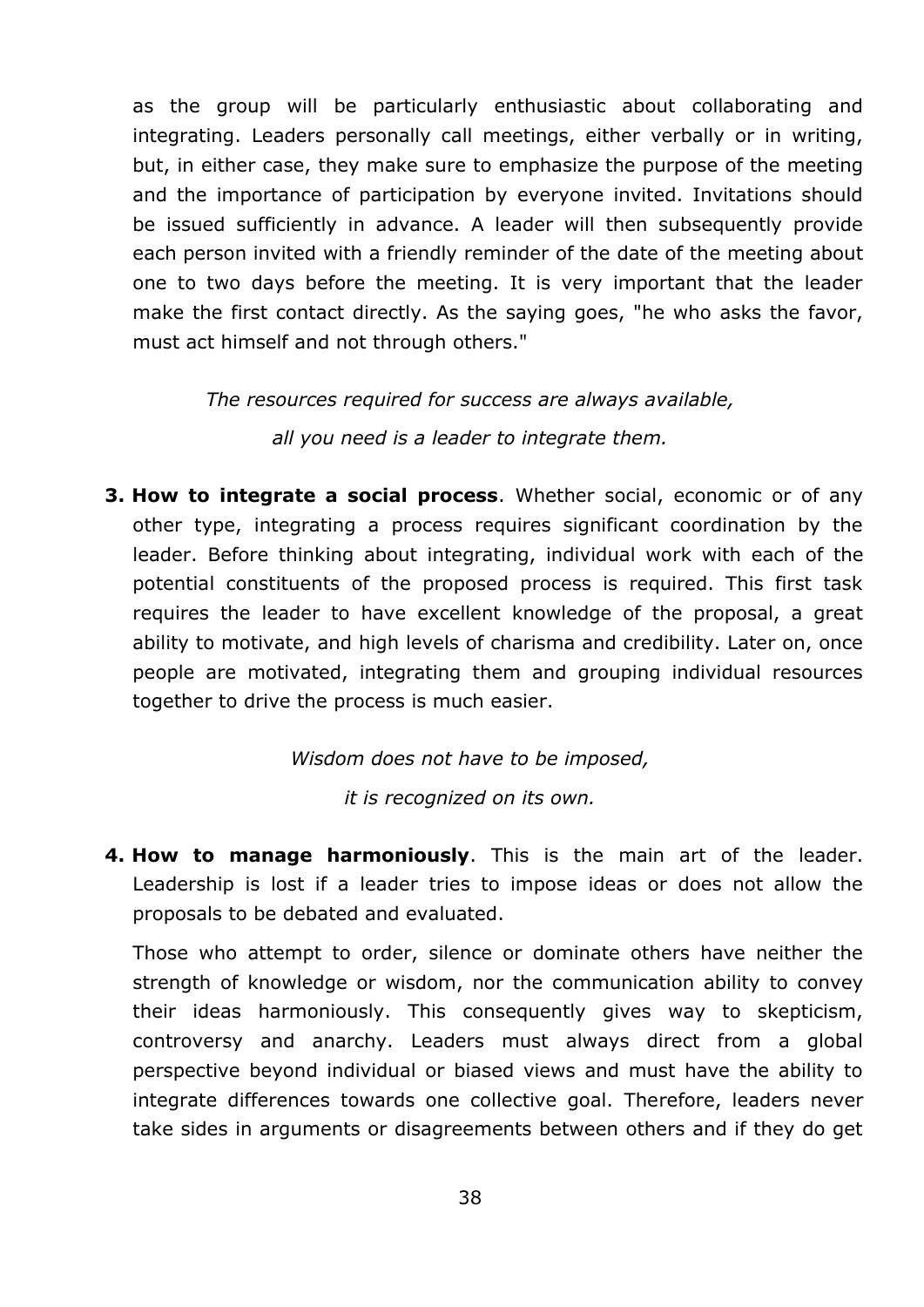involved, they evaluate both sides and introduce additional information to facilitate agreement between the two sides in conflict. In doing so, they bring opposing sides together to work towards objectives that benefit both sides and integrate their individual proposals.

## *A leader never takes sides.*

**5. How to keep enthusiasm alive**. Enthusiasm must be maintained to ensure that any kind of organizational project is able to attain its objectives. For this purpose, the leader must —throughout implementation of the process regularly report on the progress made and continually remind people that they are getting closer and closer to the final objective. They should also monitor and issue regular evaluations of the process.

*Any progress, no matter how small, keeps enthusiasm alive.* 

**6. How to monitor processes**. Proper monitoring enables evaluation of compliance with milestones, verification of results and redefining objectives on the fly, as necessary. In general, positive results can be obtained by administering short surveys and taking regular samples that measure progress towards the objective in percentages. In order to ensure reliability, measuring and sampling methods should be designed to collect information from different sources and to measure small changes showing that the process is well-focused.

*By measuring results, we can confirm that the objective is being met.* 

**7. How to identify leaders**. One of the characteristics of a good leader is knowing how to surround yourself with other leaders and colleagues to whom you can delegate responsibility for different areas of the organization. Leaders can be easily identified as people that: are charismatic; are liked by others; do their work as if it were their mission; are the first to offer to help; show initiative; are credible; always talk about ideas, not people; and are relentless in attaining the proposed objectives.

*We can identify leaders as people who evoke admiration.*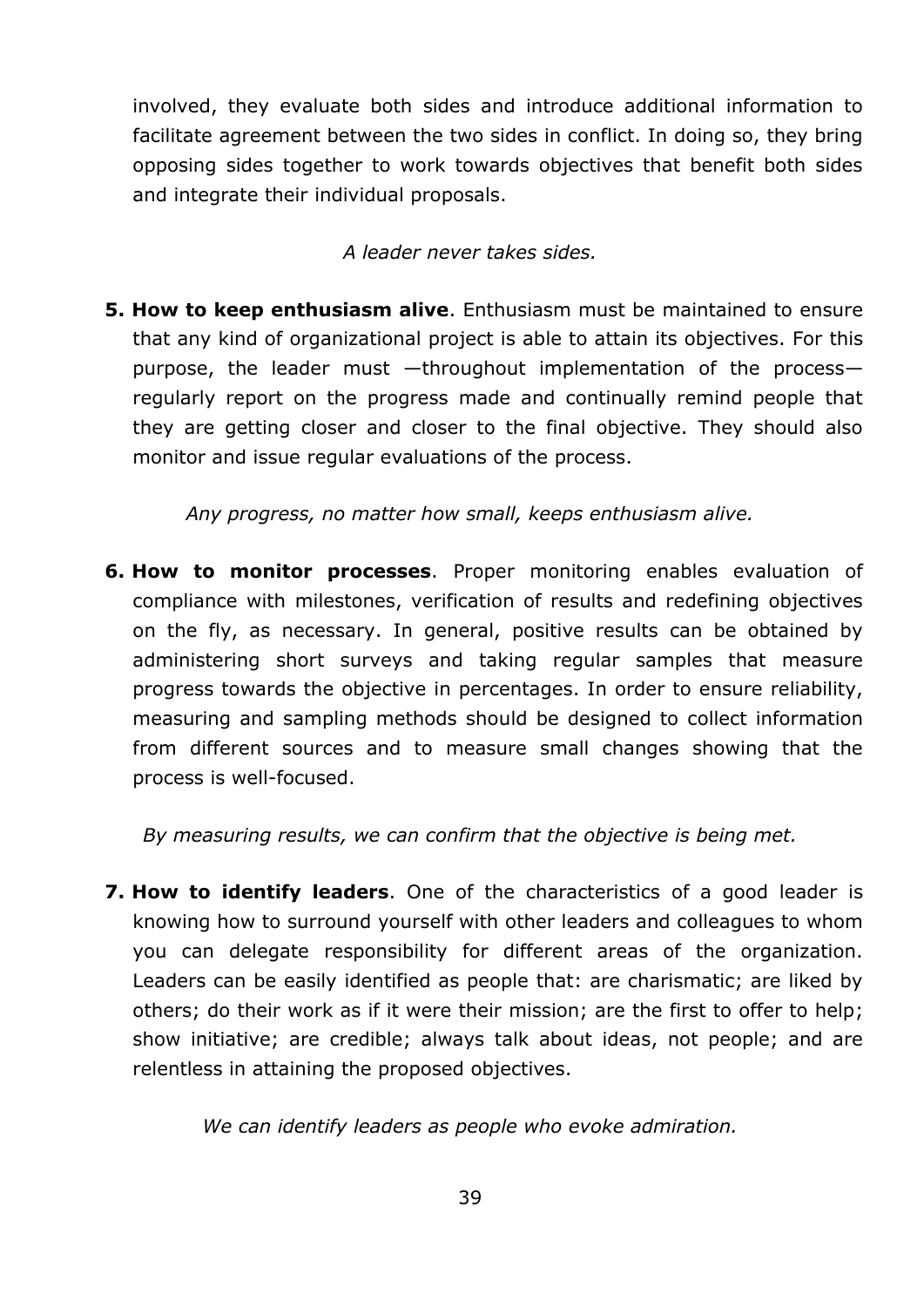To assess how you manage leadership, score each of these from 1 to 100%:

- 1. *When I present my ideas and proposals, people accept them enthusiastically.*
- 2. *People always ask me about and are interested in how my projects are going.*
- 3. *When I call a meeting, almost everyone invited nearly always attends.*
- 4. *At the end of the meeting, attendees thank me and ask about the next meeting.*
- 5. *People that know about my proposals collaborate in some way to help attain the proposals' objectives.*
- 6. *People feel stimulated and mutually supported in the integration processes I propose.*
- 7. *My communication style makes people feel valued.*
- 8. *I am easily able to help people with differing views in the process come to an agreement.*
- 9. *I keep participants fully informed regarding any progress made in the program.*
- 10. *I am constantly reminding others about the importance of collective projects.*
- 11. *I regularly call meetings in order to determine whether changes to the implementation of programs are needed.*
- 12. *When early results are not as expected, I easily rethink methods or objectives.*
- 13. *I am always able to identify colleagues to whom I can tasks requiring a certain level of responsibility.*
- 14. *I support and continually encourage the efforts and initiatives of my colleagues.*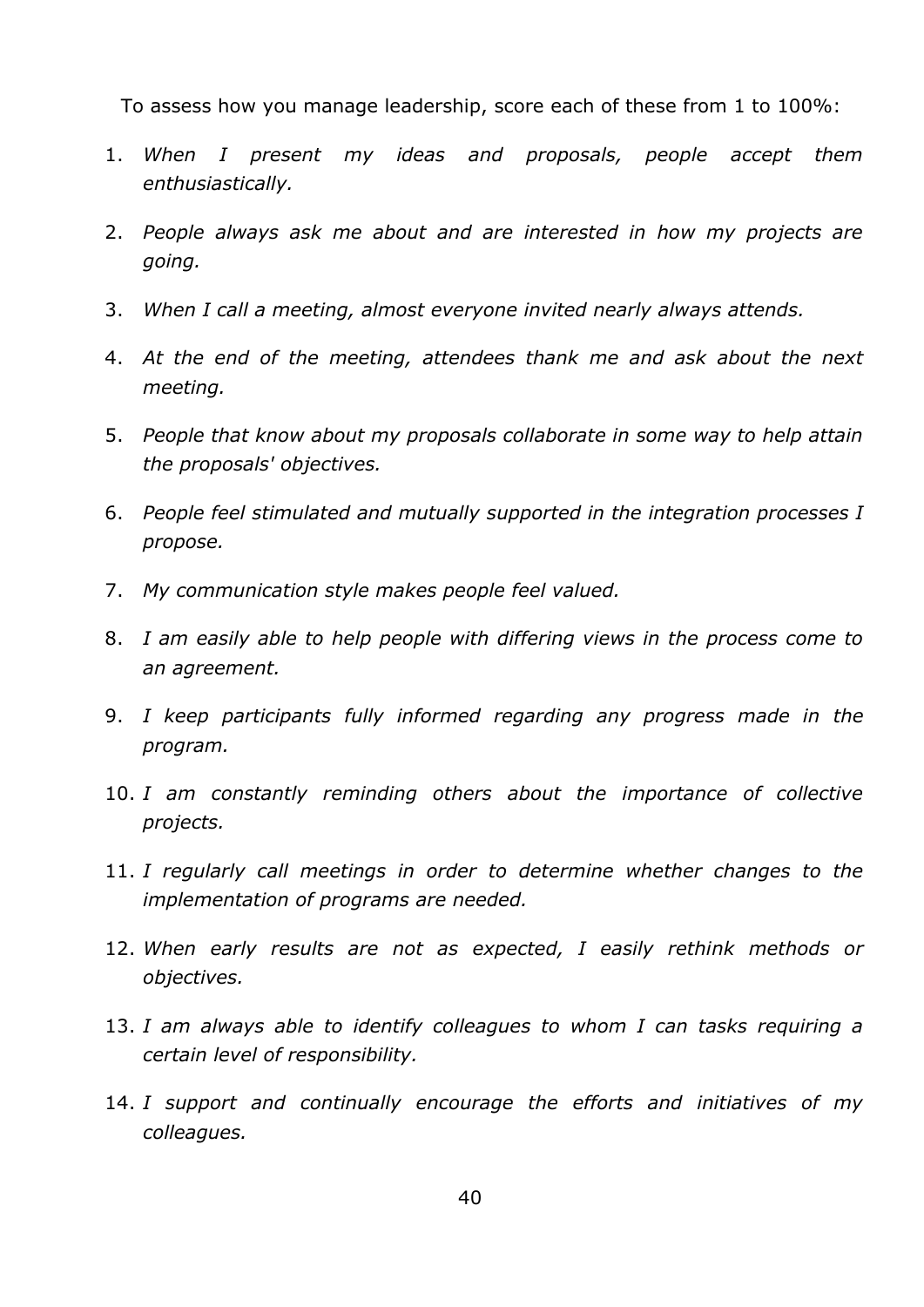# **2.6 Seven traits of a leader**

The primary traits that characterize a leader are:

- **1. Charisma**. Charisma is the ability to attract attention. If nature has endowed us with this gift, the effort required will not be significant; however, developing this skill has more merit because it is a skill that evolves and depends on our manner of communicating, speaking, talking and relating. Some people have a gift for drawing attention, and they do it everywhere; sometimes it has to do with physical gifts, but what stands out the most are spiritual gifts, which can be developed.
- **2. Ability to commit to your role**.

## **3. Initiative**.

- **4. Willingness to serve**. A leader is the first to offer to volunteer in any situation.
- **5. Mental flexibility**. In other words, expressing new ideas and being able to make changes.
- **6. Perseverance**. If you yourself cannot persevere, bringing a group together will be nearly impossible.
- **7. Reliability**. Leaders are seen as trustworthy by others; trust is won and built.

It is important to learn not to depend on the approval of others and not to be sensitive to criticism; however, you can humbly acknowledge that you may not be displaying all of your values, and you should work to show them more.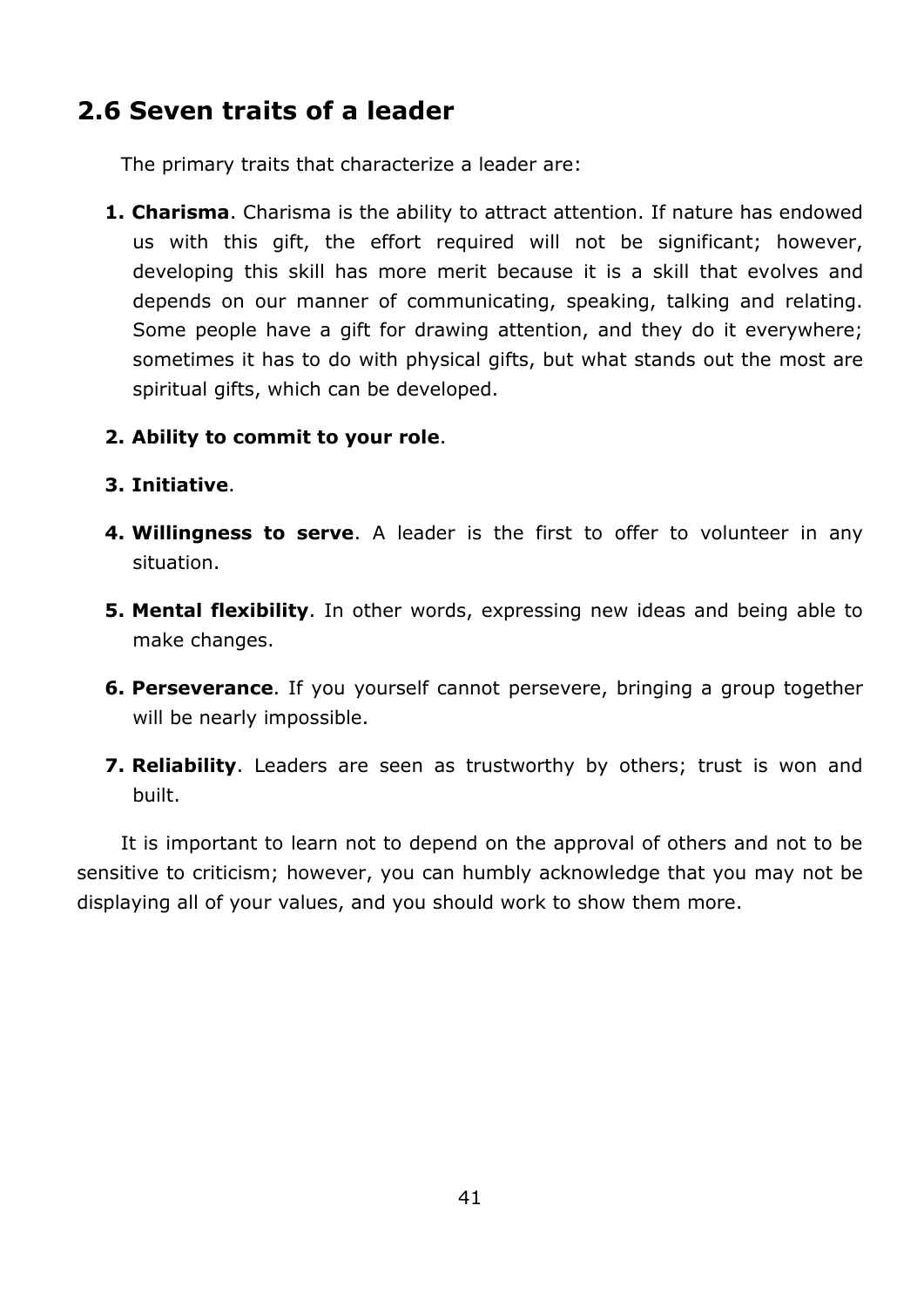## **Chapter 3. The boss as an advisor**

From the oldest known tribes and civilizations until modern times, Humanity has experienced different forms of social organization, all of which had one common and prominent figure, sometimes called the chief and sometimes called the boss, warlord, king or sovereign.

> *The more ability and knowledge the boss has, the more modesty and simplicity he'll need.*

In ancient times, you had to prove that you were the strongest, most capable and wisest of the village in order to become the boss or king, as this person was responsible for organizing, managing, defending and serving the community. Hence, the chiefs and kings were not only the strongest, wisest and most equitable, but they were also the highest servant of the village, following the supreme mandate granted to them by the people.

> *A boss is someone who commits to serve his people, guiding them with love and wisdom.*

With the passing of time and development of industry, social processes such as human slavery, oppression and exploitation arose, distorting the concept of a *boss*, which came to be equated with the commands, arbitrariness, tyranny and aggression of oppressing agents and governments. As a result, the process of natural organization was disrupted and nonconformity, rebellion and social resentment grew.

*Bosses that only issue orders breed discontent, discomfort and rejection.* 

Nowadays, companies and organizations have come to understand, thanks to the experience gained from the horrendous consequences of misunderstood leadership, that they have to revert back to the principles of the boss as a leader, of harmonious advising, and of social orientation in order to obtain positive results and fulfill a high social and economic role.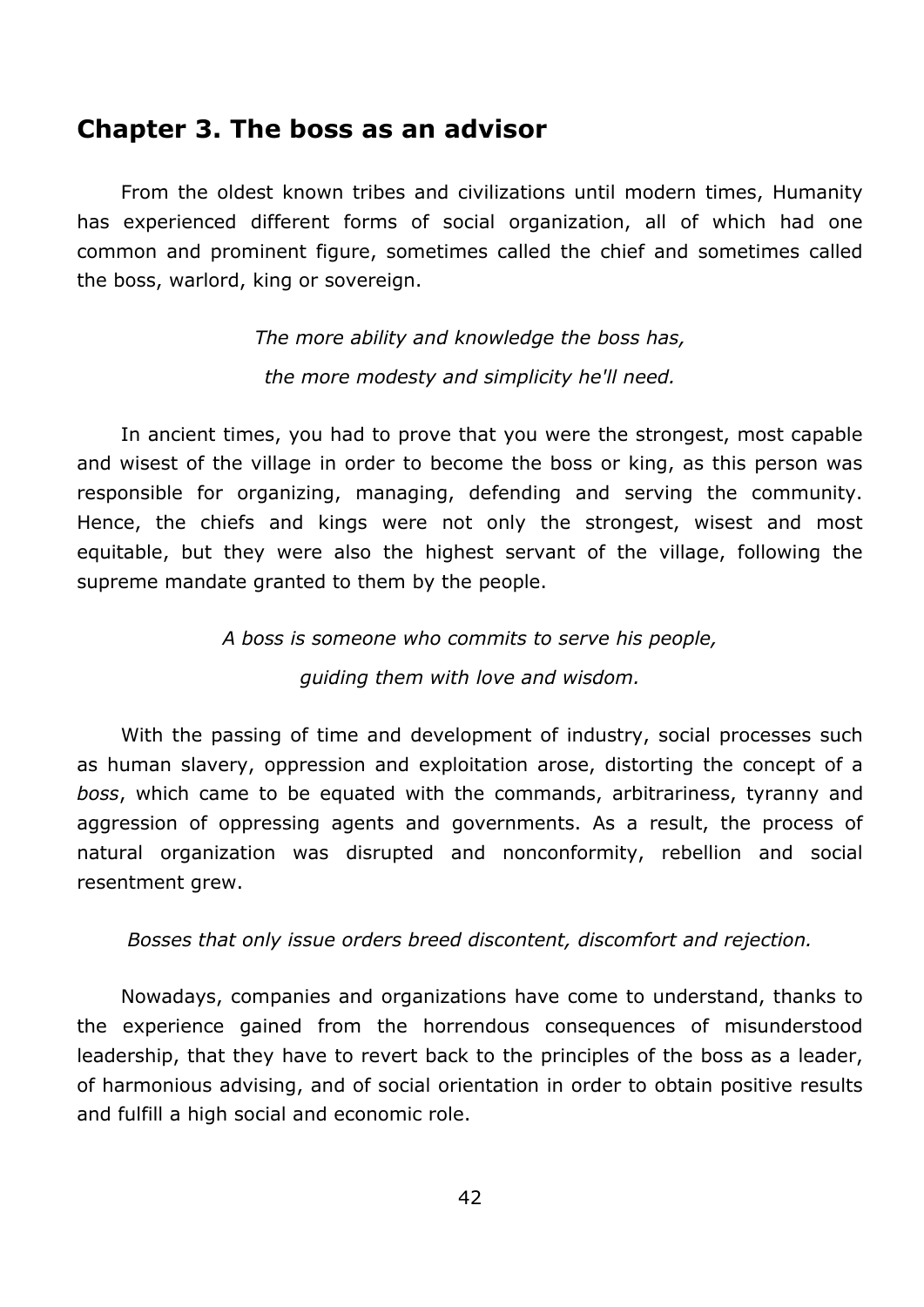*Leaders and bosses can be recognized by their service orientation.* 

Successful companies are guided by **cooperating leaders** that act as advisors with a superior ability to deliver and provide services.

The following table shows the evolution of leadership up until modern times. Please place an "X" next to the boxes you think best reflect your own behavior:

| <b>Oppressive Boss</b>           | <b>Advising Boss</b>                |
|----------------------------------|-------------------------------------|
| <b>Harasses</b>                  | <b>Directs</b>                      |
| <b>Judges</b>                    | Understands                         |
| Orders                           | Requests                            |
| Reprimands                       | <b>Advises</b>                      |
| <b>Assumes</b>                   | Verifies                            |
| Threatens                        | Helps                               |
| Commands                         | Engages                             |
| Punishes                         | <b>Teaches</b>                      |
| Is a tyrant                      | Kind                                |
| Lacks respect                    | Respectful                          |
| Gives orders                     | Gives instructions                  |
| Is daring                        | Is prudent                          |
| Criticizes everything            | Praises the good                    |
| Punishes mistakes                | Capitalizes on mistakes             |
| Seeks out personal privileges    | Aims to serve                       |
| Searches for the "culprit"       | Looks for solutions                 |
| Assumes he knows how to manage   | Verifies results                    |
| Fears losing power               | Confident in abilities              |
| Marks territory                  | Sees the big picture                |
| Limits self to own duties        | Undertakes other duties             |
| Complains about situations       | Makes the most of resources         |
| Loses hope in the face of crisis | Takes advantage of opportunities    |
| Complains about difficulties     | Identifies the cause of the problem |
| Points out others' shortcomings  | Expresses appreciation of others    |
| Focuses on others' shortcomings  | Focuses on others' strengths        |

*Table 1. Evolution of the boss as an oppressor to an advisor*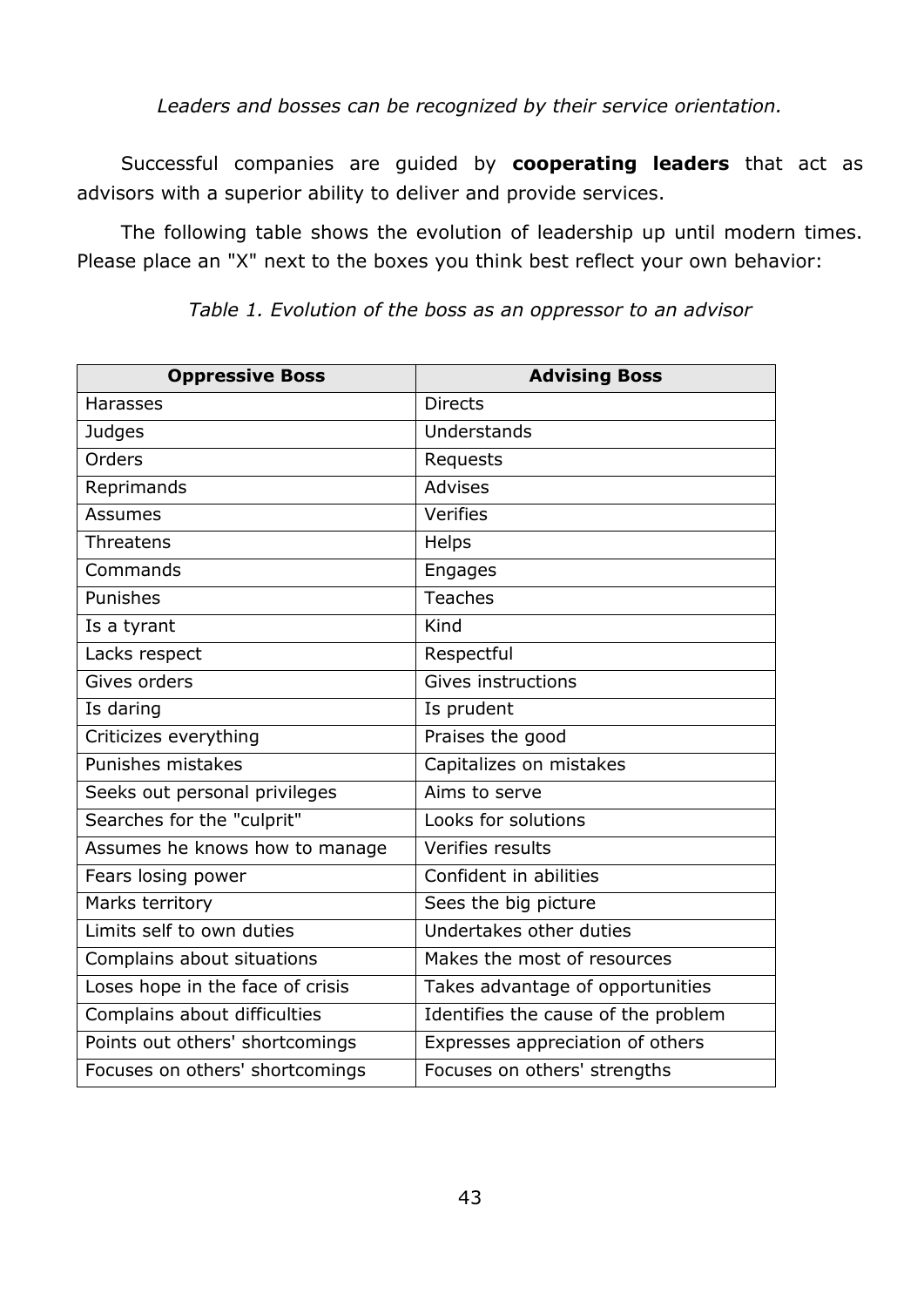*Highlight someone's values and they will accept you; point out their shortcomings and they will reject you.* 

To train using these traits of the *advising boss*, we should serve and seek opportunities to serve. The two main principles of **service** are:

- 1. Information: sufficient, efficient and relevant.
- 2. Action: gladly and passionately carry out all tasks.

Now let us evaluate the key trait that each and every one of us as a boss possesses, addressing the following four aspects:

- **Assertiveness**: a loving aspect that replaces aggression, imposition and any other type of violence or escape. Assertiveness generates loving respect, individual valuation and the ability to make your own decisions. We can ask ourselves: "Am I assertive with my colleagues?; Do they follow the agreed schedule and working days?; Do they feel committed to completing their task?; Is customer service and work quality excellent?"
- **100% capacity**: if we always ask someone else to do our tasks for us, we do not showcase our abilities. We may have to delegate some duties, but there are others that we must necessarily perform ourselves. To assess your own abilities, ask yourself the following question: "Do I complete my assigned work without the help of others; Do I easily change methods and strategies to improve results? —this is a sign of mental flexibility—; Do I view adversity as a stimulus for my creativity? —adversity acts as a stimulus to change and discover new creations—."
- $\checkmark$  **Wisdom**: recognized by its results. The questions in this case may be: "Do my colleagues and clients frequently ask me for advice?; Do people turn to me when they have personal problems? —this means I have won their trust and displayed wisdom—; Do they frequently thank me and offer to help? *—if yes, that means I am an* advising boss—."
- **Cooperation**: rigidity is not effective. Some questions you can ask yourself to see if you have this trait are: "Do I give my colleagues permission when I recognize a true need?; Do I stay to help my colleagues when we are behind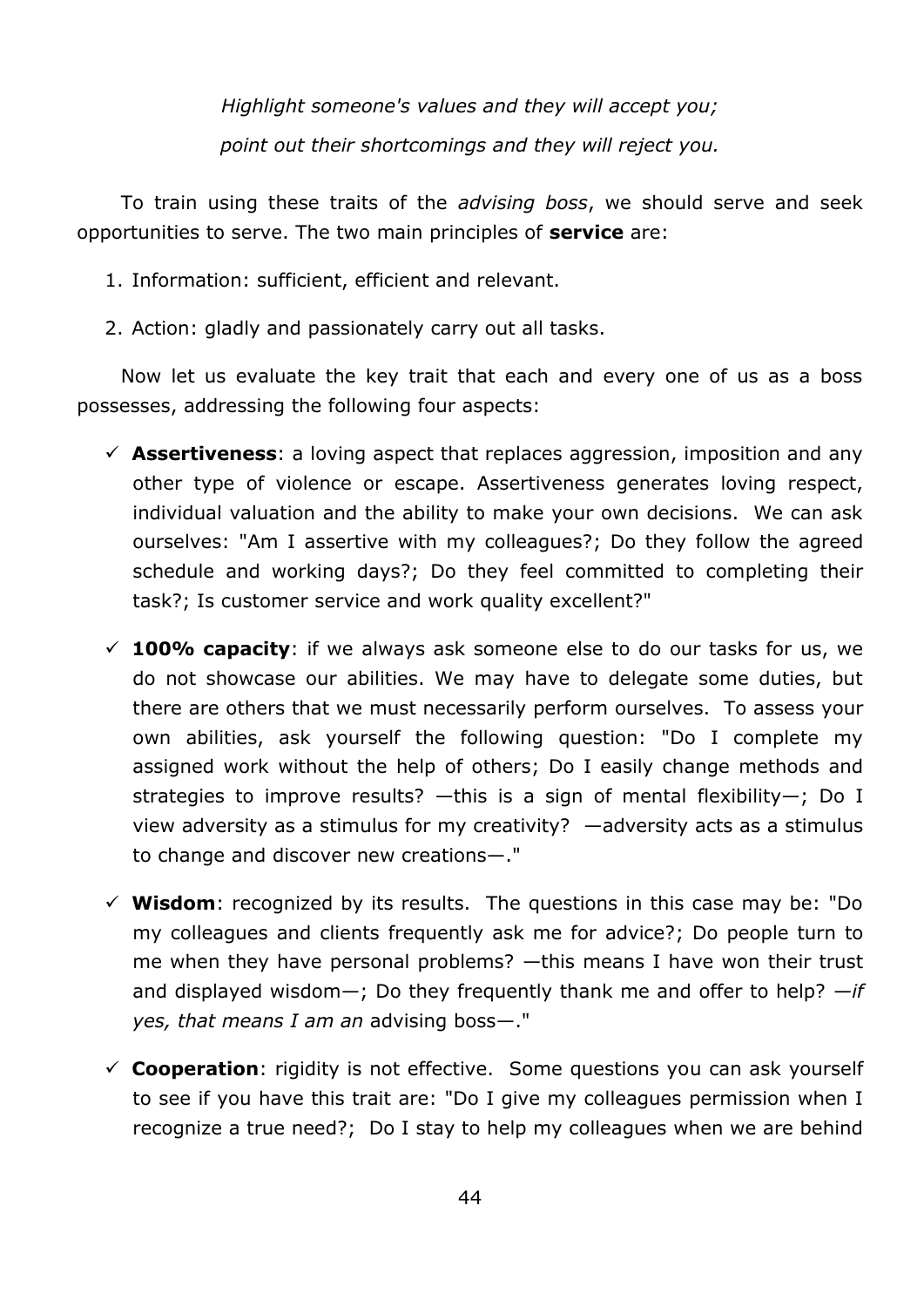on work?; If necessary, do I stand in for my colleagues and complete any task for them?"

# **3.1 The success and wealth triangle**

The people who struggle with this are usually the same people who do not know how to serve, make the most of opportunities and commit; they are afraid of these things and therefore, they fail. In contrast, the *success and wealth triangle*, which has three elements, requires you to consciously work on yourself:

**1. Relations**. Those people that do not know how to establish good relationships will struggle to be successful, as success is nothing more than the outcome of human interaction, and if you do not know how to have healthy and loving interactions, that is, if you lack good relationships, your capacity for success, satisfaction and prosperity will be seriously impaired. People who have excellent relationships will always find someone to support and serve them, as well as who they can serve, and will have a relatively rich social network that provides them with many alternate courses of action.

The first tool required to establish relationships is called *respect*. This means that people who fully respect others' beliefs, ideas, opinions, customs, destiny and ultimately, their entire being, will - as a general rule - enjoy good relationships.

How can you tell if you are respecting others? Because you never criticize, degrade, judge or condemn them for any reason.

- **2. Service**. Each and every one of us has the opportunity to serve; not a single person does not have it. When we truly understand the meaning of service and dedicate ourselves to serving, the second tool of the triangle becomes available to us.
- **3. Wisdom**. Wisdom is not the same as knowledge, enlightenment, or culture; wisdom is another name for being an expert in something. And you can be an expert at washing dishes, cleaning a bathroom or designing a spaceship. You do not have to master a wide array of topics to be an expert; you are an expert in any area where you excel and have wisdom for that role. This means that having wisdom in only one area is sufficient for success, in addition to having the other two elements.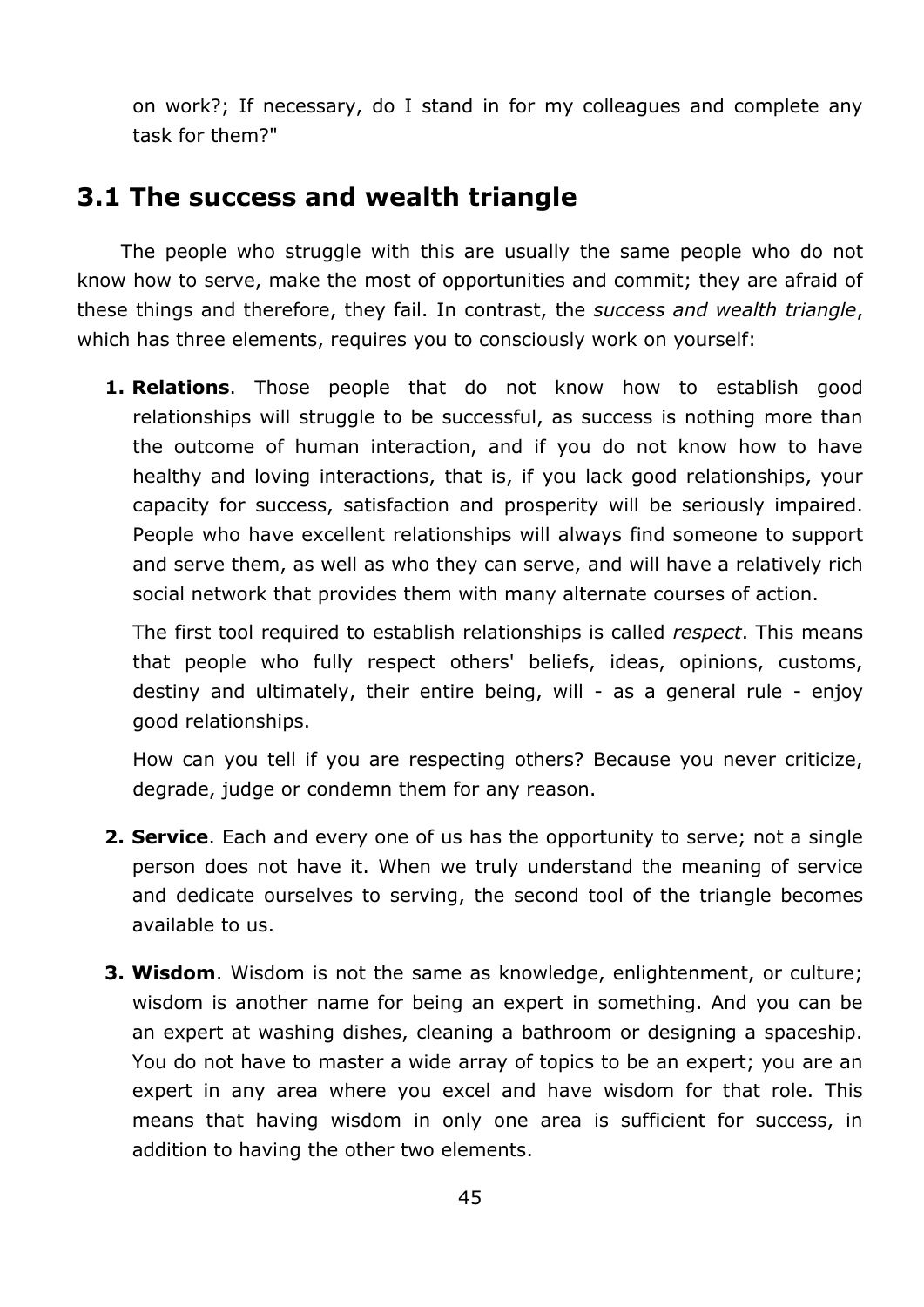Therefore, the *advising boss* is someone that knows how to serve, manages the elements of this triangle and has not been appointed only by mandate, but rather because of the individual's capacity for the position; this type of boss knows best how to serve and has the most experience in the relevant activity.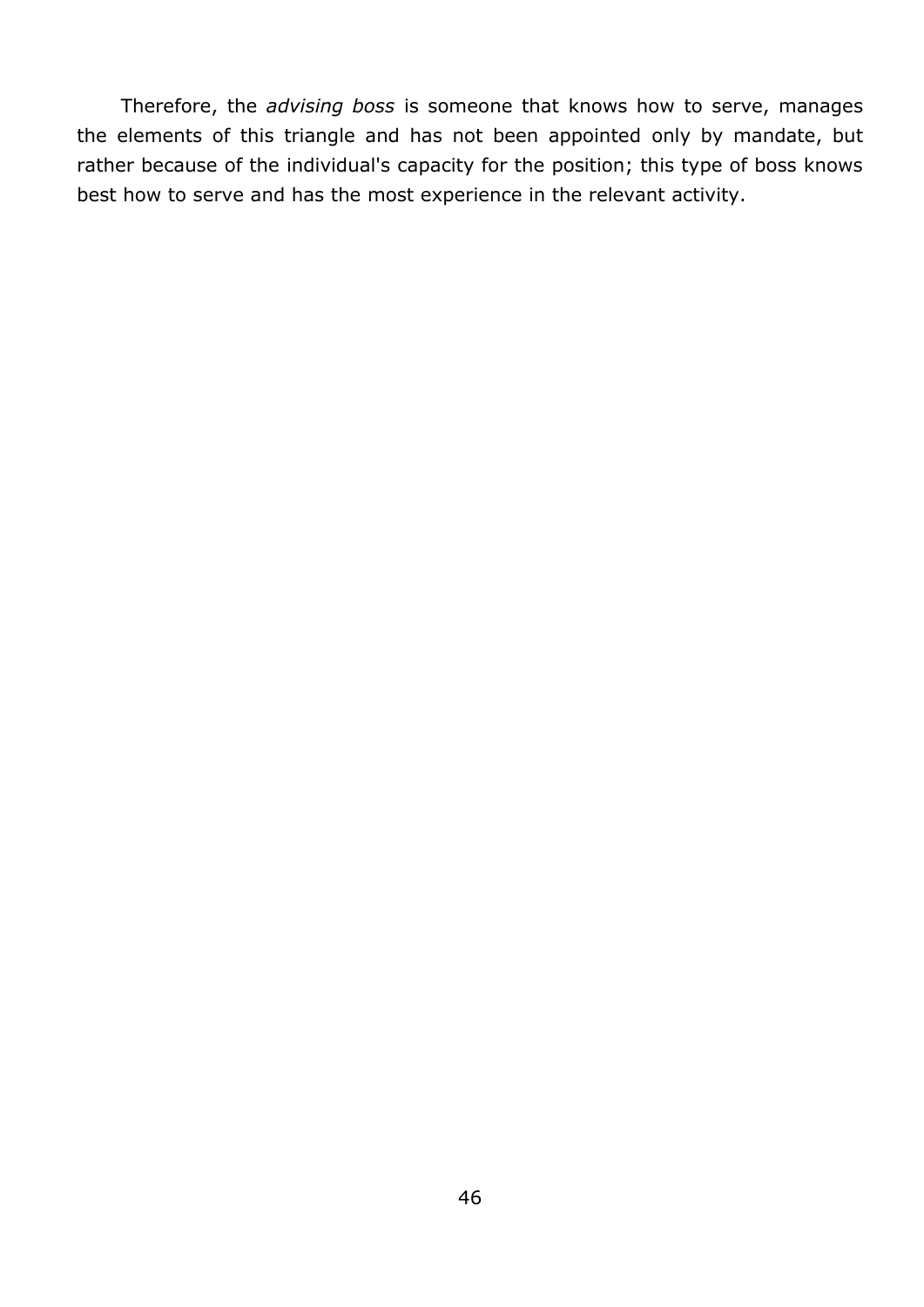## **Chapter 4. The keys to professional success**

To achieve professional success, leaders must —in addition to providing technical knowledge— learn how to help and advise others on how to accomplish the task with a clear view of their duty to teach, intervene and reconcile any differences between individuals. By doing this, leaders foster cooperation that allows for the harmonious development of the organizations in which they participate.

Successful leadership and prosperity are dependent upon perseverance and training in the use of the tools. Knowledge is worth little if we do not put it to good use; in other words, although the tools may be very good, they will not provide results if they are not used.

## **4.1 Learning to manage group situations**

In addition to *conciliation*, which involves evaluating two points of view to reach an agreement between them, there is *neutralization*, which is a technique of wisdom that involves avoiding arguments or "taking sides" and instead attempting to be completely neutral.

The *universal principle of neutrality* states that: *a force cannot be measured without resistance*. This principle applies to any situation involving physical, social, family or business relation. We can see how opposing or conflicting forces always balance out at a neutral point, which is the center of gravity where everything meets, without any single one being at the center; just as with the wheel axis, everything revolves around it and maintains itself without getting involved in the movement. In this same way, it would be impossible to move a car if there were no neutral gear on the transmission.

> *Peace is the result of the integration of extremes, without ever being one of the extremes.*

Managing neutrality is a social art form that every manager, advisor or leader must know and be able to handle, as it is the secret to charisma, the key to personal attraction and the door to success in the administration of any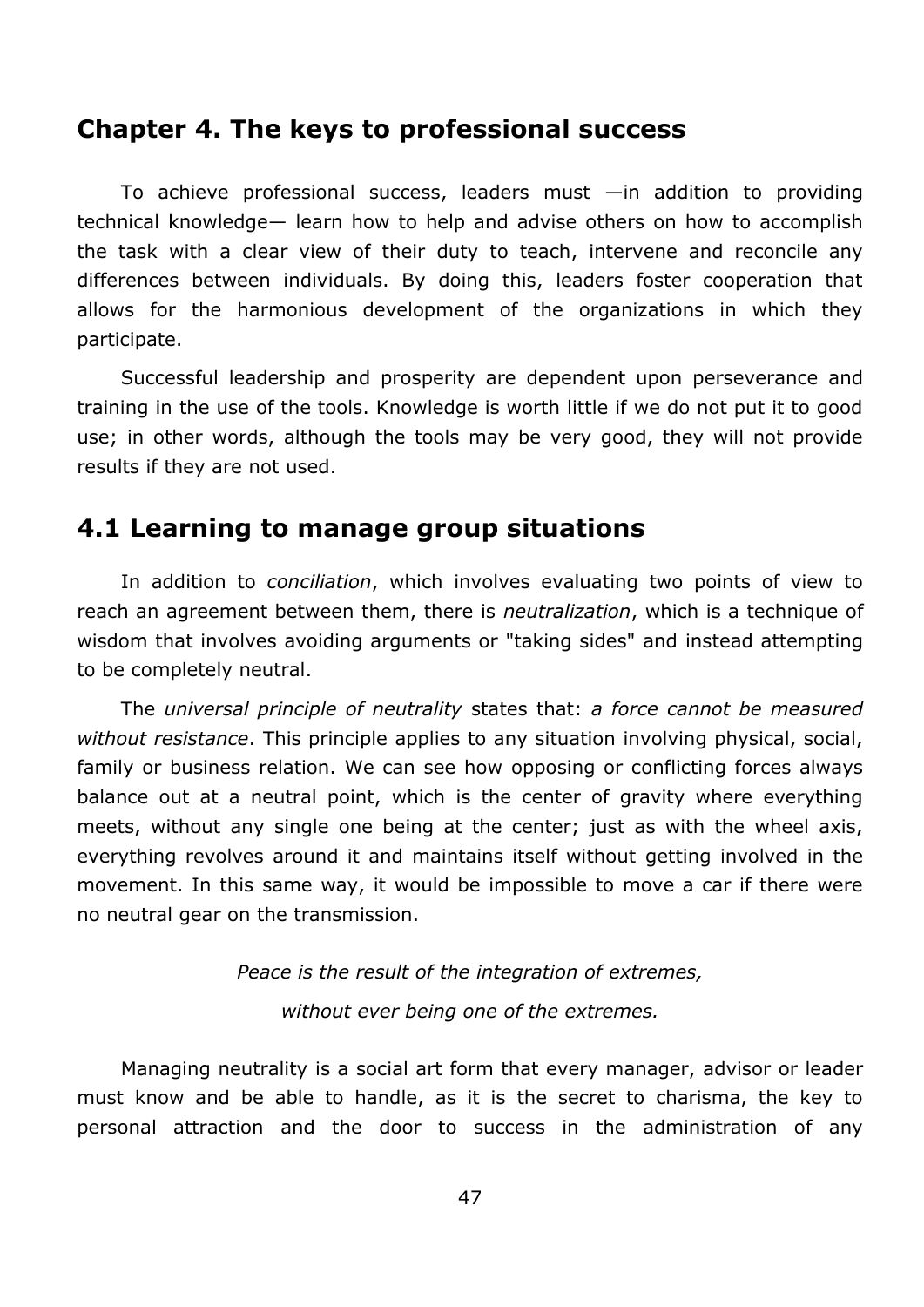organization. Neutrality is superior to all other forces because it contains and manages them, without identifying with any of them.

The *fundamental principles and techniques of administrative neutrality* are:

**1. Always remain calm**. Remaining unshaken before any situation is a powerful leadership tool and a sign of maturity and ability to manage that fosters significant trust in the leader. This, in turn, gives way to deep respect and admiration that eliminates the possibility of backlash or conflict with others.

A leader that loses neutrality, that despairs, drives chaos. In order to think clearly you have to be well-rested and remain calm, because a tired mind cannot reflect. Precisely where there is conflict is where you must remain calm: a child's temper tantrum, a rebellious teenager, an incompetent employee, or unfair competitors. There is an opportunity presented in these circumstances to manage serenity.

An initial exercise could be the following: make the most of opportunities on a daily basis to remain calm, regardless of what is happening in your surroundings. It is precisely where there is conflict that you need to speak with a calmer tone so that instinct and resistance do not connect. In those cases, remaining quiet could be just as inappropriate as speaking loudly. Wisdom tells us when it is best to remain quiet and when it is best to speak, but when we do speak, we should always do so calmly. Silence is okay in certain circumstances where the person is not looking for information, but is simply expressing discontent without requesting anything; in these cases, it is appropriate to either remain silent or provide a simple response and wisely say: "I know how you feel, don't worry. I would feel the same in your position. They're just temporary situations."

## *No conflict resists inaction.*

**2. Adopt an attitude of acceptance of others**. When other people feel accepted by somebody, that is, when others do not feel criticized, berated, guilty or rejected, they open up and communicate the real reasons for their actions, request and receive guidance, and collaborate on the proposed solutions. This enables the leader to gain awareness of situations that could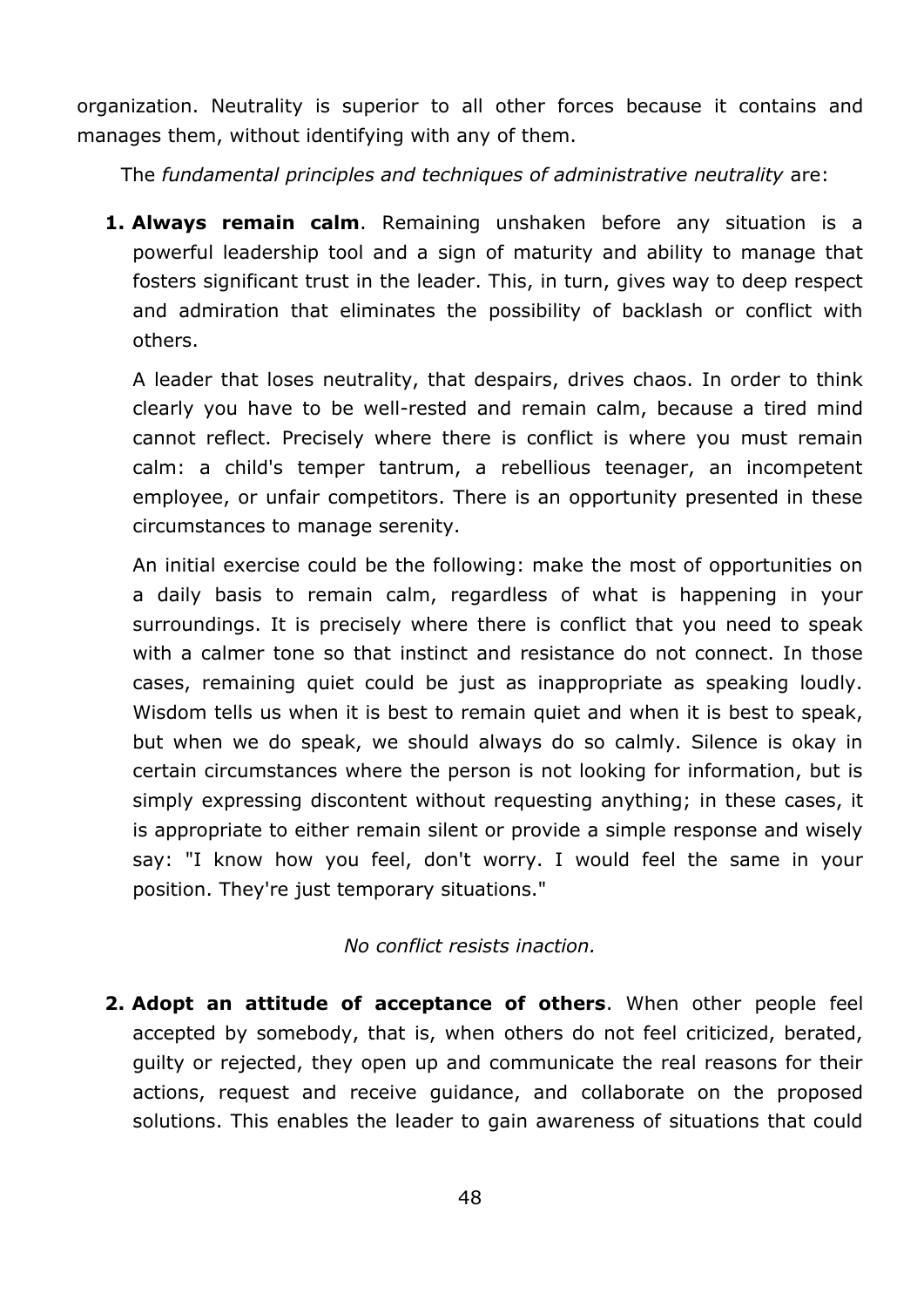be hidden behind personal fears, which gives rise to friendly and harmonious relationships that effectively contribute to the search for solutions.

The acceptance techniques are very simple: do not contradict anyone, as this would mean they are not being accepted, and do not argue with or invalidate what others say. The attitude of acceptance, which, in a nutshell, means neutralizing, is demonstrated using expressions such as the following: "I understand what you're telling me, you are completely right. Let's think of a different option. What do you think about looking at it from a different perspective?"

*Never say never, because everything has a solution.* 

- **3. Identify and emphasize the benefits of every situation**. A great scholar once said: "Everything I know is thanks to my ignorance." Highlighting the benefits of each situation allows us to always see the positives in everything, which helps ensure that people focus on their capacities and opportunities for learning rather than on their limitations. By doing this, you become overwhelmed with a feeling of "winning," even in the most difficult situations, which makes overcoming any crisis possible. For example:
	- *What we can learn from this situation will be very beneficial for the company.*
	- *Searching for that lost document allowed us to reorganize the entire file.*
	- *Thanks to that mistake we were able to find the failure in the system.*
	- *Your hearing impairment allowed you to develop a great skill for reading others' lips.*

Everything is a learning opportunity. If we understand what each situation teaches us, we will be very successful.

*Every situation provides us with benefits.* 

**4. Understand others' traits**. Each person is a different world that perceives life uniquely. Trying to understand how other people interpret and feel is one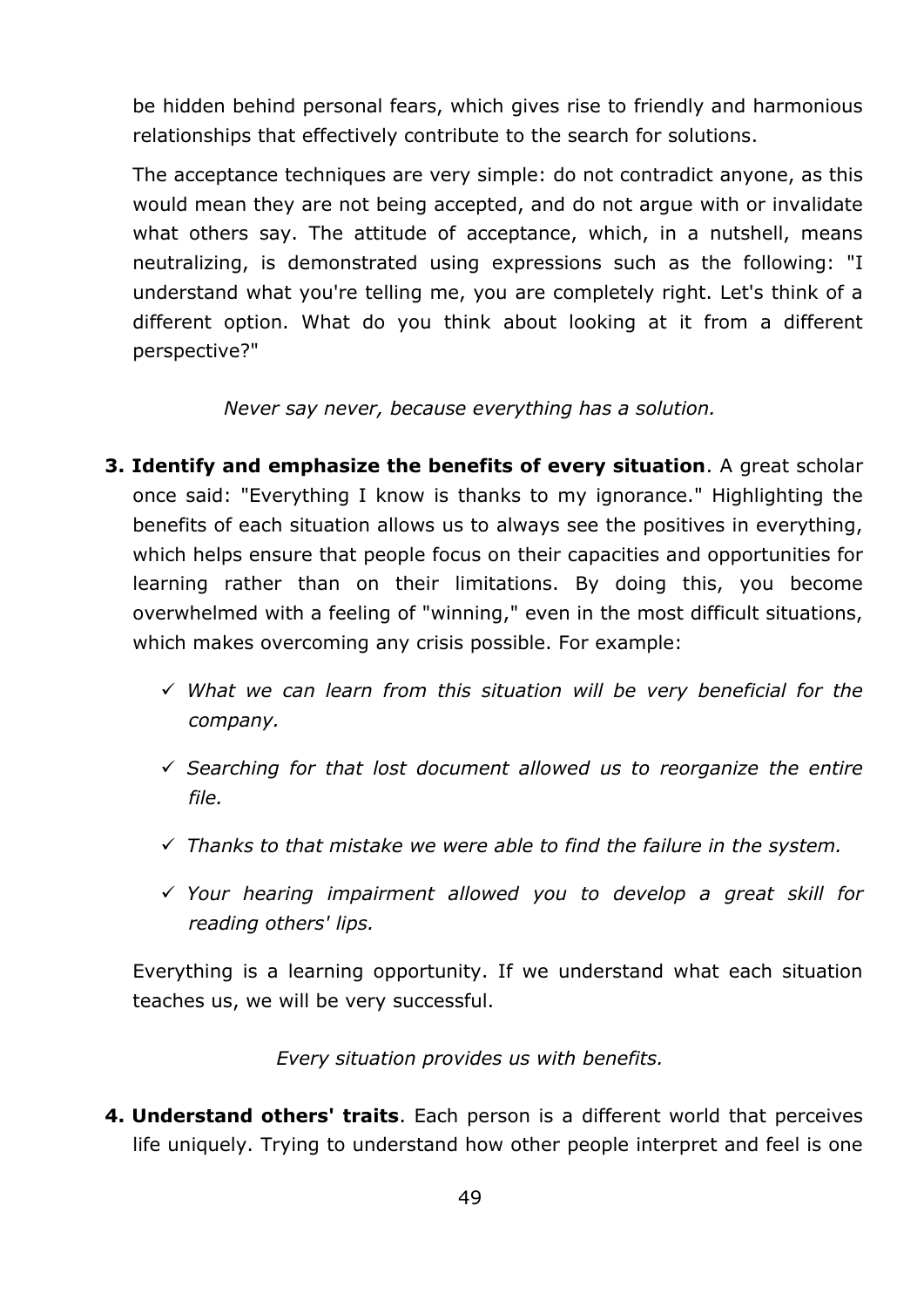of the secrets to good communication, which also helps us to understand others and reach good agreements. With this purpose in mind we can develop verification questions, for example: "How do you see it?, How do you feel about it?, How would you do it?" We also must take into account that there is no such thing as a better or worse opinion or idea, just different, and that in any case, the differences can be reconciled.

Everyone has their own position, point of view, personality, customs and culture. We have to understand that every individual is a unique and different being fully worthy of respect.

*Understanding others requires knowing how they see the world.* 

**5. Do not invalidate others' opinions**. Every opinion or idea is valid and right for the person that has it. Thus, when we invalidate someone with statements like: "That's not true", "You're wrong", "I don't agree," etc., the other person feels that their ideas are being attacked and therefore reacts defensively, triggering debate and controversy that harm relationships and prevent the development of an adequate compromise. The following examples demonstrate how to communicate in an ideal neutral manner without invalidating others: "You're right; but if we consider that ...", "I understand, but perhaps we could think of another alternative", "I would have thought the same, if weren't for the fact that ...". By using this form of harmonious communication people feel their views have been valued and feel complimented on their knowledge, using the additional information provided to conclude on their own that they were mistaken, or to realize that there was a better way of doing things.

#### *Nothing makes someone feel better*

*than being taken into account and listened to carefully.* 

**6. Do not contradict anyone**, as everyone is right from their point of view. This has excellent results for maintaining public and social relations. Others frequently tell us things that we may not agree with, but this does not give us the right to invalidate them. These situations are best managed from neutrality, simply listening attentively and highlighting the positive; this is how we win clients and friends and make others happy.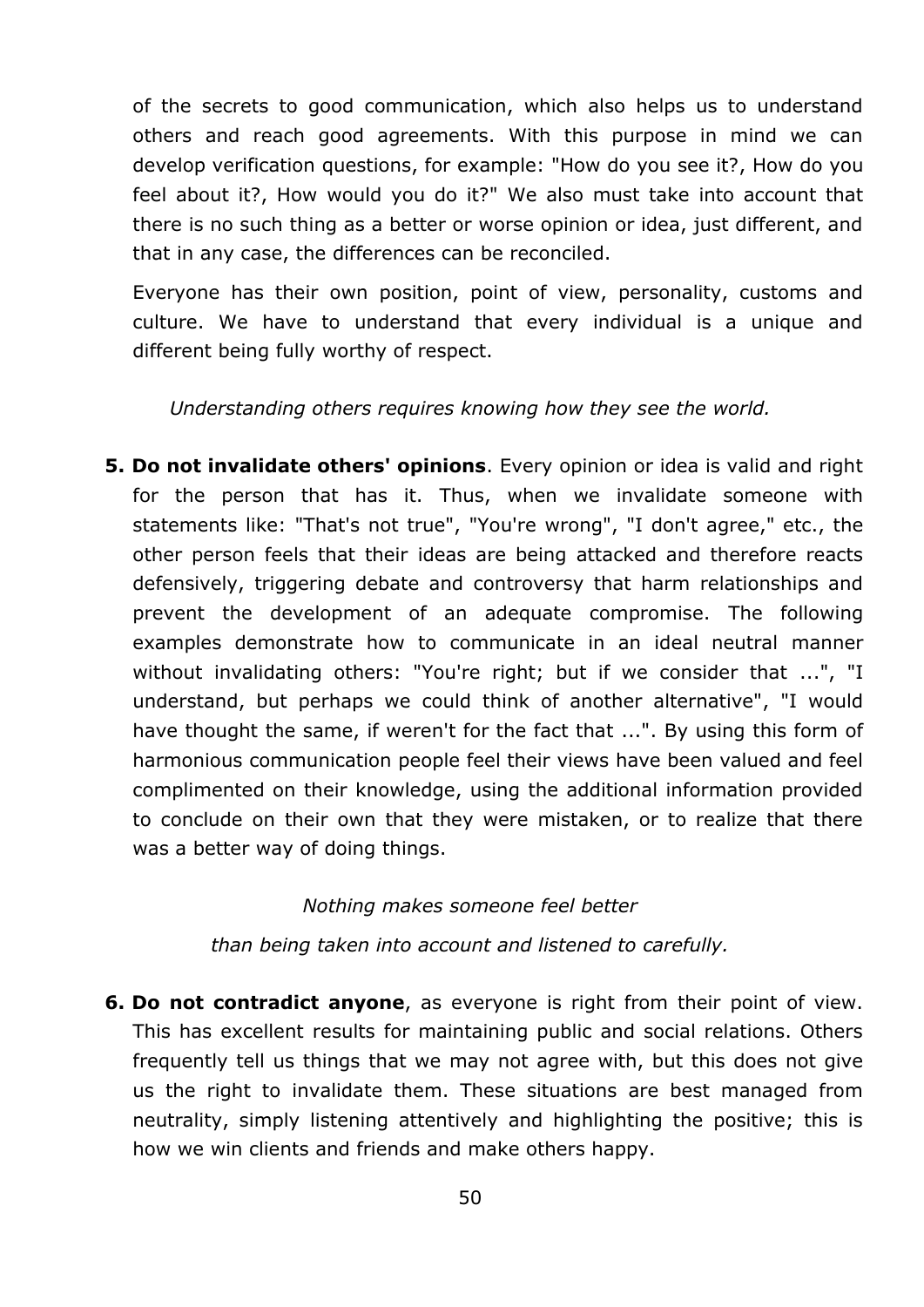The techniques of neutrality are very similar to humility; there is a direct relationship between the two. A leader does not take sides and does not belong to any extreme but rather neutralizes sides and achieves a harmonious process.

*Everyone is right from their point of view.* 

**7. Do not criticize or talk badly about others**. It is often said that jokes and gossip travel faster than light because it takes longer to talk about someone else than it does for them to find out about it*.* This mechanism can be used positively, always saying good things about other people, highlighting their qualities and weighing competitors based on the quality of their services. As regards improvement in relationships and trust, the results are striking, as when you fear nothing because you know your own value and know that truth and quality are self-imposed, you therefore do not need to defend yourself.

When people complain about the boss, the problem is not with the boss, but with how they act towards the boss. If co-workers criticize the boss, you can try to neutralize it by intervening with wisdom. As we must not invalidate others' opinions, we can say: "I know you felt that way, but there are some important factors that we can evaluate about the situation and that bring us to conclude that the problem is not with the boss, but with some other element of the situation that we were not able to understand." By intervening in this manner, we can begin to see what can be found out and learned from the situation. You could also suggest: "What do you think about supporting the boss so that we can develop a solid working team?"

*The speed of gossip can be used positively.*

**8. Always communicate harmoniously**. Communication benefits from the power of word of mouth and is an extraordinary tool in the hands of the leader. Communicating harmoniously is much more than talking, it is knowing what to say in a kindly manner that facilitates understanding and acceptance by the person receiving the information. We are subconsciously accustomed to limiting, aggressive and imposing communication, meaning we frequently obtain less than stellar results in our relationships. We suggest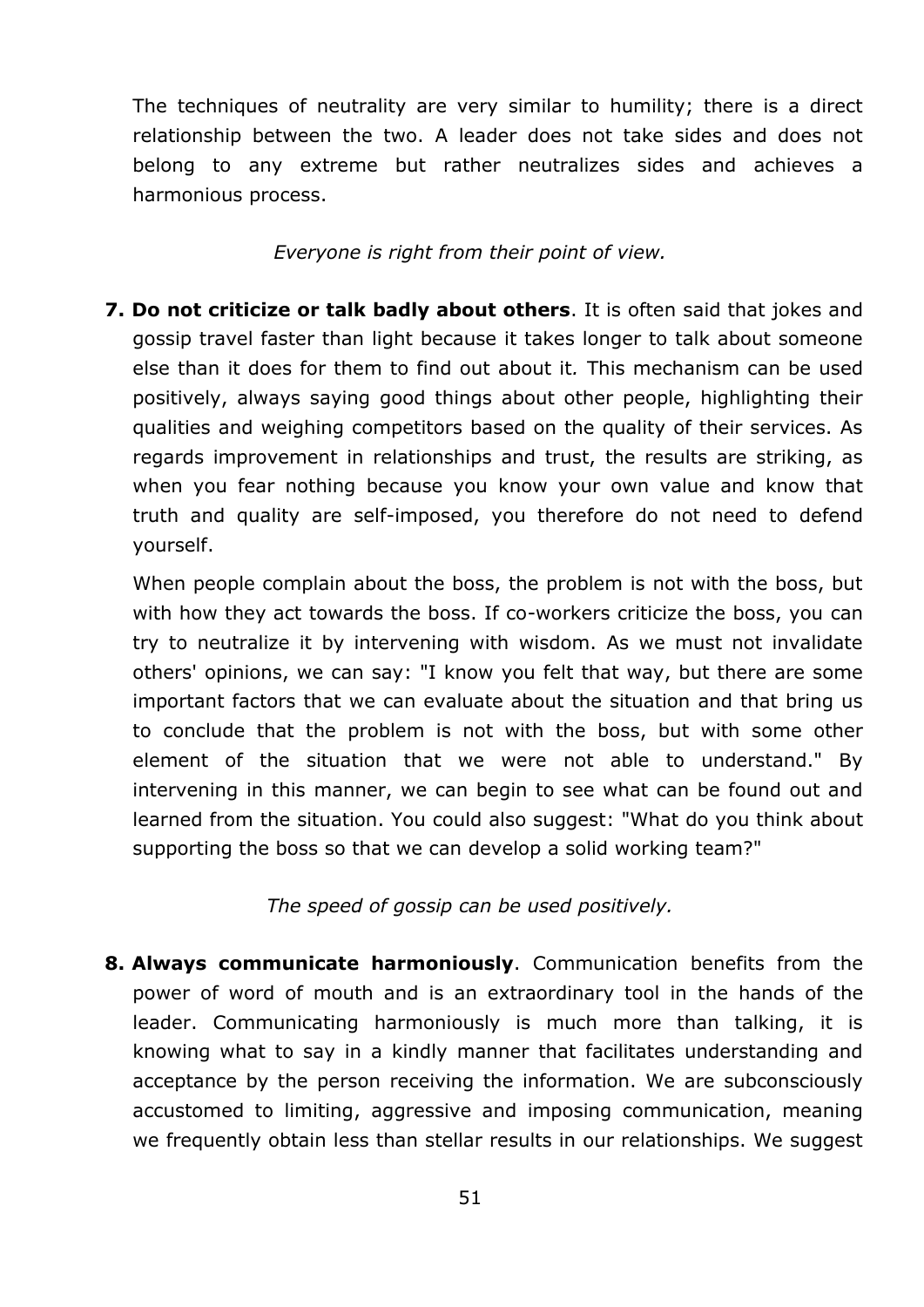you look at the table provided in the *Learning to have peace* chapter that lists examples of aggressive vs. loving communication.

*Communication is the leader's social tool.* 

## **4.2 Methods for managing teams and meetings**

In order to obtain the best results managing teams and organizing meetings, the facilitator, speaker or lecturer must properly use the neutrality techniques, which may be supplemented with the following methods:

**1. Creating a cordial and trusting atmosphere**. The best way to accomplish this is through humor, kindness and a smile. Meetings can be started by posing a few questions to verify participant expectations and then having the facilitator explain that he is there to provide services and share his professional experience in collaboration with that of the participants. By doing so, you can ensure that the group feels that their views are being considered, which facilitates participation and generates a favorable environment for integration, kindness and cooperation.

*The success of the whole meeting depends on the initial level of trust.* 

**2. Establishing good initial agreements**. The advantage of these is that they get the participants to voluntarily engage in the process. To achieve this, the facilitator should mention the need for reaching such agreements and ask the participants what they consider necessary to attain the objectives of the meeting. As a general rule, agreements are reached in relation to working times, meeting objectives, taking the floor, participation, integration, behavior and any other aspect as required by the process.

> *Agreements are a neutral way to achieve group integration and participation.*

**3. Preventing potential problems**. It is important for the coordinator to predict potential difficulties before each meeting, including: people not attending, resistance to information, apathy or tendency to contradict or argue over proposals. The key tool of a good facilitator is prior cognitive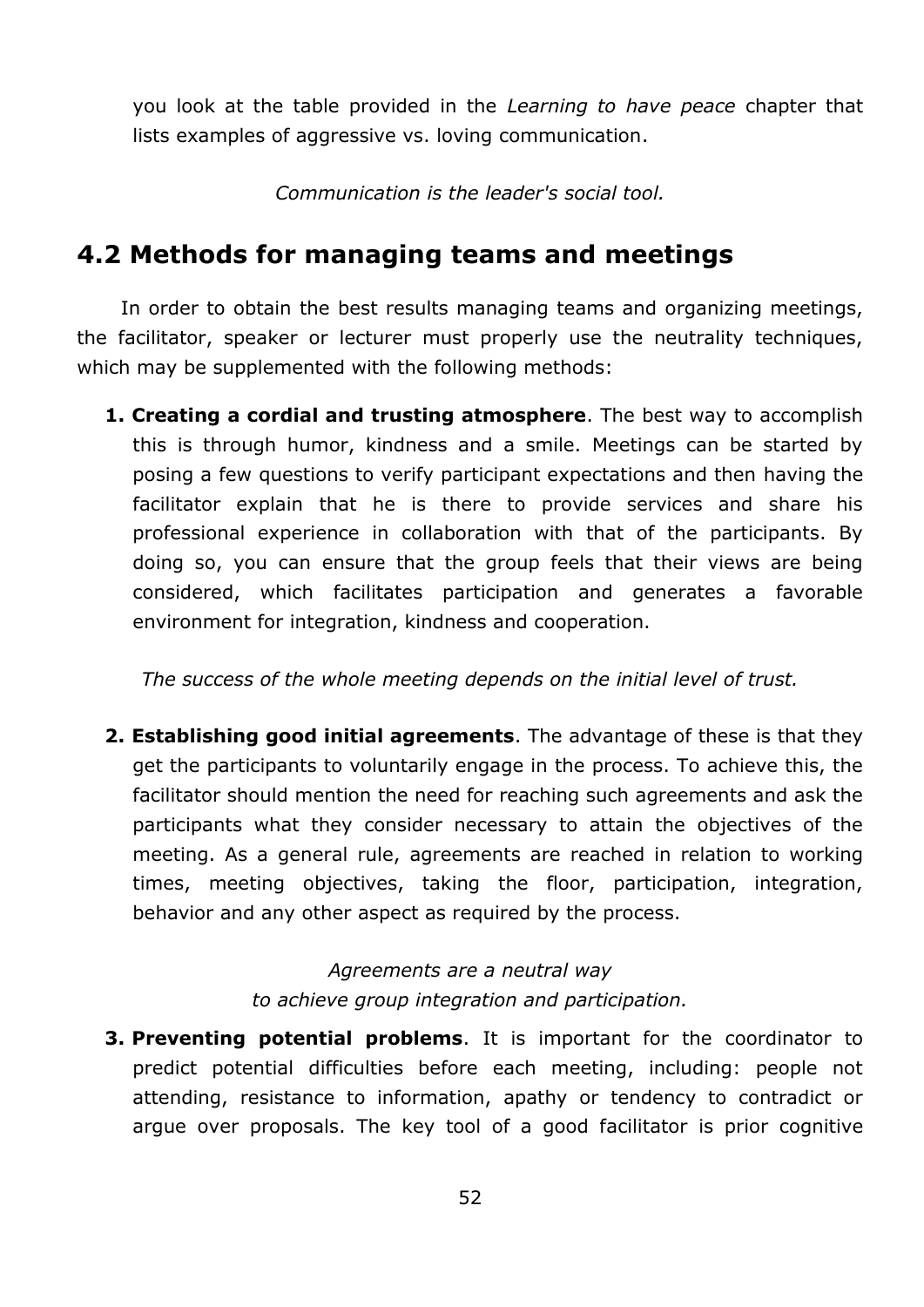development of the ability to remain unaffected by any situation and a very clear view of which neutral techniques to apply in each case, committing to remaining calm and sustaining a good mood in the face of difficulty. This practice ensures success, as the participants will immediately recognize a leader that is able to remain calm in the face of difficulties and who knows how to manage a group without leaning towards either extreme, while simultaneously providing relevant information in a cordial manner.

#### *Those who conquer themselves can manage any situation.*

**4. Opening and closing discussions**. The course of the meeting should be changed when the discussion starts to drag out or get out of control. Facilitators may use various techniques to neutrally manage discussions; for example, facilitators could use the following types of questions in order to start discussions based on the information held by the participants as deemed necessary in order to ensure that the participants contribute their ideas: "What do you think would be best in this case?", "What other ways could we carry out this task?", "How would you like to decorate the room for this event?", etc. On the other hand, the best way to cut off a discussion is to thank everyone and add something like: "Well, I think we've already elaborated enough on this topic. How do you feel about taking it up again at another time? Because it goes beyond the aim of this meeting." Another statement that gives excellent results is the following: "We'll address this topic in depth later on, but for now why don't we continue with ...". To avoid getting into an argument, the facilitator may directly offer a solution from higher up, which should be supported by technical principles. "It's scientifically proven that ...", "It has been statistically proven that ...", or "Experience has shown me that ...".

*Nobody argues with someone who shows wisdom.*

**5. Managing inattention**. The facilitator should learn how to neutrally manage this.

The primary causes of inattention are: external distractions, an uninteresting topic, very long presentations, participant fatigue and chit-chat.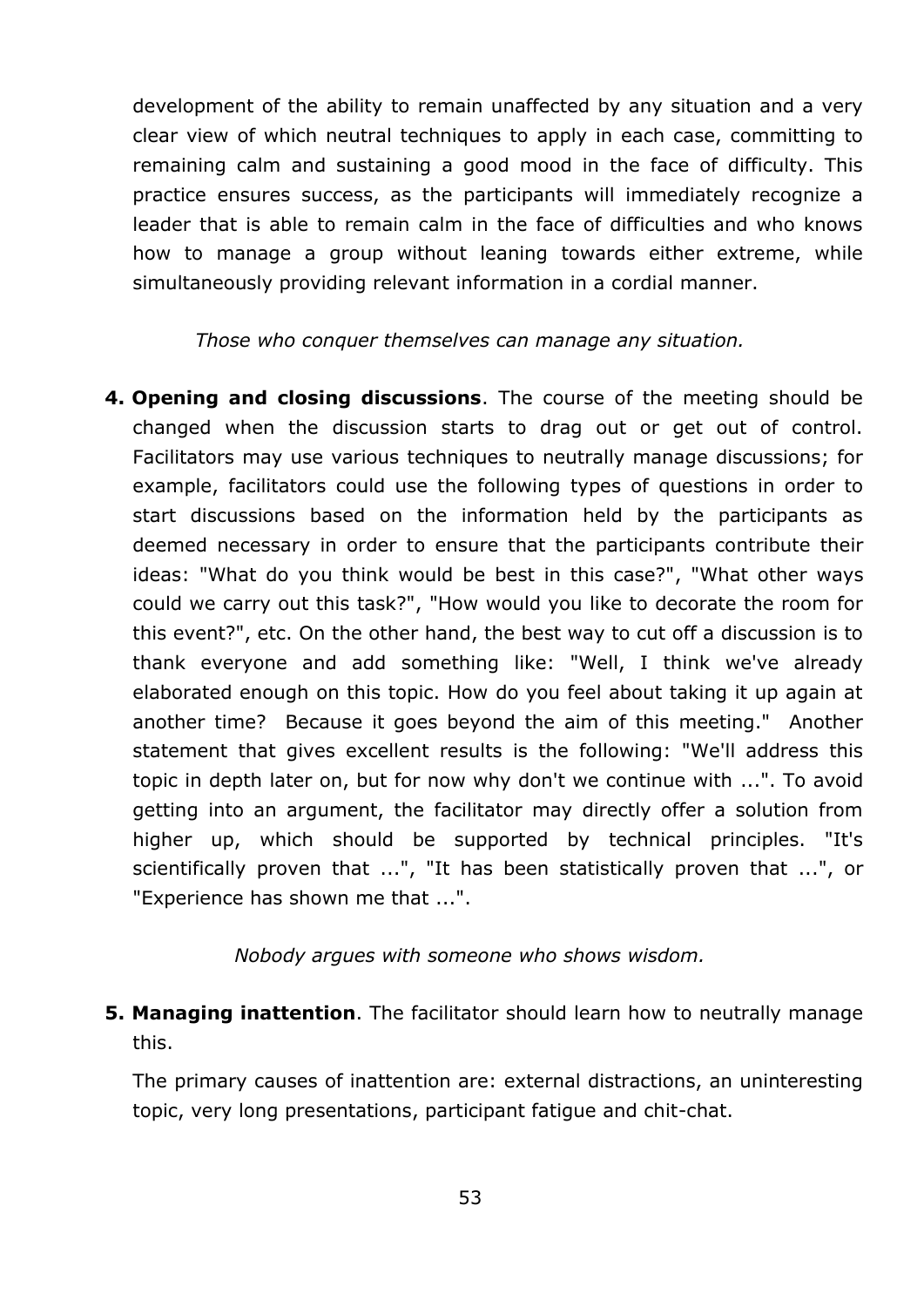To avoid this type of situation, the facilitator may organize meetings in a place with little foot traffic and decoration that does not draw attention; make efforts to ensure that the topics are being addressed in a manner that peaks the interest of the participants; attempt to limit presentations to twenty minutes —although if there is a back-and-forth of questions and answers that are of common interest, it can be extended to two hours, which must in any case be the maximum time for a conference. In addition, in order to prevent fatigue, the facilitator may include regular group dynamics and participations; lower his voice when there is significant chit-chat, requiring that the participants themselves ask people to be quiet; remain quiet and calmly wait until the chit-chat subsides; or address the individuals involved and kindly ask them: "Would you mind sharing your insights with the group so that we can all benefit from your contribution?"

# *An enjoyable meeting awakens interest and ensures participation.*

In order to evaluate how you manage meetings, please complete this exercise by scoring each of the following statements from 1 to 100%:

- 1. *I always maintain composure in meetings, regardless of what the participants do or say.*
- 2. *Participants in meetings I coordinate usually openly share their concerns and mistakes and ask for my advice and guidance.*
- 3. *I always find the positive side to situations presented by the participants.*
- 4. *When someone describes their behavior in a certain situation, I always try to "put myself in their shoes."*
- 5. *I never invalidate the opinion of any participants at the meeting.*
- 6. *I always listen closely to the participants and never contradict them.*
- 7. *When I refer to anyone, even if it's one of my competitors, I always speak well of him or her.*
- 8. *I leave every meeting with new friends.*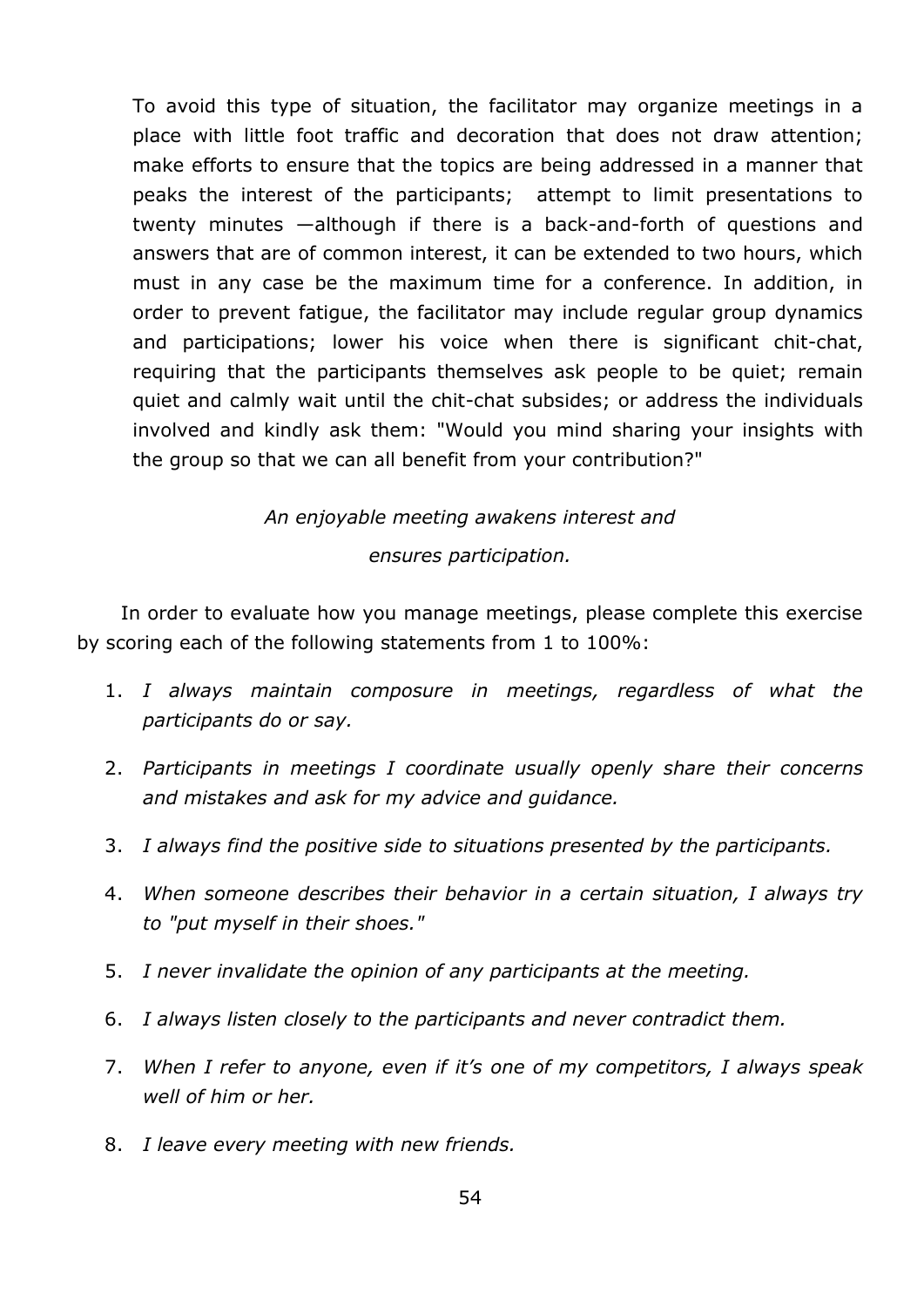- 9. *I always successfully ensure that the initial agreements are complied with throughout the meetings.*
- 10. *Before each meeting, I mentally prepare myself to be ready to face any potential event in a neutral manner.*
- 11. *My meetings never go over the programmed time because of unproductive disputes.*
- 12. *Participants are active, interested, and alert during my meetings.*

Now, ask yourself: "Based on my evaluation, what are the aspects that I need to work on the most to attain excellent group management?"

At any given time in life, we will all have to work in groups, weather small or large. And it is great to know that in our homes, in smaller groups, we can apply the same leadership techniques that are applied in groups of any other size. In fact, people neither have to regularly manage groups nor have many contacts or higher education; training at home is sufficient and could even be the best training of all in some cases. If we learn how to establish good agreements at home, with the people we are closest to, we will most certainly develop the ability to manage even bigger situations.

## **4.3 Learning to manage stressful conditions**

Stress generates psychosocial conflict that reduces wellbeing and productivity. The demands of modern life, where constant growth and personal, social and economic improvement are required for survival, tends to cause stress, in particular in companies and for people holding senior management and highranking positions. This is due to the fact that these individuals have a high level of responsibility for accomplishing goals, which in turn affects the rest of the staff due to the tension generated from the expectation of conflict with superiors.

*Stress results in the inability to act and undermines health.*

The main stress-causing situations include: family problems, economic scarcity, transportation difficulties, taking on too many duties, work overload, lack of sleep, time limitations, conflicts with your superior, activities involving high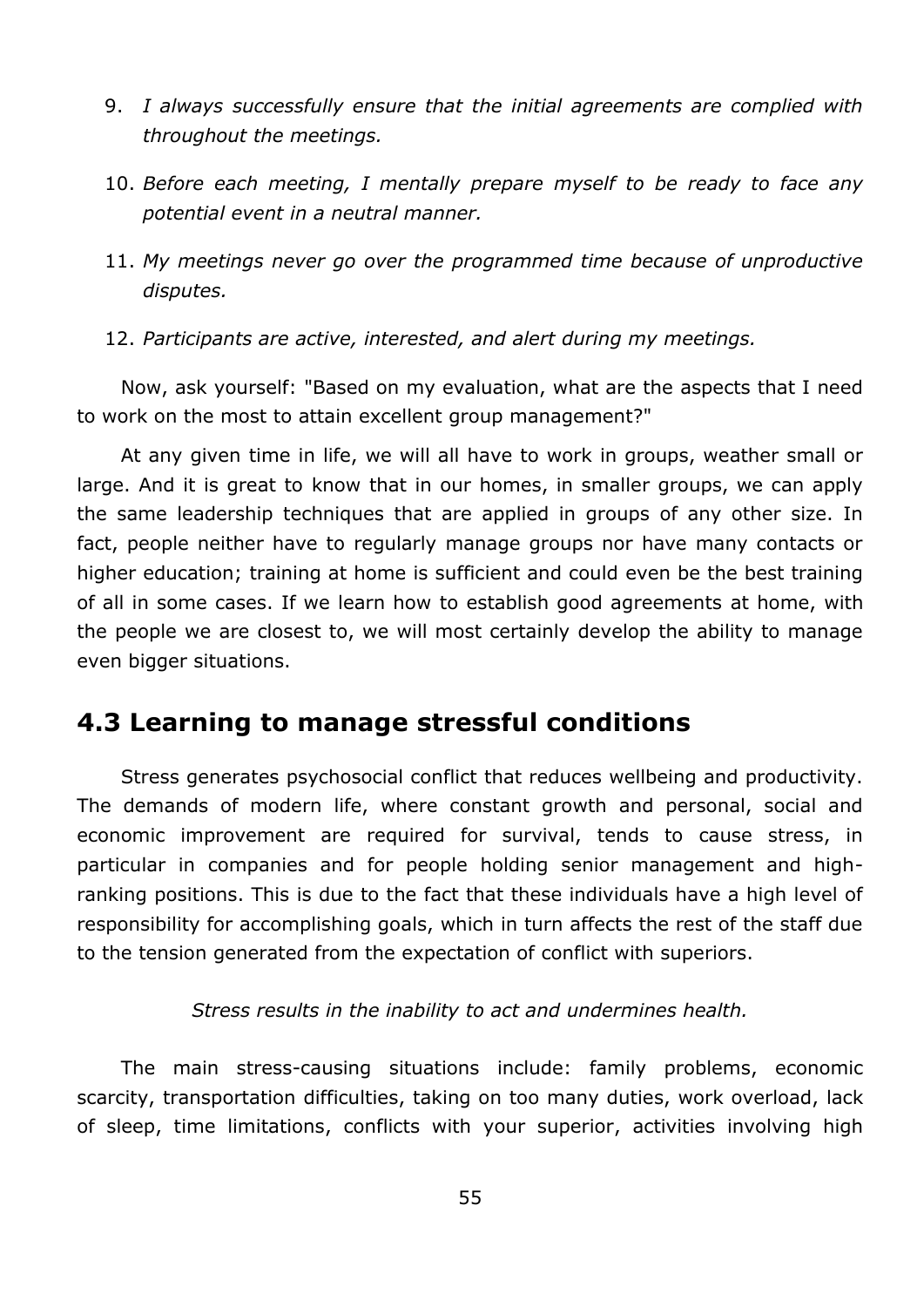technical, economical or physical risk, rifts with co-workers, poor health and disorganized and/or loud environments.

# *Stress causes internal conflict but it does not change the external reality of the situation.*

The first step towards controlling stress is to eliminate  $-$ to the extent possible— the conditions causing it, and to improve harmony and communication. Nevertheless, stress is fundamentally psychological and managing it depends in large part on the individual experiencing the stress.

In order to eliminate internal conflict, you must make a decision in relation to the stressful situations. Some examples are:

- $\checkmark$  Talking to your boss or resigning from the position.
- $\checkmark$  Selling your car or applying for debt refinancing.
- $\checkmark$  Going on vacation or remodeling your house.
- $\checkmark$  Proposing solutions or accepting the situation.

Once you have made your decision, internal conflict ceases and your mind relaxes because thoughts are not bi-directional; this is how we are able to accept reality. In addition to making decisions regarding specific actions, the following can also be very helpful: sleep —sleep a minimum of eight hours—, general health care, reading about self-empowerment, relaxation and meditation techniques and, above all, acknowledging that there is no reason for internal tension and discomfort, as all stress does is decrease the likelihood of finding an internal solution, doing absolutely nothing to change the external situation.

> *You should never try to solve a problem when you or others are in an altered state.*

Neutrality can also help deal with managing stressful situations, oftentimes in a surprising way, as soon as we understand that stress originates primarily from fear and expectations about a situation, which often never even happen.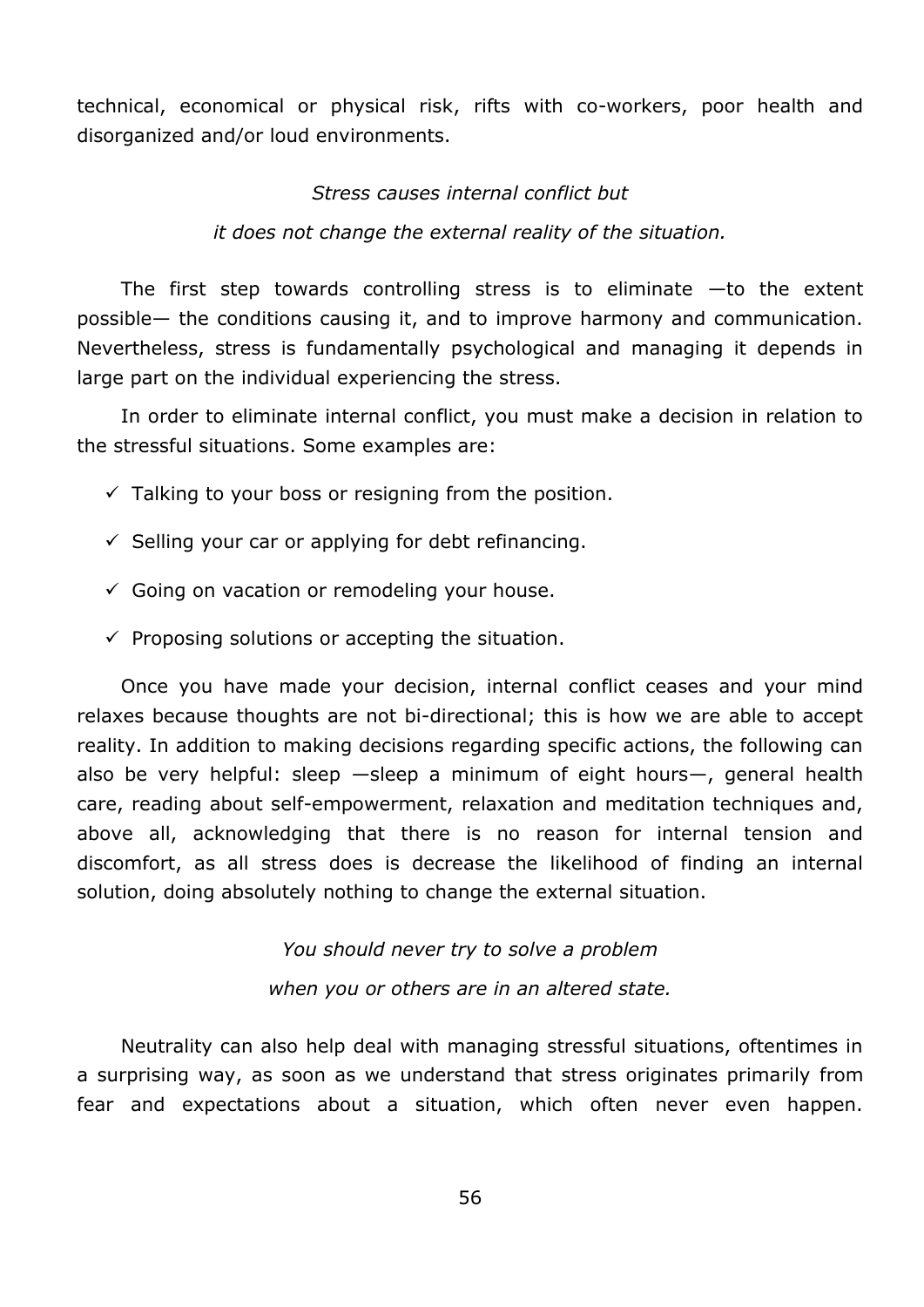Furthermore, the possibility of a real crisis significantly decreases when situations are managed with neutrality, harmony and good communication.

Studies measuring stress show that the only positive benefit of stress is to make us aware of our own inner trauma or fear. Externally, stress complicates and makes things worse, decreases potential courses of action, limits opportunities for prosperity, harms the environment and triggers all kinds of conflicts. Internally, it negatively changes cognitive structure, eliminating any possibility of thinking clearly and acting wisely, and may also express itself, above all, as ulcers.

Some people believe that they work better under pressure, that their mind is stimulated when they feel rushed and that, in contrast, they cannot complete tasks if they do not have anything pushing them to work. These same people leave things to the last minute. It is possible that they have developed a mental state for that. However, this attitude is incredibly harmful for group work because these people delay the process, since they want to do everything at the last minute under pressure. Adrenaline works for some people, but this is not true for the majority, meaning that working in groups becomes extremely complicated because the majority need more time to prepare, and working under pressure blocks them.

These peoples' adrenaline addiction creates stressful conditions which, though manageable for them, cause blockage for their colleagues. The only solution to this would be to select all of the people that work well under pressure and form a group of those individuals. However, it is true that oftentimes the quality of the end product turned out by these types of people leaves much to be desired.

Life presents us with stressful situations as part of fate, giving us the training needed to reduce personal stress, not environmental stress. We need to change our inner state, not the external situation. The problem that needs solving ultimately starts from within.

#### **4.3.1 Stress management techniques**

The following techniques must always be used after training first.

**1. Let go of fear**: stress is fear; transcending it and overcoming inner insecurity is one of life's greatest challenges. There are two levels of forgiveness: fear stemming from the *survival instinct* and fear in the *mind*  also called *trauma*—. Other types of fear include fear of: the *ego*, "losing face", "what they'll say", accepting something other than what we believe.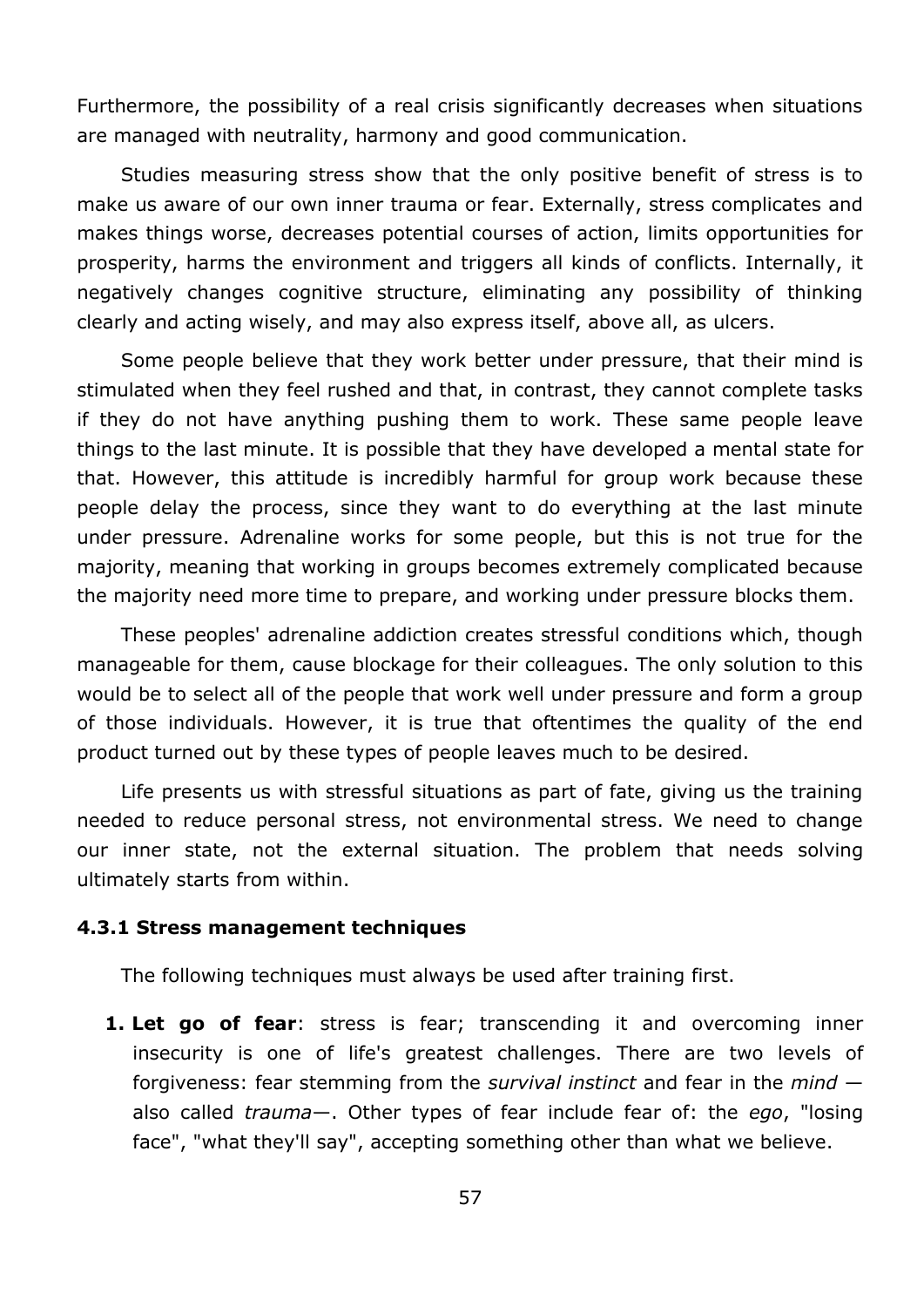To let go of fear, you have to reprogram your mind with a view to accepting and understanding. You also have to be ready to remove yourself from any attachment. A good exercise involves repeating the following words of wisdom: "I always have everything I need to be happy. I accept that I can always be happy in any circumstances and at any given time, and I accept what life gives me." This type of cognitive reprogramming for letting go of fear works on the frontal lobe, ultimately disconnecting the reactive, unconscious mind.

- **2. Accept reality**: if we are prepared to accept any situation, fear will disappear. Fears are a cognitive, ghastly image that make us believe that we cannot live without a certain thing, but that is not true; our possibility for prosperity is limited precisely by fear. We have to work to *change in the face of reality*, not to *change reality*; reality is there to force us to make an internal change. The reality never changes, but rather generates new realities.
- **3. Make decisions** in order to eliminate conflict. Learning how to make decisions is a technique. In case of doubt when you do not know what to decide, the best thing to do is to apply the seven tools of love (see the theme *Learning to love*). For example, by applying the first tool of love, accepting that life always provides what is best for each individual, we will always be able to find solutions.
- **4. Use mastery techniques**: this means not providing others with information that they cannot handle or understand.
- **5. Increase vital energy**: this means getting enough sleep, eating healthy, having contact with nature and breaking down your own cognitive conflicts of fear and stress.
- **6. Always engage in healthy and timely communications**: this also allows you to better manage stress.
- **7. Always do everything to the best of your abilities without ever worrying about the results**, that is, do not be afraid of or challenge reality; if something cannot be accomplished, it is best just to accept it.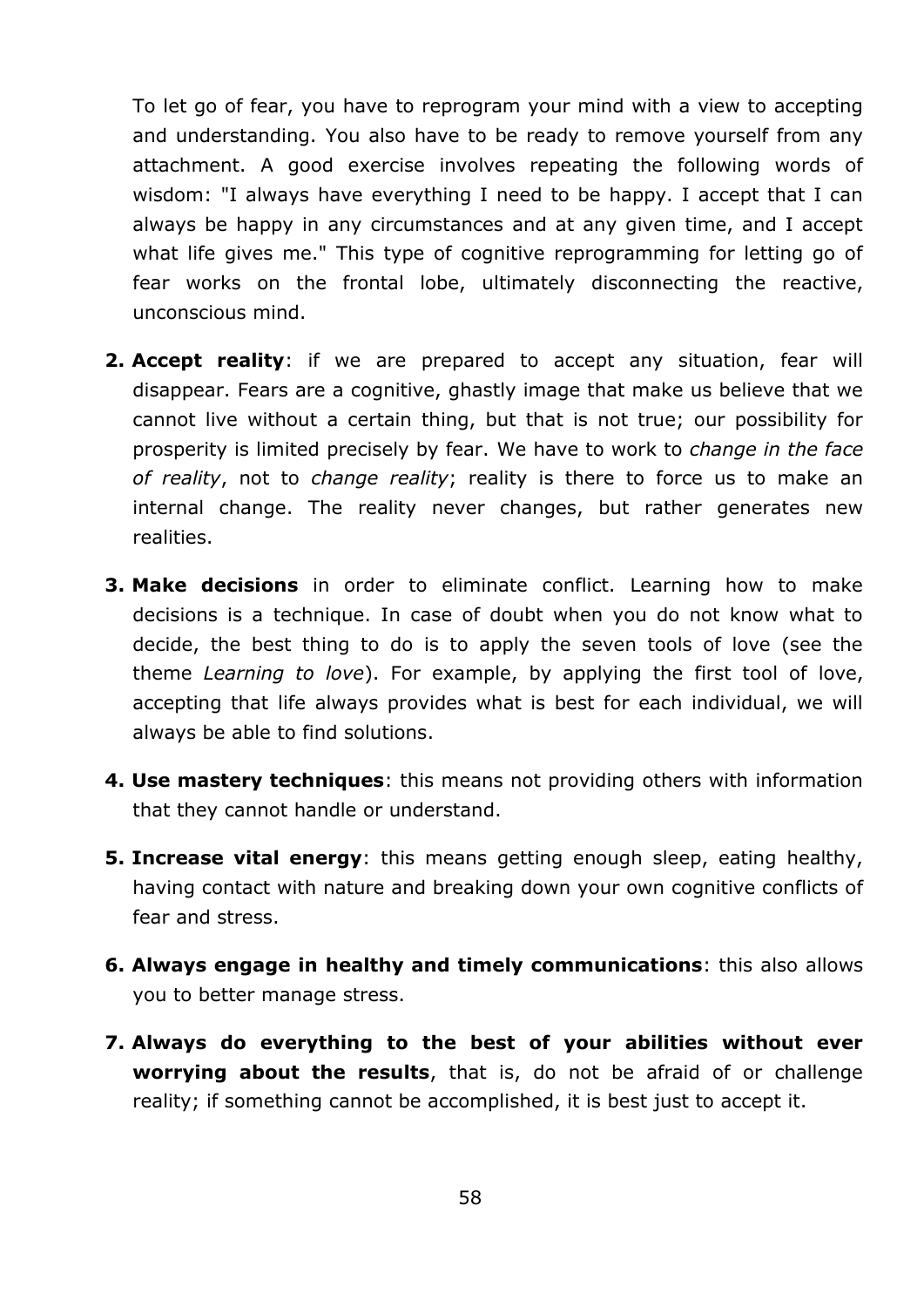# **4.4 Harmonious leadership**

Social change is the result of understanding and applying principles that lead to individual, family, corporate and social improvement. For this purpose, you have to find a way to conduct an integration process and reciprocal exchange of the benefits that make up the collective goal. Anyone who participates in attaining this goal are committed to a shared mission of serving and providing support in order to implement and ensure the proper operation of institutions that efficiently respond to the needs of their constituents.

> *The art of leadership is achieving results without resistance or conflict.*

## The **key steps to leading a process for change and social and economic improvement** are:

1. *Develop a good social assessment*. To do this, take samples based on what would be an ideal human and social resource that would allow for different areas of individual and group behavior within the company or community to be measured. This information can then be used to assess the current social situation, revealing the areas that need improvement with respect to the ideal. Based on this, measures to improve cooperation, harmonious communication, strength, commitment, relocation of employees, and the selection of qualities can then subsequently be implemented.

## *A healthy human and social resource is*

*a pillar of economic development for every company and community.* 

2. *Set clear objectives*. A good assessment can be used to establish objectives with clear benchmarks for those areas that need to be improved or modified. This is the way to optimize cooperation, communication, harmony, service quality and personal satisfaction, while simultaneously decreasing stress, personal limitations and conceptual blockages that prevent attainment of the proposed objectives. However, it is important to bear in mind that objectives serve solely as a reference point, and knowing how to identify the proper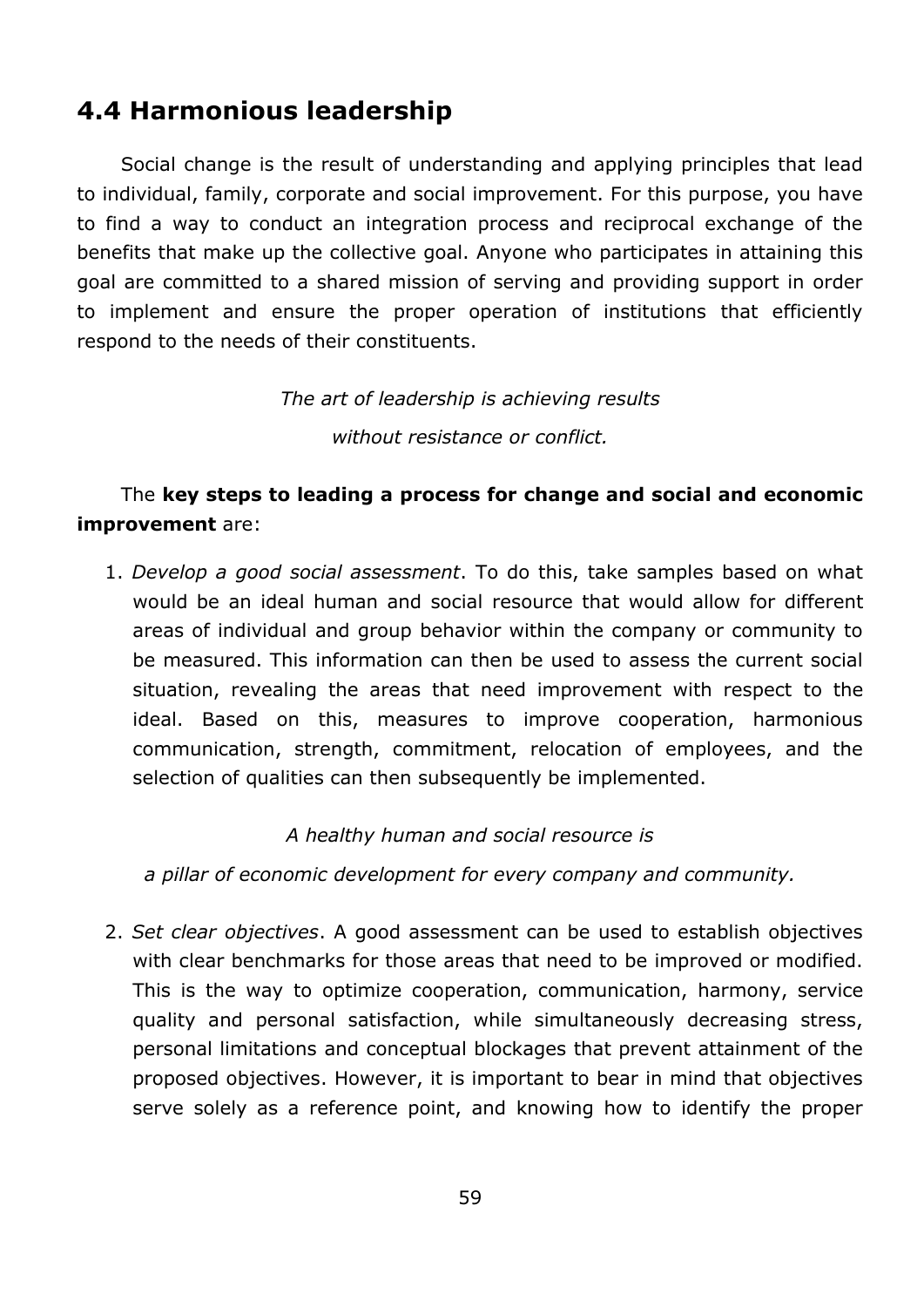tools and approaches to continually improve the different components of a business is what really matters.

*Objectives are benchmarks that test the leader's ability to implement changes for improvement.* 

3. *Harmoniously communicate and commit*. In order to ensure that everyone compromises and collaborates on working towards the company's purpose and mission, you must harmoniously facilitate understanding. You must also be able to ensure that each individual develops a self-imposed commitment to collaborate with the company. In order to achieve this, the leader must establish very clear and easily understandable proposals based on the principles of neutral communication and the techniques for breaking down conceptual blockages, fears and negative feelings.

> *It is not the information itself that triggers opposition, but the way it is communicated.*

4. *Develop neutral correction strategies*. In order to improve different aspects to attain the ideal social situation capable of supporting the harmonious development of the company, neutral correction strategies must be implemented, including the following: gain the trust of others, know how to present individual and shared benefits, stimulate creativity, manage negotiation based on common interests, and apply clear and pleasant methods for managing and advising individuals in such a way that there is no resistance or conflict, but rather that lead to the execution of agreements that benefit both sides and contribute to attainment of the objectives.

> *The best strategy is that which attains the objective by developing trust and understanding of the mutual benefits.*

5. *Measure results and milestones*. The process for attaining proposed objectives is sequential, in other words, it is developed step by step. In order to check that the process is on track, small milestones should be established that enable the measurement of positive changes experienced throughout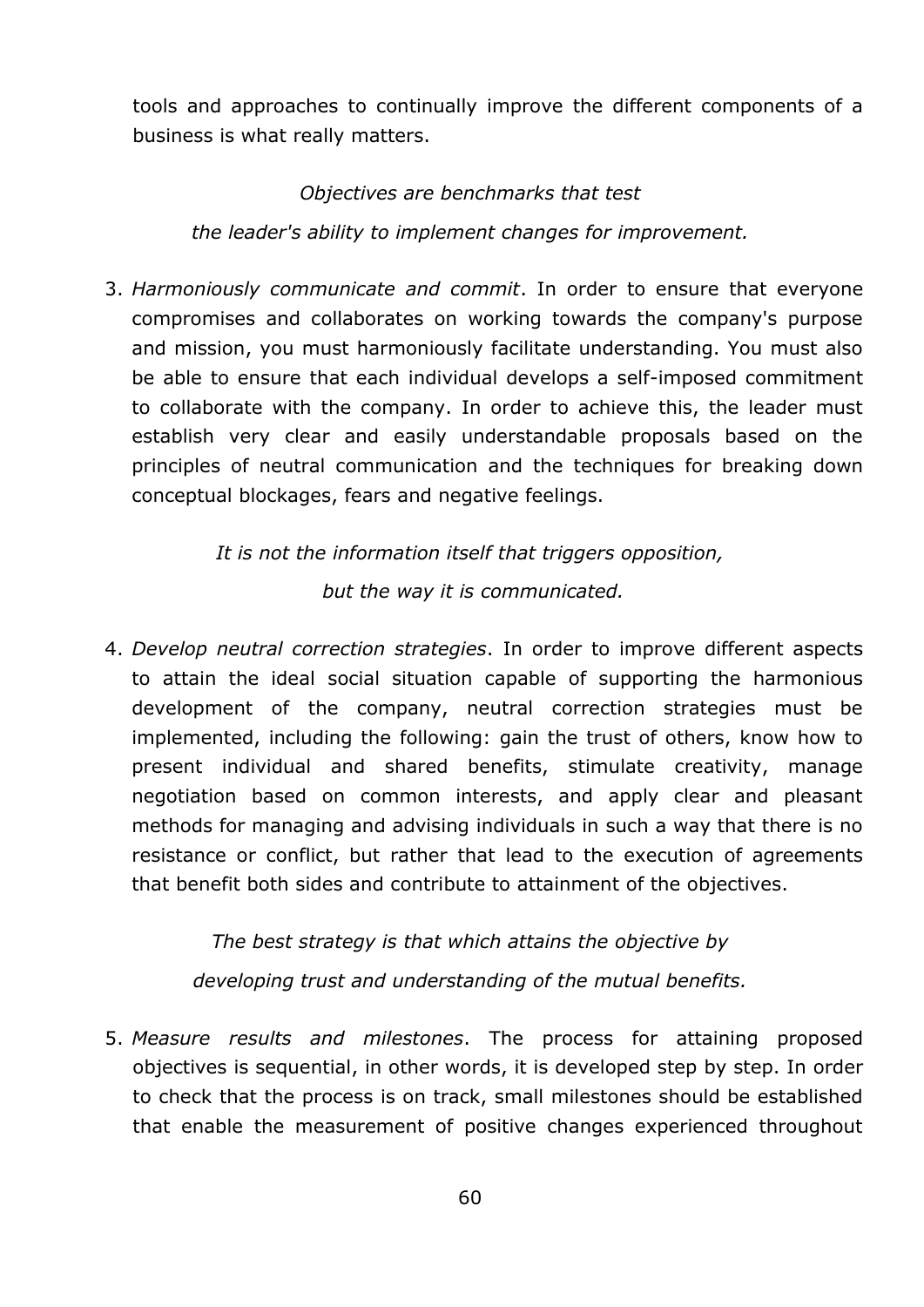the process; for example: decrease in stress, decline in number of complaints, better use of available resources, improvement in relationships and better collaboration and commitment. Measuring these small changes requires regular sampling.

## *Reaching small milestones*

*helps confirm that the final objective is being achieved.* 

6. *Verify objectives*. Regularly evaluating the results of the methods applied may increase awareness of the objectives established or demonstrate that the objectives were inadequate for the relevant problem. This would be the case, for example, if you thought that an accounting class would improve administrative operations but then subsequently verified that the problem was one of communication. As soon as you have confirmed that the strategy is not providing the expected results, either the objective or implementation methods for the strategies must be adjusted.

> *The proper development of objectives can be confirmed through the results obtained.*

7. *Redefine, change and restructure*. Promptly overhaul objectives to avoid wasting time and resources. Otherwise, you may find yourself at a standstill that wears down the community. However, there is no solution that will provide immediate results, as problems are often deeply rooted in the culture and idiosyncrasies of the different communities. Therefore, the leader must constantly work to modify behaviors, adapt methods, eliminate blockages, develop creativity and increase personal initiative in order to attain success and excellence, and must also be ready to redefine objectives, change methods and restructure processes as often as required to develop the proper ones for the specific circumstances in the different areas of social and corporate action.

> *Laying the foundations for prosperity requires wisdom, patience and tenacity.*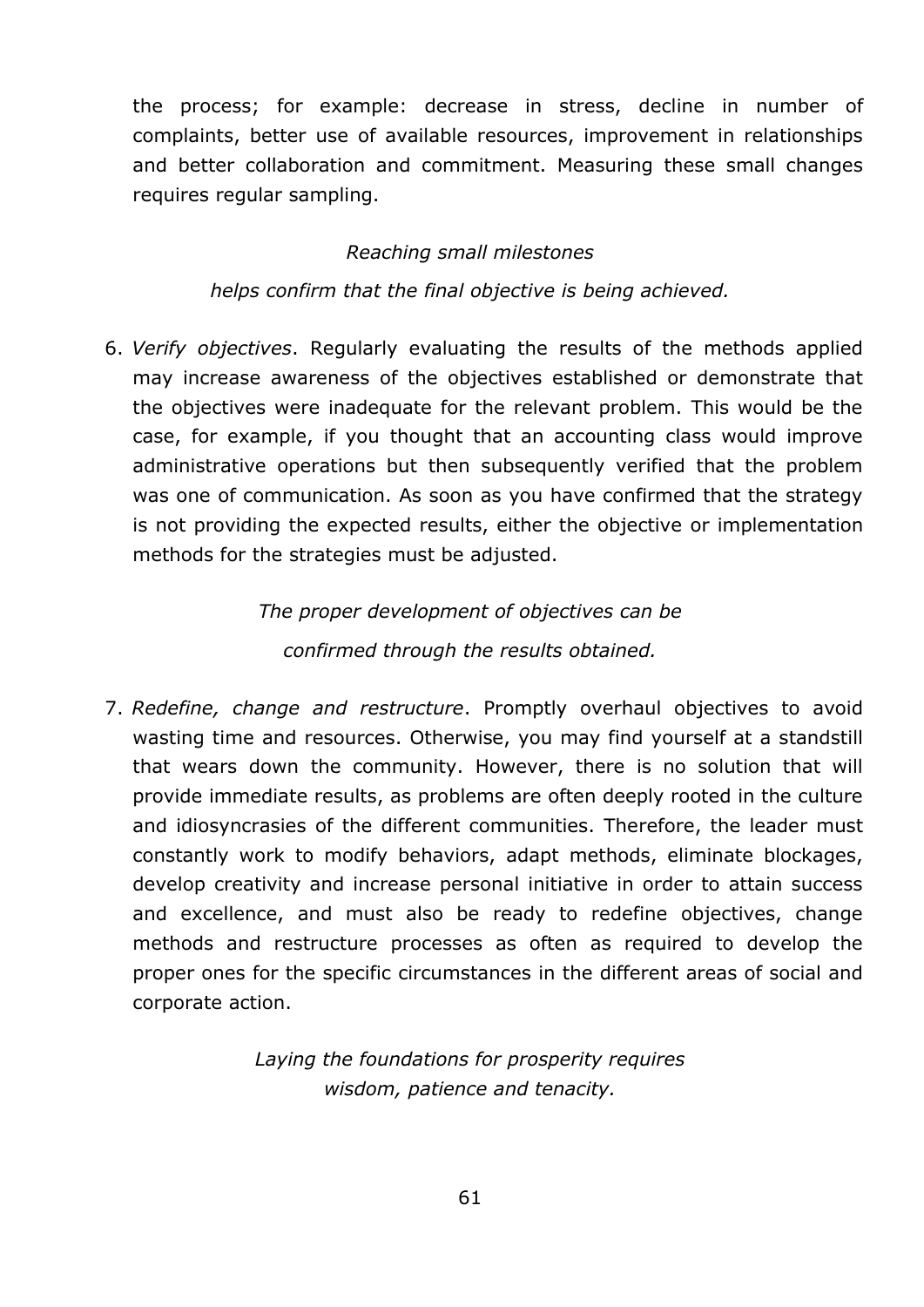## **4.5 Goals vs. Objectives/Targets**

We need to differentiate between the word *goal* and similar words, such as *objective* and *target*. A *goal* is flexible and serves as a guide, whereas an *objective*  or *target* is more rigid. For example, if someone says: "We need to increase sales by 50% within three months", this would be an objective, whereas the goal would be: "We aim to increase sales"; this conveys an intention, not a fixed target, which if unmet would lead to frustration. The ability to adapt allows us to change strategy or tools at any given time.

The **initial goal** usually involves some type of improvement to current conditions at the time the individual volunteered to lead, without specifying how much change or improvement is required. For example, improvements within the family could be applied to communication, interpersonal relations, mutual support and expressing love. The goal is established as an overarching point of reference.

The second step after the goal has been established is an **assessment**.

In the business world, as with family, we need to support collective goals in order to reach our own personal goals. In other words, individual goals are fulfilled through the collective ones and not the other way around. If there is no leadership, collective goals will be unclear, sparking conflict, in-fighting, rebellion, etc. This is because personal gain prevails over group gain.

Traditional Chinese wisdom states that the world's longest journey begins with the first step. Thus, every time we take a step we know we are advancing, and this is enough for the goal as long as regular assessments are completed. Once we are on this path, we will set clear objectives for improvement based on the measurements taken; as we start working towards those objectives, we will notice whether we are achieving success or if, to the contrary, we are stuck and regressing. To the extent we are advancing, no matter how slowly, we can continue to work in this direction. If, on the other hand, we notice that we are stuck or regressing, we must immediately apply corrective strategies or reassess.

How can we measure if the process is advancing towards the goal? By applying certain Laws, such as Laws 3-7 or 2, which is the Law of Questioning. We have to try at least three times, even if difficulties present themselves. If the blockage persists after the third try, then we most likely need to redefine the objectives. However, we should never go beyond seven tries —seven failed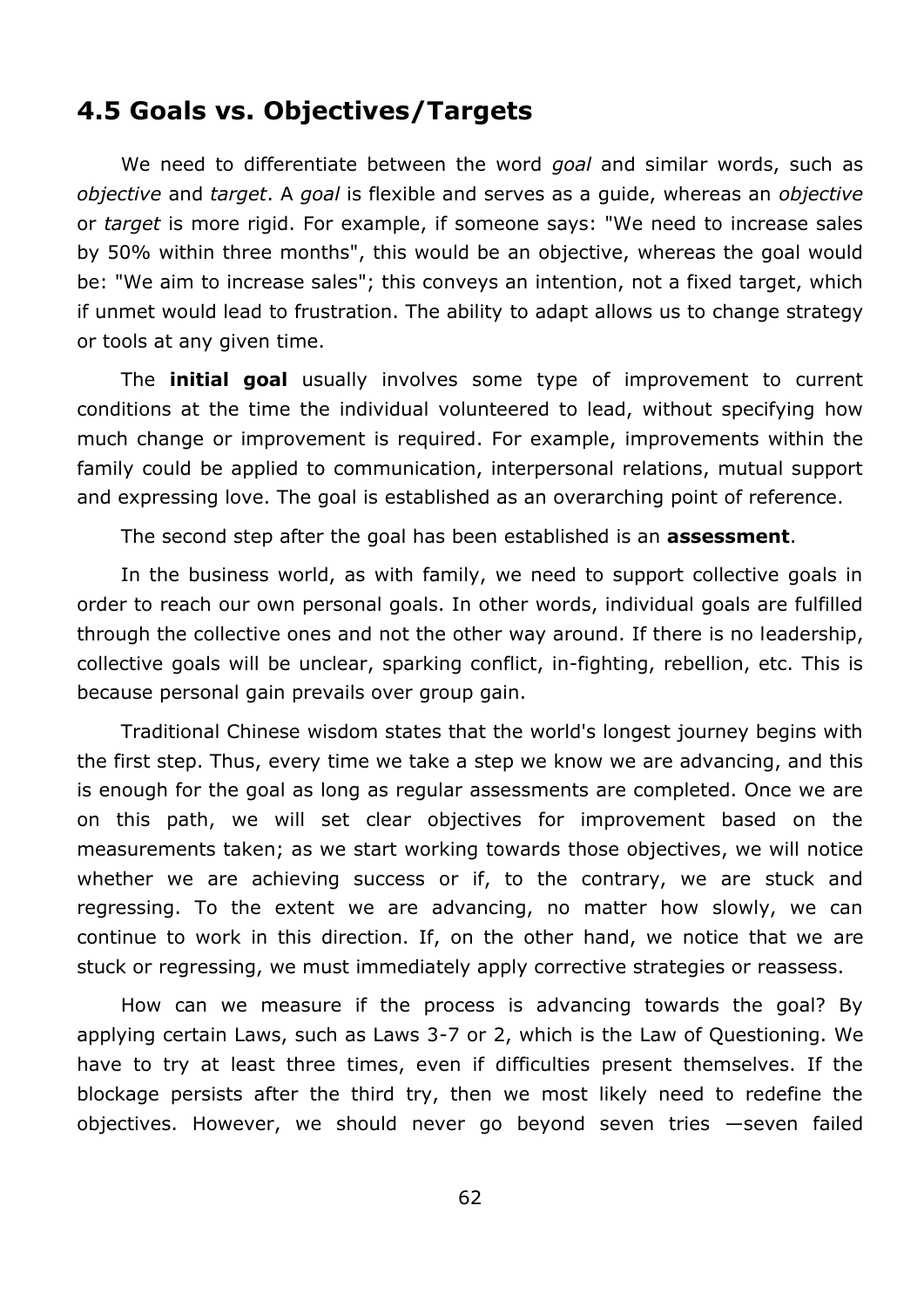attempts—, as this shows that the path is incorrect, that it does not work, and insisting would only imply stubbornness. Law 2 requires that we not make assumptions: if you want to know something, you have to directly raise the question; the answer may be yes or no.

# **4.6 Questions for assessing the organizational climate**

Employees should ask themselves the following questions to properly assess the organization's climate:

- *What attitudes or responses of others bother me?* What this truly measures, in addition to the external situation, are the limitations of the respondent, who is the true source of the irritation. For example, if someone says: "What bothers me most about everyone else is the tone they use when communicating", this answer shows that some people are exhibiting inadequate communication, as well as that the respondent has a certain level of sensitivity. If, on the other hand, the respondent said: "I think that some conditions could be improved to obtain better results, but I don't really mind", this would show that the person has no limitations and recognizes that things could be improved. Responses to this first question can show two potential things: limitations of the respondent and, of course their observations of events that may be occurring. A respondent may sometimes express frustration with things that are not truly a problem, and this would solely show the individual's limitations. In both cases, you have to consider the strategy or objective: if the problem was purely personal, you would have to work with that person to help them overcome it, and if it was a dualproblem, communication would have to be improved to eliminate any sensitivities.
- *What attitude do I usually adopt when I don't like something about others?*  This question assesses whether the person blames others or assumes the problem as their own.
- *If I could change the way others treat me, what would I ask them to do?* We use this question to evaluate both how the individual feels, as well as how others treat them.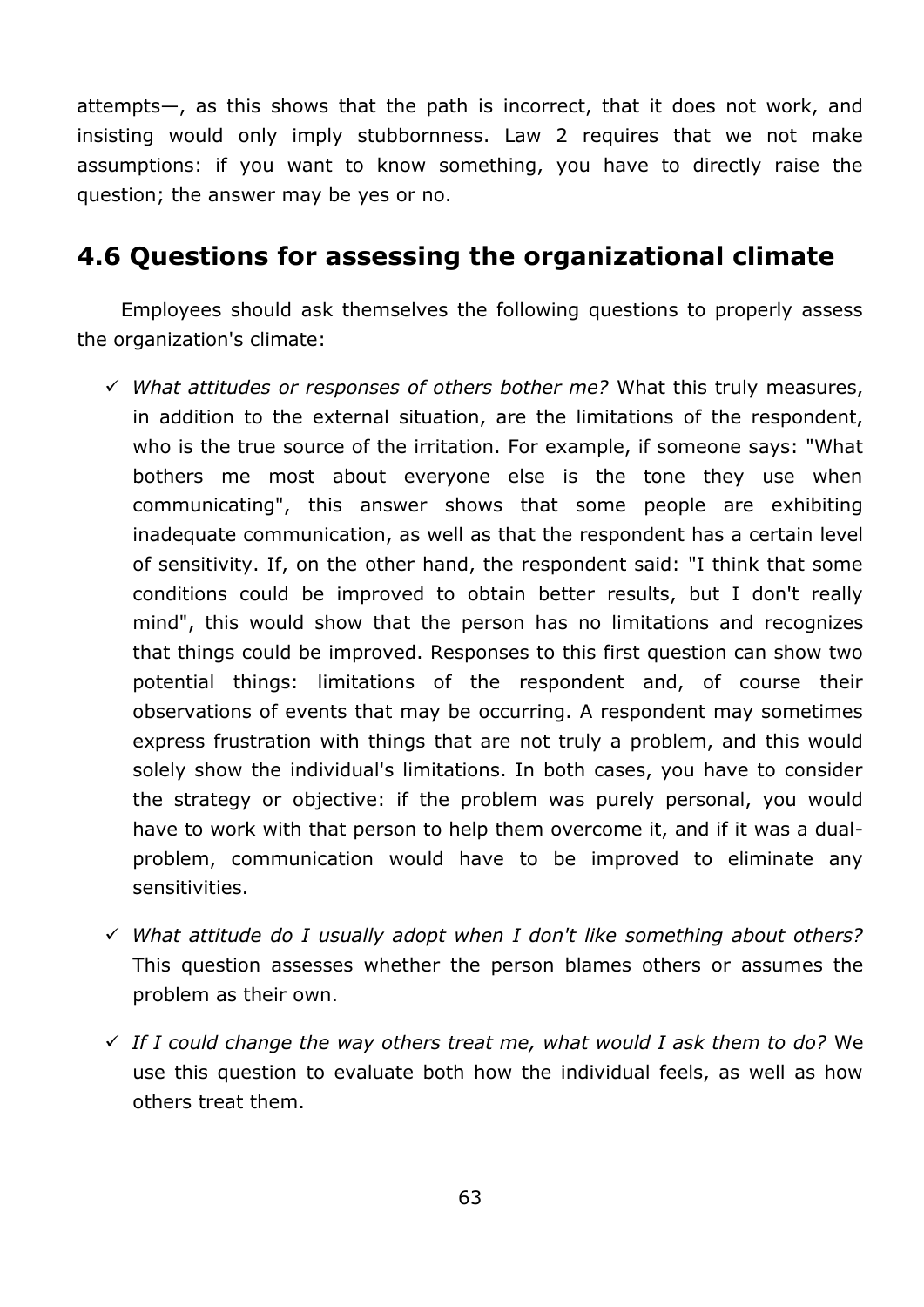- *What are the main complaints I hear in my workplace?* This question is used to assess whether anything we are responsible for can actually be improved, or if the responses solely reflect personal limitations.
- *What conditions would make me happy with my job?* Individuals' responses may differ, in which case, we will have to start establishing collective goals using agreements.

*What changes would I propose to improve my current working conditions?*

This list of questions is not comprehensive, and there could be many more. These questions can be used to measure different aspects regarding both individuals and the environment in order to develop a good initial assessment. Once completed, agreements and clear objectives will be presented, both of which are necessary to ensure improvement based on the initial assessment.

Within a reasonable period (2-3 months), a second assessment should be completed, with the title *post-agreement and commitment process measurements.*  The questions used for this assessment will be different: what positive changes have individuals seen in relations with their co-workers, if any, under what circumstances was the technique of showing your best personal qualities without worrying about what others are doing employed —this implies that the person has already undergone a process of *applying neutral correction strategies*—, and what were the results obtained.

# **4.7 Measures for identifying leaders and supervisors**

This method is used when managing big groups of people where a few individuals need to be selected to fill leadership and supervisory positions. In order to identify individuals with the highest percentage of votes, enabling us to discover their leadership qualities, we measure various areas.

The following are samples of questions that may be posed:

- *If you were going on a business trip and you could only bring one co-worker, who would you bring?*
- *If you were dealing with a serious relationship problem, who would you ask for advice?*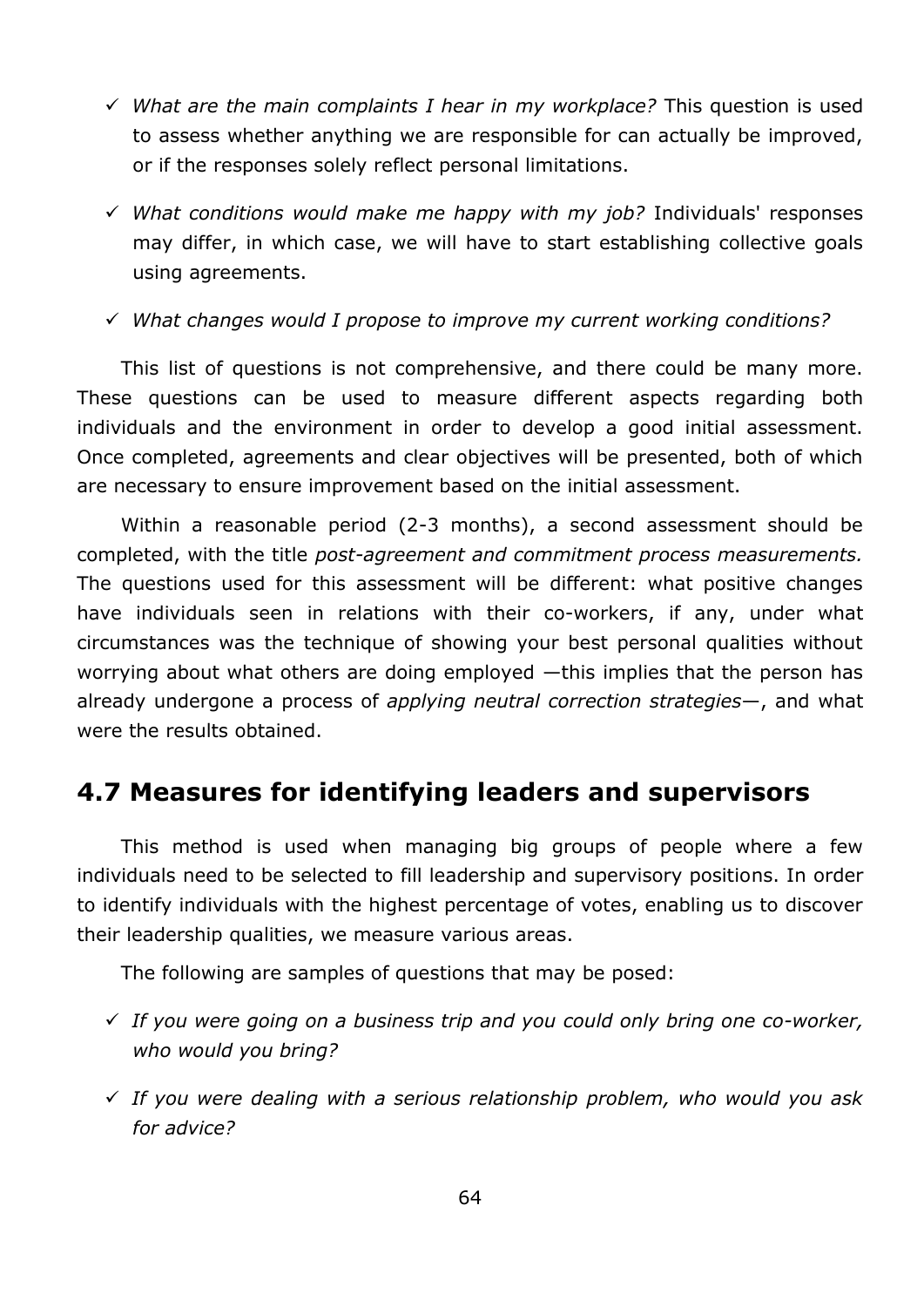- *If you were faced with an operational problem, which of your co-workers would you ask for help?*
- *Which of your co-worker(s) do you usually ask for work-related favors?* This question assesses trust.
- *Which co-worker do you have the closest relationship with?*
- *Who do you admire for their qualities?*

The Universe is organized around hierarchies established based not on economic status or a conceptual framework, but as real hierarchies of wisdom: the more wisdom you have, the higher you are on the hierarchy, because you are able to make wiser decisions than someone lower down the hierarchy. That does not mean they cannot form a working team, but rather that people tend to be more committed to those who have more wisdom, because the latter are able to generate compromise and prevent resistance.

This is not about doing away with bosses, unless we view bosses as imposing and aggressive individuals, because in order to have a company with no boss, each and every individual would have to undertake their own responsibility, which is not the ways things work on Earth. In order for individuals to be their own boss, significant spiritual development would be required and they would have to accept their own responsibility and have a clear view of the collective goal while simultaneously understanding that their individual goals will be met within the collective goal.

Wise leaders and hierarchies are neither imposing nor aggressive; they do not provoke resistance, but rather operate by seeking individual commitment. They give information, not orders, as we are not talking about control, but rather wisdom.

It is important to learn how to identify leaders, as if a leader needs to be delegated for some reason, even if beyond our control, and someone who is not truly a leader is selected, that could thwart all the work completed up until that point. Being able to determine whether individuals are compatible is also important, as we must know whether they can be moved to a different area or if they simply will not be able to function within the organization.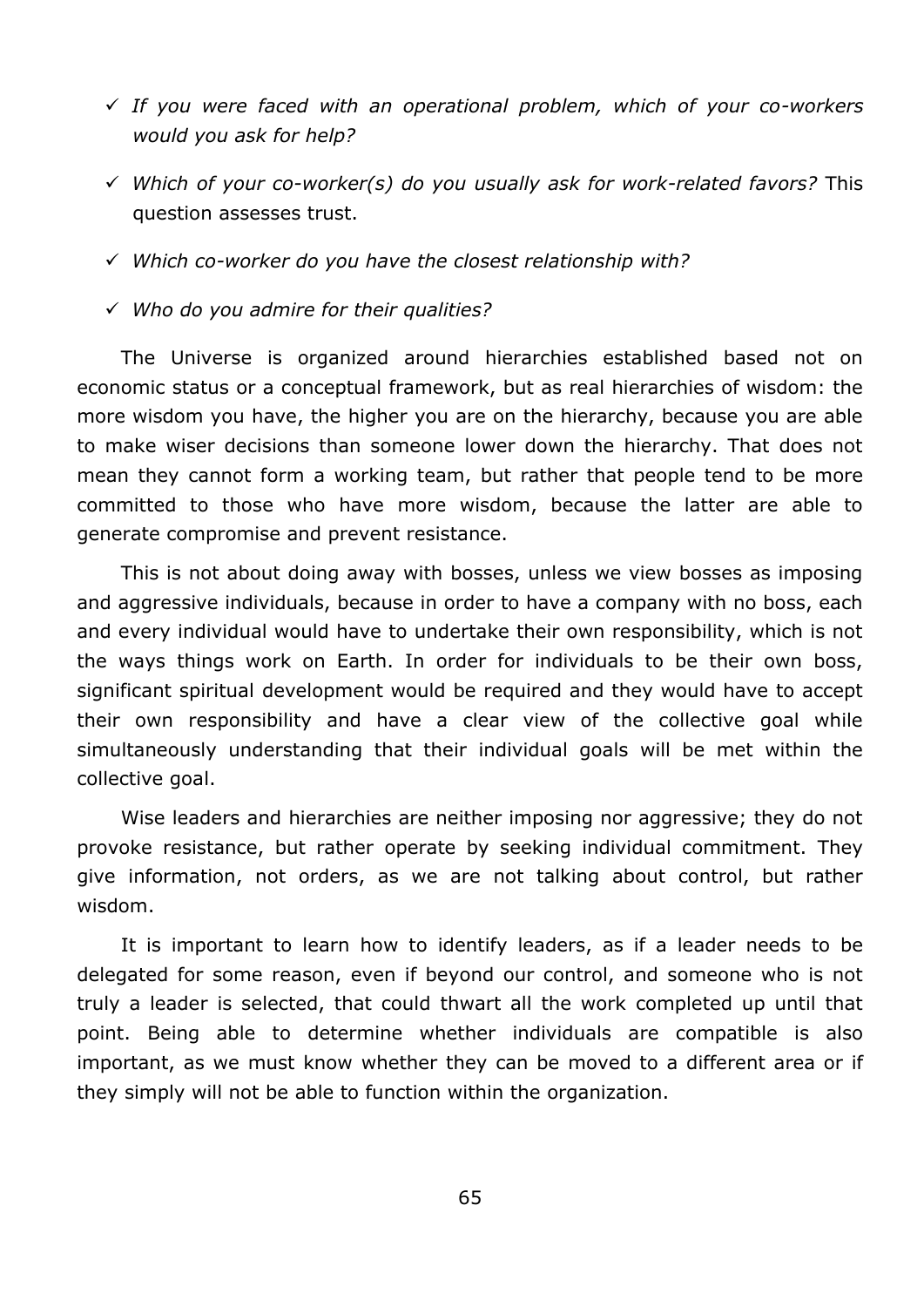# **4.8 Questions measuring personality**

Masters would have an immediate response to these types of questions, as they determine their level of inner development. One suggestion is to use the following mastery technique for this purpose: never tell anyone the results of this assessment, because others would not understand what it is about and would completely lose their leadership ability.

If fifteen candidates apply for one accountant position, one thing is clear: all fifteen are accountants. In other words, instead of evaluating their accounting knowledge, we evaluate their traits and ability to commit to their work. Therefore, we do not have to ask any technical questions. In general, if you ask someone a question that involves them, they will respond with an apology, excuse or even a lie; this does not matter. However, if you ask a non-personal question that does not involve the relevant person, they do not feel vulnerable or exposed and are therefore more objective.

In this regard, it is important to recall the difference between *wisdom* and *knowledge*. *Wisdom* does not require *knowledge*, but knowledge requires wisdom in order to be applied wisely. It is also important to bear in mind that this is not the time to ask technical questions, but rather to evaluate the individual's ability to commit, whether they are a positive person, etc.

- 1. *What type of tasks would you absolutely not do?* Masters would respond by stating that there is no task they would not do. This question can uncover individual limitations; if an individual responds by saying that they would find a way to adapt to any task in order to learn something new, they could be a good fit for the position, because this shows that they have a significant capacity for evolutionary development.
- 2. *What conditions would make you happy in your job?* A Master would say: "That depends on me, not on what's happening around me. I would be happy anywhere."
- 3. *What aspects would you most value having in a job?* This question measures respondents' expectations, which are of course valid, provided they also discuss what they have to offer. If not, that is, if they ask for a lot and offer little, this shows lack of commitment.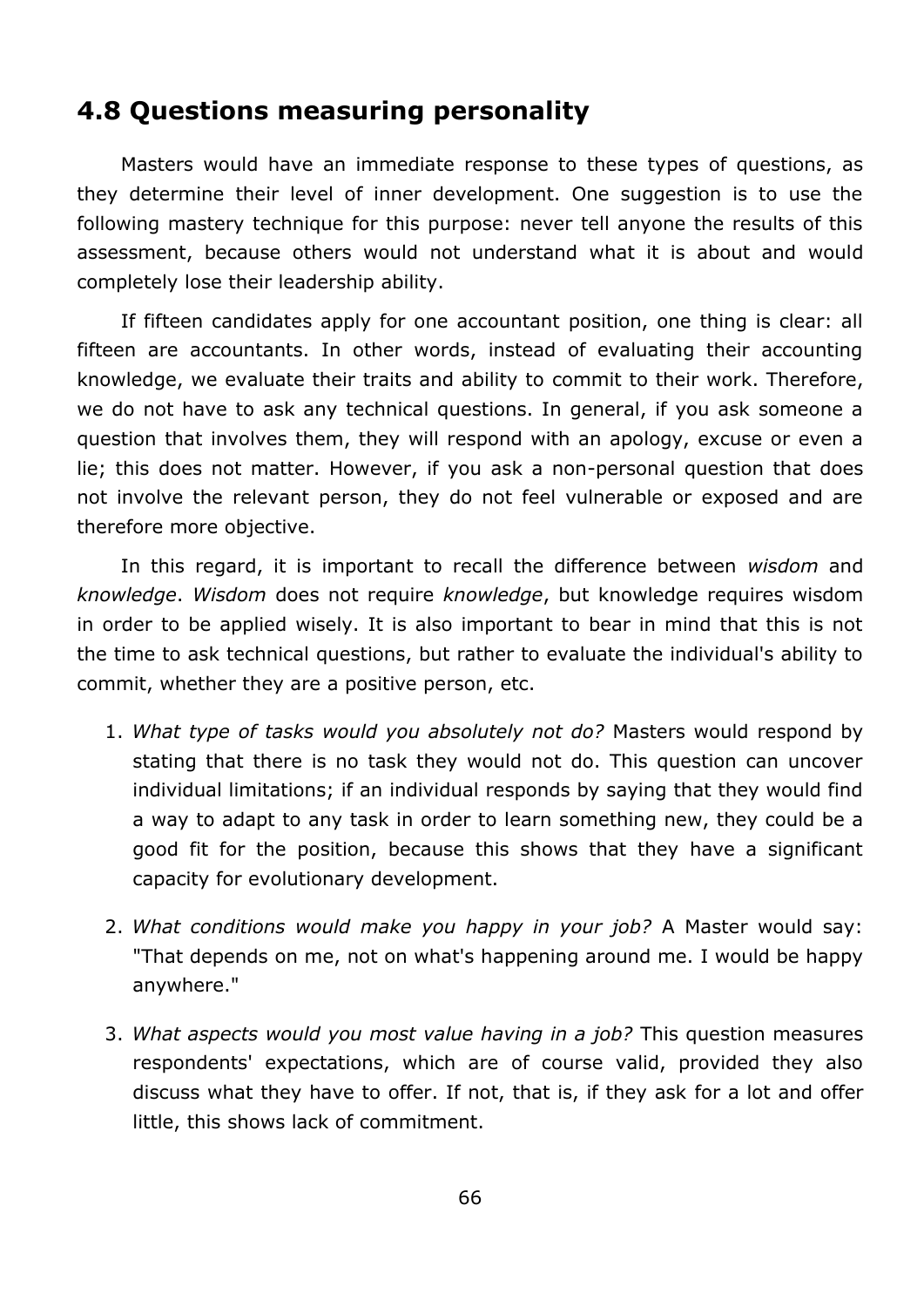- 4. *What qualities would you like your co-workers to have?* The answer to this question can help us understand what the person is offering in exchange for or to earn what they are requesting.
- 5. *What behaviors of others annoy you the most?* This question is used to assess whether or not the person is overly sensitive and demanding too much —which would be a bad working circumstance—.
- 6. *What is your greatest aspiration in life?*
- 7. *In what area would you like to train or study?* This question enables us to measure the individuals' stability; if their aspiration in life is completely out of line with the company's goals and activities, stability would be minimal.
- 8. *What commitments would you be willing to undertake?* This question helps us evaluate what the person is willing to offer in exchange for what they are asking to receive.
- 9. *What work activity do you enjoy the most?* This question enables us to identify the so-called *mission*, that is, whether the activity the respondent most enjoys exists within the company. If it does exist, that person may be a good fit for related functions. If not, we would have to conclude that the respondent's role does not match the mission, which would require internal development work in order to accept and transcend it.

Being less rigid and less committed are not the same; flexibility is good for reaching agreements and presenting individuals with potential adaptation options, but not for fulfilling them, which requires steadfastness.

In short: we will always select someone with mental limitations to fill a job position —because everyone has them—, but we will choose someone from among those people that interferes least with the specific related area or someone that is more compatible and can reach agreements.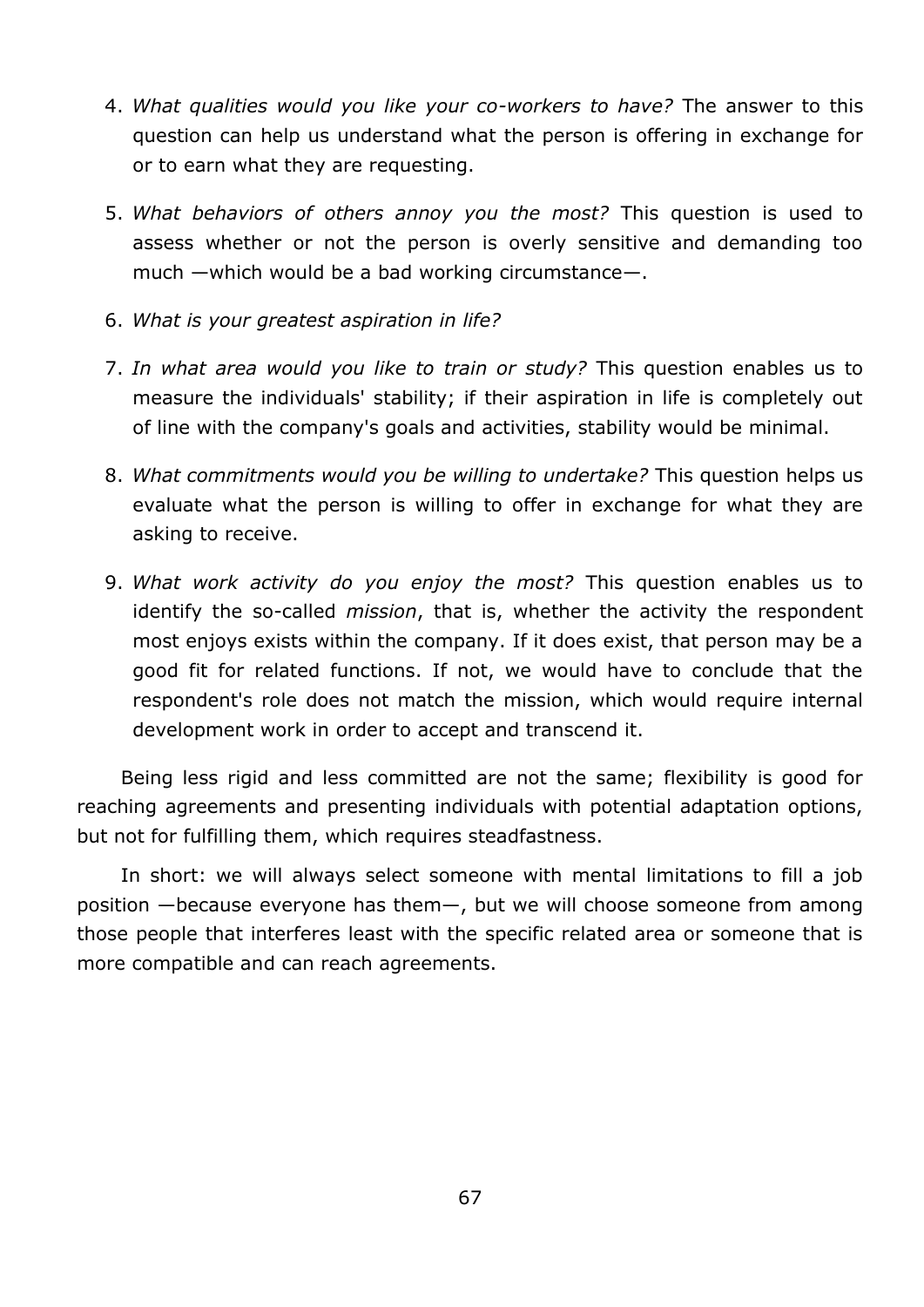# **Conclusions**

- $\checkmark$  Prosperity is the result of a healthy environment, enthusiasm, action, commitment and service.
- $\checkmark$  The environment is key for prosperity, and we ourselves are what generate it.
- $\checkmark$  The inner state creates the external environment, not the other way around.
- $\checkmark$  If you manage your own life (decide), you are a leader. If life controls you (external decides), you will not be a leader.
- $\checkmark$  Everything we need is provided in abundance for everyone. Abundance is measured in direct proportion to individual needs; we must not make comparisons, as one kilo of food for an ant (very abundant) is not the same as for an elephant (scarce).
- $\checkmark$  Leaders need internal strength to gladly do whatever they do not enjoy.
- $\checkmark$  Leaders have to take responsibility for their own decisions and help others take responsibility for theirs, without interfering in the learning process of others, as this would go against the Law.
- $\checkmark$  An excellent leader is able to generate trust, security, self-motivation, commitment and stability.
- $\checkmark$  A leader knows how to build harmonious relationships.
- $\checkmark$  Leaders practice expressing love and developing values, in particular the values of serenity, steadfastness, understanding and valuing what they have.
- $\checkmark$  A leader always takes advantage of opportunities.
- $\checkmark$  Successful leadership and prosperity comes from perseverance and training with the proposed tools.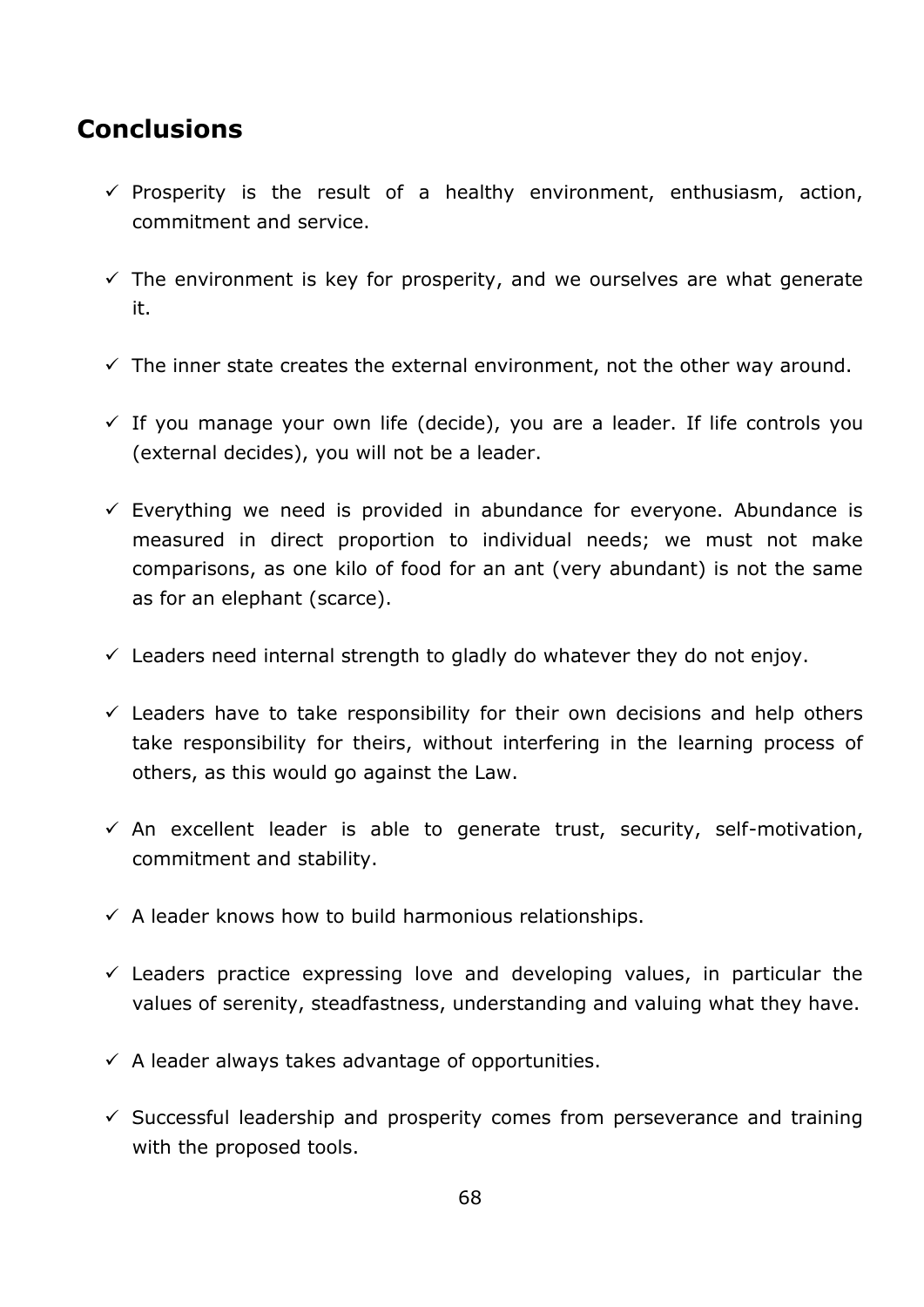$\checkmark$  Prosperity is the result of conscious and wise work directed by each of us.

*Nothing should be believed,* nothing should be taken as true or fact; *we must practice* and verify whether in our own lives this information works and produces satisfactory results.

With this information we have *three alternatives for action*:

1. We can keep it in our library.

- 2. We can carry it with us and show it to everyone.
- 3. We can integrate the information within us, so that it becomes how we act. Only in this last case will we obtain satisfactory results.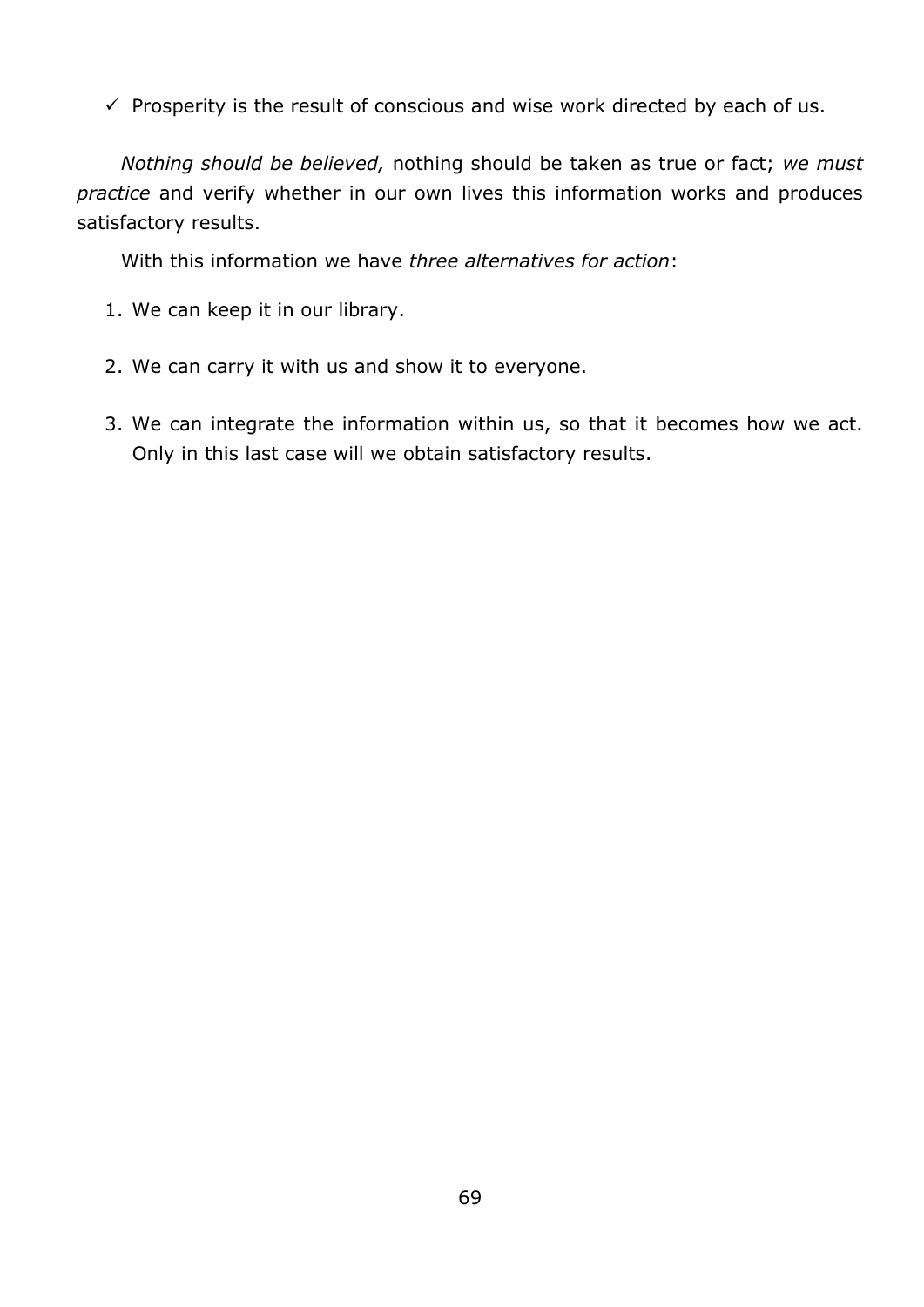# **Training exercises**

#### **Exercise for transcending your fears**

In the street, at a restaurant, or on the bus, observe the people around you and look them in the eyes. If they look away, they are afraid; if they maintain eye contact, they have inner security. If you smile at or greet them, some people will feel uncomfortable, but others will talk to you. This will help you to overcome your own fears while simultaneously engaging in self-reflection on the different personality types. By doing this, you will develop your leadership ability.

#### **Exercise for improving your work environment**

No matter how negative your work environment is, you can always adopt a 100% positive attitude. To do so, think about aspects of your work environment that you can improve:

- $\checkmark$  Collaboration with co-workers.
- $\checkmark$  Efficiency; assess whether people are making mistakes because they lack the information, ability or experience or because they are not the right person for that role, in which case they should be relocated.
- $\checkmark$  Relevant information.
- $\checkmark$  Good communication to prevent assumptions.

The idea we want to convey is that you have to communicate lovingly, not aggressively. In order to improve the work environment, you have to use the proper tools: information, dialogue, agreements, commitment and ability to undertake responsibility.

#### **Cognitive reprogramming for prosperity**

Repeat these phrases to yourself:

"I won't allow the external to affect my inner state".

"I'm ready to serve with all of my love, happiness and enthusiasm."